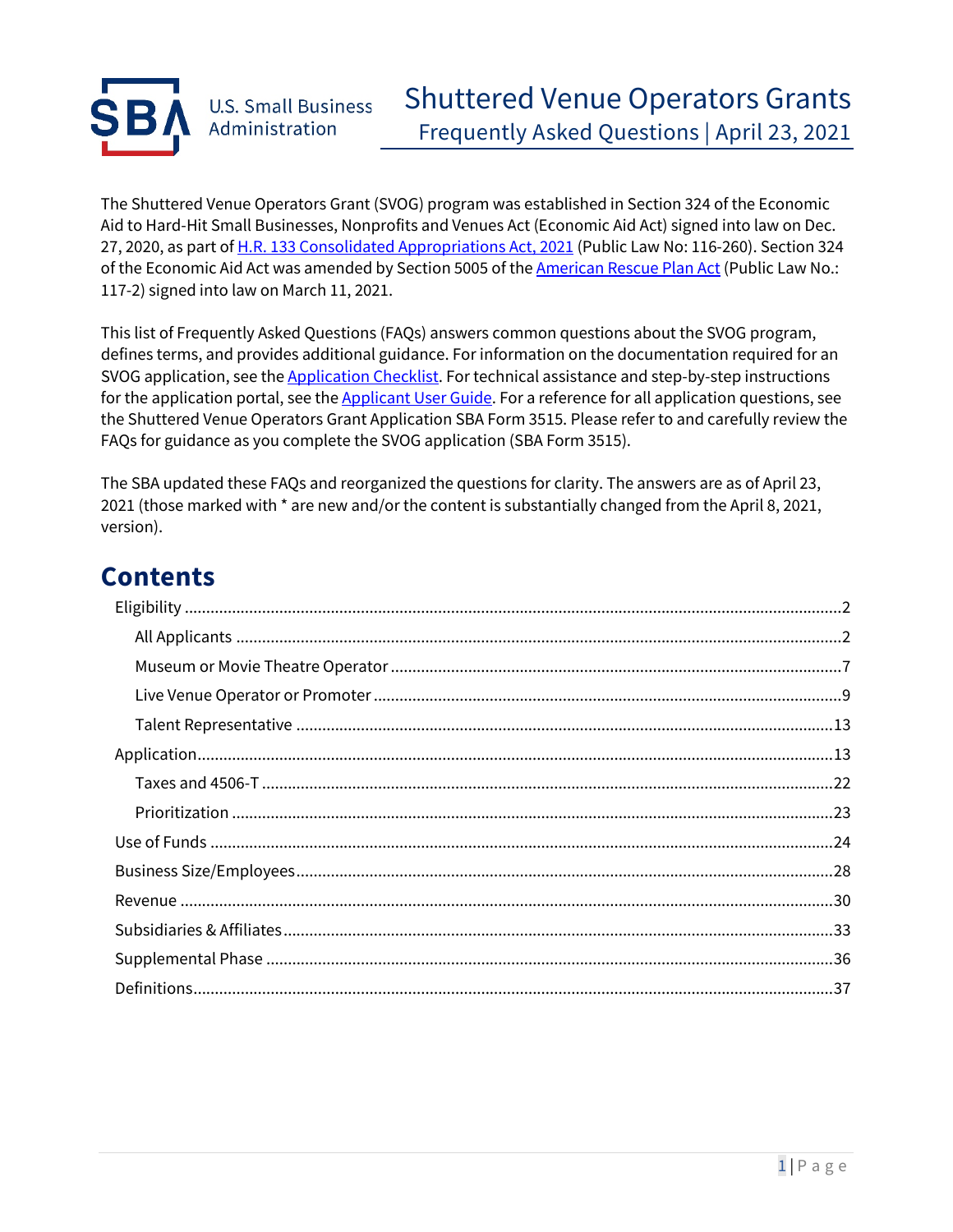# **Eligibility**

# **All Applicants**

# **1. What is the legal authority for the SVOG Program?**

The details of the SVOG program, as amended by the American Rescue Plan Act in March 2021, can be found at 15 U.S.C. § 9009a.

# **2. What is an "eligible entity" for an SVOG?**

Eligible entities may be live venue operators or promoters, theatrical producers, live performing arts organization operators, museum operators, motion picture theatre operators or owners, and talent representatives, per the Economic Aid Act. Additionally, entities of these types owned by state or local governments (for example, museums or historic homes) are eligible to apply if the governmentowned entity acts solely as a venue operator, museum, etc. and does not engage in other types of activities.

For example, a city parks and recreation department that operates a bandstand and separately operates various nature parks could apply as an eligible entity for the bandstand, but could not include the nature park entity(ies).

Finally, each subsidiary business owned by an eligible entity that also meets the eligibility requirements in its own rights could apply as an eligible entity.

- **3. When does a business have to have been established to be eligible to apply for an SVOG?**  The business must have been in operation as of February 29, 2020.
- **4. Is an entity not in business in 2019 but conducting business operations on Feb. 29, 2020, eligible to apply for an SVOG?**

Yes, if an entity was not in business during 2019 but was conducting business operations on Feb. 29, 2020, including incurring costs of necessary start-up, preparatory activities in the lead time before an anticipated opening date, it is eligible to apply if it can show the required earned revenue loss.

**5. Is an entity that applied for and received a Paycheck Protection Program loan before August 9, 2020 eligible to apply for an SVOG?**

Yes. However, under the law, entities will be ineligible for a PPP loan AFTER they receive an SVOG.

**6. Is an entity that applied for a First Draw or Second Draw PPP loan on or after Dec. 27, 2020, eligible to apply for an SVOG?** 

Yes. However, under the law, entities will be ineligible for a PPP loan AFTER they receive an SVOG.

**7. If an entity applied for a PPP loan after the American Rescue Plan Act became law but before the PPP application form was updated, is it still eligible for an SVOG even though the PPP application included a certification saying the entity would not apply for an SVOG?** Yes. However, under the law, entities will be ineligible for a PPP loan AFTER they receive an SVOG.

# **8. How will receiving a PPP loan affect an eligible entity's SVOG award?**

Per the American Rescue Plan Act, any entity that receives a PPP loan on or after Dec. 27, 2020 (whether First Draw or Second Draw), will have the PPP loan amount deducted from the SVOG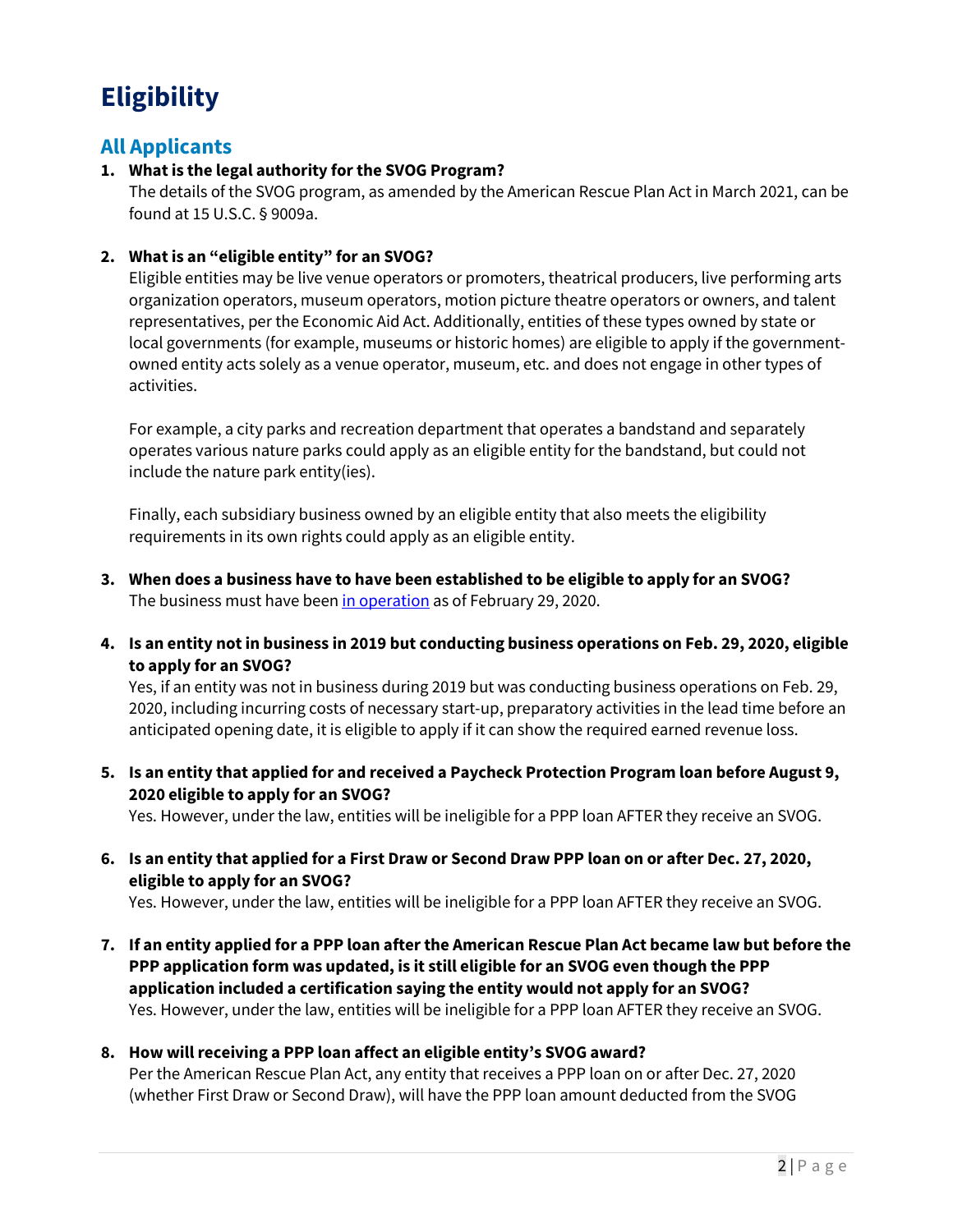amount. (If the entity received both a First Draw and Second Draw PPP Loan after Dec. 27, 2020, the combined amount will be deducted from the SVOG.)

For example, if a jazz club received a PPP loan for \$10,000 on Feb. 1, 2021, and then applied for and received an SVOG which, based on the amount of its earned revenue loss would have been \$100,000, the jazz club's SVOG will be reduced by \$10,000 and it will receive a \$90,000 SVOG. Any PPP borrower that received a PPP loan before Dec. 27, 2020, however, will not have the PPP loan amount deducted from any subsequent SVOG.

# **9. If a portion of my PPP loan was forgiven, will that affect how much ofthe loan amount is deducted from my SVOG?**

No. The full amount of any PPP loan received on or after Dec. 27, 2020, must be deducted from an entity's SVOG without regard to whether a portion of that PPP loan was forgiven or not. If the entity received a PPP loan prior to Dec. 27, 2020, the PPP loan and/or its forgiveness status is not factored into an SVOG.

# **10. Can a mobile, portable, or touring facility be a qualifying venue for an SVOG?**

Yes. Any venue, including traveling tent shows such as circuses and festivals, that meets all the related requirements in the Economic Aid Act (e.g., defined performance and audience spaces, lighting rig, etc.) will be considered an SVOG-qualifying venue.

#### **11. Is a mobile entity with no fixed performance space eligible to apply?**

No. Venues must have defined performance and audience spaces. If a particular venue cannot meet this requirement, it is not eligible to apply for an SVOG.

### **12. What disqualifies an entity from SVOG eligibility?**

Circumstances that would preclude an otherwise eligible entity from an SVOG include:

- It does not have a place of business located in the United States, does not operate primarily within the U.S., and does not make a significant contribution to the U.S. economy through payment of taxes or use of American products, materials or labor.
- It was not in operation as of Feb. 29, 2020.
- It is a publicly traded corporation or is majority owned or controlled by a publicly traded corporation.
- It presents live performances of a prurient sexual nature or derives more than a de minimis amount of gross revenue, either directly or indirectly, from the sale of products or services, or the presentation of any depictions or displays, of a prurient sexual nature.
- More than 10% of its 2019 gross revenue came from the federal government (not counting disaster assistance)
- It owns or operates venues, theatres, museums or talent agencies in more than one country, owns or operates venues, theatres, museums or talent agencies in more than ten states, AND it had more than 500 employees as of Feb. 29, 2020.
- Five other firms with which it is affiliated have already received SVOG awards.
- It is a museum and other museums with which it is affiliated have already received \$10 million in SVOG funding.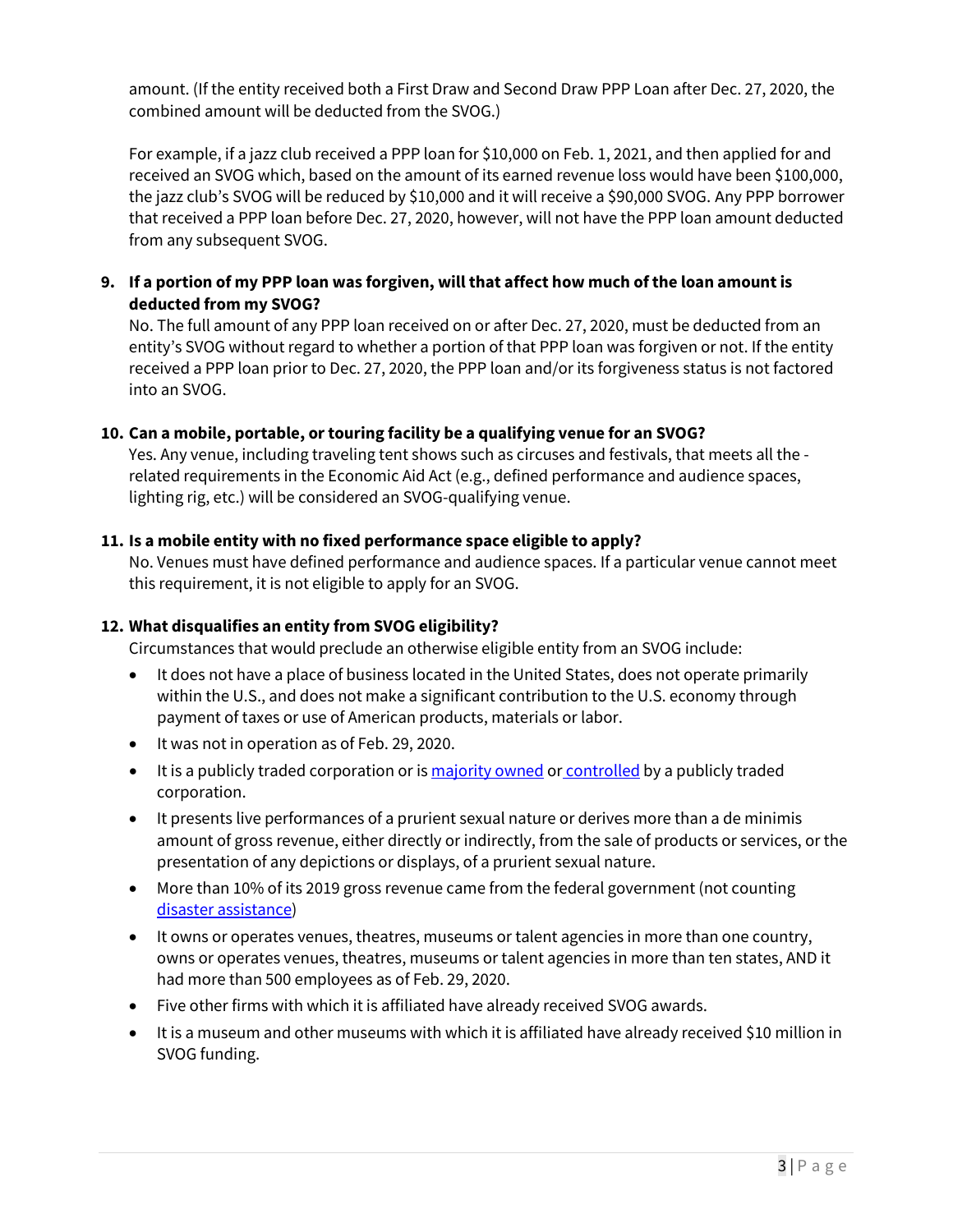#### **13. \*Is a seasonal employer eligible for the SVOG program?**

Yes. However, entities that operate seasonally will be subject to alternative rules on establishing gross and earned revenue loss, qualifying for priority period funding, and documenting eligibility to accommodate for the seasonal nature of the business.

**14. If an entity is part of a private university, how will the SBA apply the SVOG eligibility barrier that prohibits organizations which received more than 10% of their 2019 gross revenue from Federal funding?**

If a private university-based eligible entity lacks separate legal existence from its parent university, or has separate legal existence but is majority owned or controlled by the university, it will have to look to the gross revenue of its parent university when determining whether it passes the barrier against having more than 10% of its 2019 gross revenue come from Federal sources (excluding disaster assistance). If a private university owns less than a majority of an eligible entity with separate legal existence, the entity only needs to consider whether more than 10% of its own 2019 gross revenue came from Federal funding.

**NOTE**: Public university-based eligible entities are not subject to the 10% cap on the Federal share of their gross revenue because they are owned by state or local governments. See FAQ #20 in this section below.

**15. If a non-profit foundation's principal business activity is soliciting donations for a museum or live venue operator or promoter, is that foundation eligible?** 

No. Under such an arrangement the foundation's principal business activity would be serving as a fiscal agent for the university-owned museum or live venue operator or promoter rather than acting as a museum operator or live venue operator or promoter as is required by the Economic Aid Act.

- **16. For private college and university-owned entities seeking eligibility, does the 10% federal funding barrier include financial aid that is awarded to students such as Pell grants?**  Yes. Based upon the treatment given Pell grants by the Department of Education, they would be included in the amount of Federal funding provided to college and university-owned entities that do not have separate legal existence.
- **17. Are eligible entities owned by public universities, including municipally-owned colleges, considered government-owned eligible entities for the SVOG program?** Yes. Eligible entities owned by public universities will be subject to all the same restrictions and exceptions as other government-owned entities.
- **18. If a university owns and operates two eligible entities that are not separate legal entities from the university, but are managed by two different university departments with their own budget lines and professional staffing (though their budgets roll up into the larger university system budget and staff members are university employees), may the two eligible entities each apply for an SVOG if they meet all the required criteria?**

Only if it is a public university (see FAQ #32 in this section). If the university is a private institution, it would be subject to the restriction against the submission of multiple applications under a single EIN. In that case, both entities would have to be combined into a single application submitted under the university's EIN.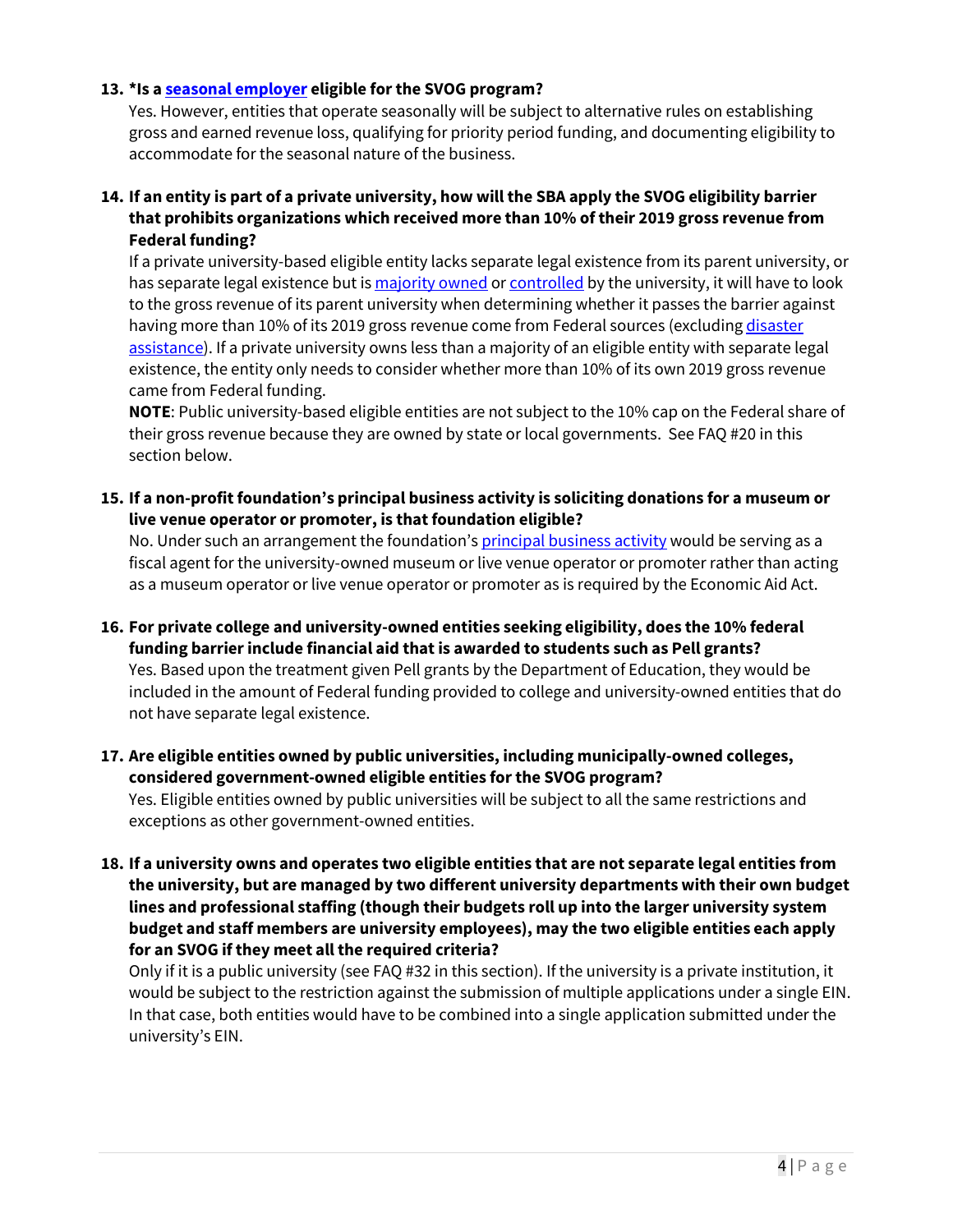- **19. If an eligible entity has applied for or received any grants, loans, or other funding from a state or local governmental relief program is it still eligible to receive an SVOG?** Yes. Receipt of pandemic-related or other assistance from state or local governments does not disqualify an *eligible entity* from the SVOG program, though an eligible entity must ensure that it does not claim any costs or expenses under its SVOG that it has already received reimbursement or other payment for under another award or program.
- **20. Does the SVOG eligibility exclusion of entities that received more than 10% of their 2019 gross revenue from the Federal government apply to eligible entities owned by tribal, state or local governments, including entities owned by public colleges and universities?**

No. The Economic Aid Act provides that, for government-owned entities, the eligible entity is the live venue operator or promoter, live performing arts organization operator, museum operator, movie theatre operator or owner, or talent representative and does not include any government-owned entity that is not one of those types of entities.

The only form of tribally owned entity that is eligible for SVOG assistance is a tribally owned museum. Tribally owned museums are specifically authorized to be eligible for SVOG assistance. The Economic Aid Act did not explicitly include tribes as a form of government, but the SBA considers tribes as government entities in its financial assistance programs.

**21. Are service and support companies that provide stages, lighting, sound, casts, and other support for live performing arts events or which showcase performers or pre-packaged productions to potential buyers eligible to apply for an SVOG?**

No. The Economic Aid Act is designed to assist only those eligible entities identified in the statute. SVOGs are not available for service providers that support eligible entities.

**22. Are entities whose broader business operations include hosting live performing arts events, such as agricultural fairs or party boats/pleasure cruises that feature concerts, eligible?** No. Although an agricultural fair or entertainment cruise may include live performing arts events, their principal business activity is something other than serving as one of eligible entity types in the statute.

#### **23. Are applicants currently involved in bankruptcy proceedings eligible?**

Possibly. Eligible entities undergoing a reorganization form of bankruptcy (such as Chapter 11 or Chapter 13) may apply for an SVOG if they entered bankruptcy after Feb. 29, 2020. However, entities undergoing a liquidation form of bankruptcy (such as Chapter 7) are not eligible because the SVOG program is intended for entities that are currently operating or intend to resume full operations. In addition, SVOGs made to entities undergoing reorganization bankruptcy may, in SBA's discretion, be subject to additional documentation requirements designed to reduce the risk of loss of taxpayer funds.

#### **24. Are entities located in US territories eligible?**

Yes. Under the Economic Aid Act, in addition to those located in states, eligible entities in the District of Columbia, the Commonwealth of Puerto Rico, and any other territory or possession of the United States (e.g., Guam, American Samoa, the U.S. Virgin Islands) are able to apply for an SVOG.

#### **25. Is an entity that received CARES Act funding eligible to apply?**

Yes. Per the Economic Aid Act, receipt of CARES Act funding does not disqualify an entity for SVOGs.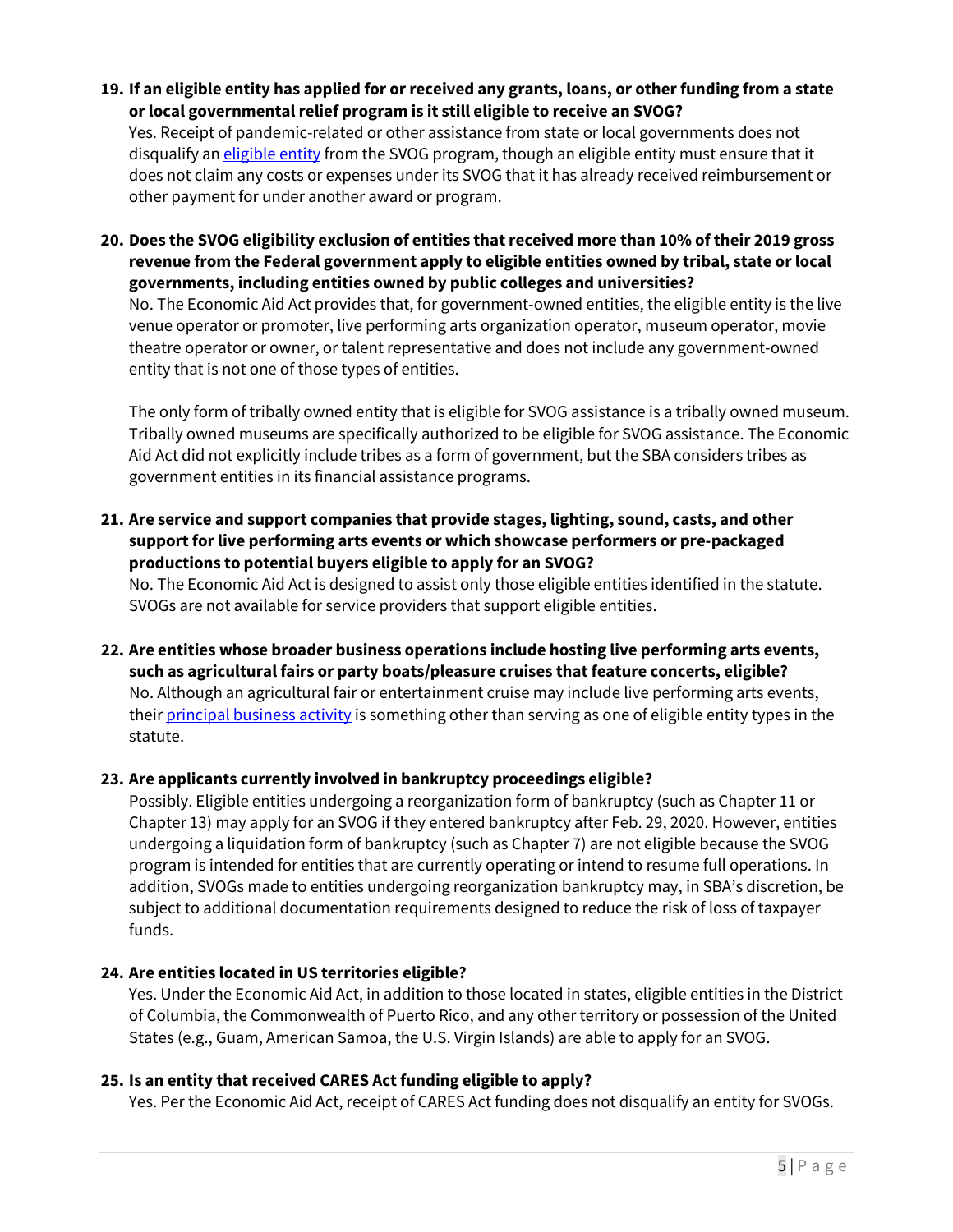# **26. Does a cruise ship count as a qualifying venue for promoters or producers to stage performances on or for a talent representative to book performers?**

It is possible. A cruise ship itself would not be eligible. However, a cruise ship may serve as a qualifying venue for the business activities of eligible entities if it meets all the venue requirements established under the Economic Aid Act (defined performance and audience spaces, lighting rig, mixing equipment, etc.). For example, a promoter that books performances on cruise ships would be eligible to apply for an SVOG.

# **27. \*Must a promoter, theatrical producer, live performing arts organization, or talent representative stage all its events or book all its clients at qualifying venues?**

No, they must use qualifying venues for a majority of the events (more than 50%) they stage or book clients into. Requiring these types of eligible entities to exclusively use qualifying venues would fail to recognize the reality of live performing arts industry business operations and lead to the extreme result of the SBA excluding otherwise eligible entities for something as slight as having used a single non-qualifying venue. As such, the SBA has interpreted the Economic Aid Act to require a promoter, theatrical producer, live performing arts organization, or talent representative to use qualifying venues for a majority of the events (more than 50%) they stage or book clients into.

- **28. If an entity qualifies under two different categories of eligible entities (for example, a museum and a live venue operator) which category should be used when applying?** If an entity can meet all the requirements for more than one type of eligible entity, it is recommended the entity pick the entity type that gives the strongest case for eligibility or that best represents its principal business activity.
- **29. What is "de minimis gross revenue" from the sale of products or services, or presentation of any materials of a prurient sexual nature that allows an entity to be eligible for an SVOG?**

In applying this restriction imposed by the Economic Aid Act, the SBA is following longstanding Agency practice from its financial assistance programs and holding that 5% or less is a de minimis amount of gross revenue.

**30. If an entity receives state funding that originated from the federal government, does this count toward the 10% eligibility threshold for revenue from the federal government?** Yes, unless that funding originated as federal disaster assistance.

# **31. \*What types of tribally-owned entities are eligible to apply?**

The Economic Aid Act does not include Tribes in its definitions of states or political subdivisions of states, which are both permitted to own eligible entities. However, the Act's definition of "relevant museum operator" references section 273 of the Museum and Library Services Act (20 U.S.C. 9172), which specifically includes tribal museums. As such, tribally-owned museums are the only triballyowned entities eligible for SVOGs.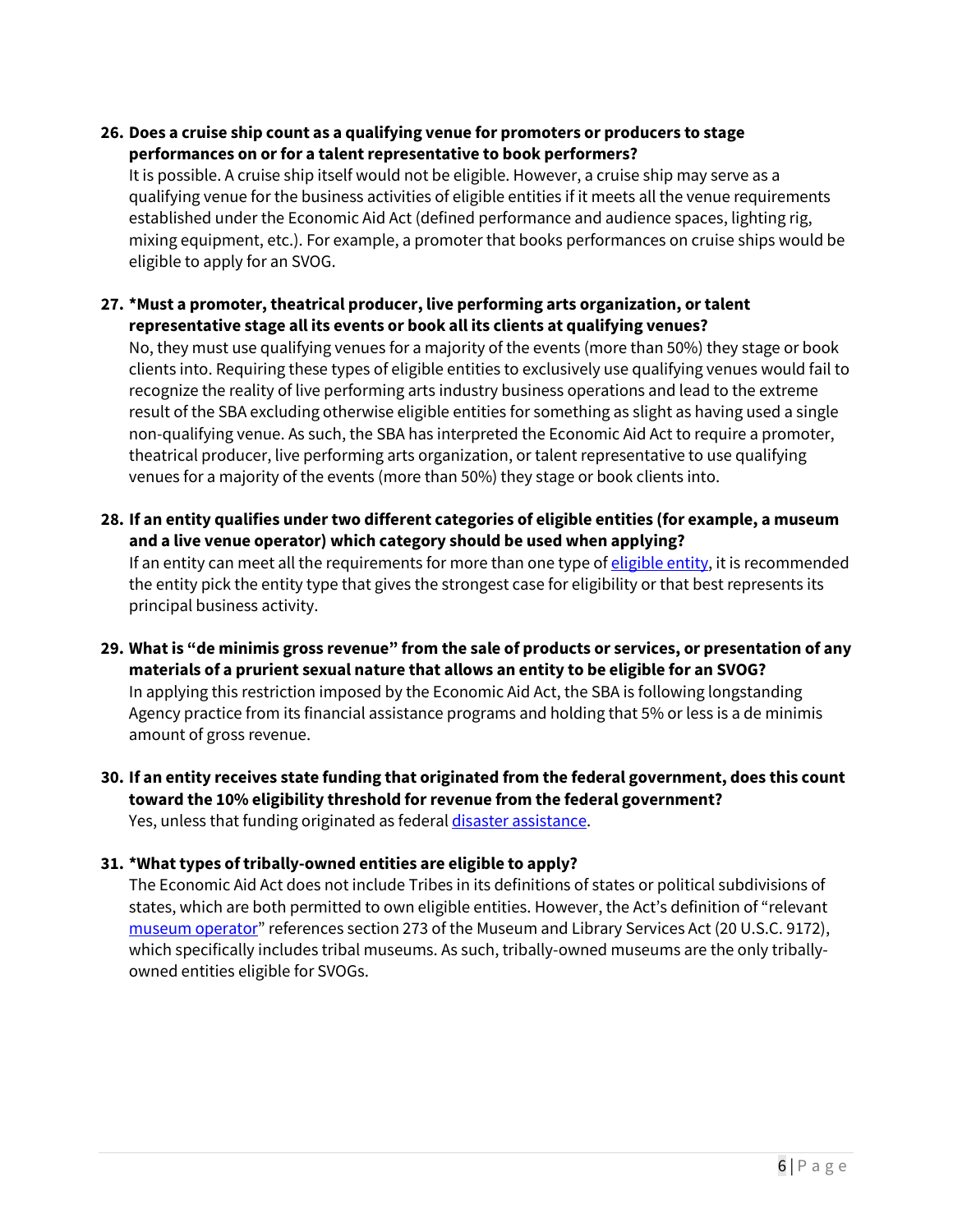**32. \*Because government-owned eligible entities generally operate as divisions of tribal, state or local governments and do not have their own EINs or separate legal existence, will the SBA look to the governmental owners of such entities for purposes of determining the principal business activity just as it will with privately-owned eligible entities that use a parent company's EIN?** No, the SBA will treat these entities differently when reviewing their SVOG applications to give effect to Congress' expressed intent that SVOG funding should be available to government-owned cultural institutions. Applying the same approach the Agency uses with privately-owned entities would result in the majority of government-owned entities being excluded from the SVOG program. The SBA will therefore confine its examination of the principal business activity of a government-owned eligible entity to the operations of that entity itself and not more broadly consider the operations of its government owner, even where the entity uses the government owner's EIN.

#### **33. Are performing arts groups like choirs, dance companies, etc. eligible for SVOG awards?** Yes, if they can meet the definition of a performing arts organization operator and all the relevant eligibility criteria, such groups would be eligible.

# **34. Can an entity with no staff or payroll qualify for the program?**

Yes. For example, an entity such as a promoter or talent representative that operates as a sole proprietorship or single member LLC with no employees could be eligible for an SVOG. In such a case, it would use its SVOG funding for non-payroll costs such as the payment of rent, utilities, scheduled debts, maintenance fees, taxes, etc.

# **35. If an SVOG-related business was previously owned or operated by an ineligible entity (for example, a movie theatre owned by a national chain listed on a stock exchange) but has since been sold or otherwise transferred to an owner or operator that does meet the eligibility criteria could the transferred business serve as the basis for, or be included in, an SVOG application?**

Yes. The SBA will determine SVOG eligibility as of the date an entity submits its application for the program. The fact that a venue, theater, etc. was previously owned or operated by an ineligible organization will not affect an applicant's eligibility.

# **36. \*How did the SBA determine that to be eligible for SVOG assistance an entity could not do business in certain identified countries?**

The Consolidated Appropriations Act of 2021, which includes the Economic Aid Act, states that SVOG funds may not be obligated or expended to finance directly any assistance or reparations for the governments of Cuba, North Korea, Iran, or Syria. In addition, the United States has imposed sanctions on these four nations through the Department of the Treasury's Office of Foreign Assets Control which cover things such as financial and trade transactions with entities, institutions, and individuals within their borders.

# **Museum or Movie Theatre Operator**

# **1. \*Are motion picture theatre owners eligible to apply?**

Yes. Per the Economic Aid Act, motion picture theatre operators include individuals or entities that own or operate at least 1 place of public accommodation for the purpose of motion picture exhibition for a fee.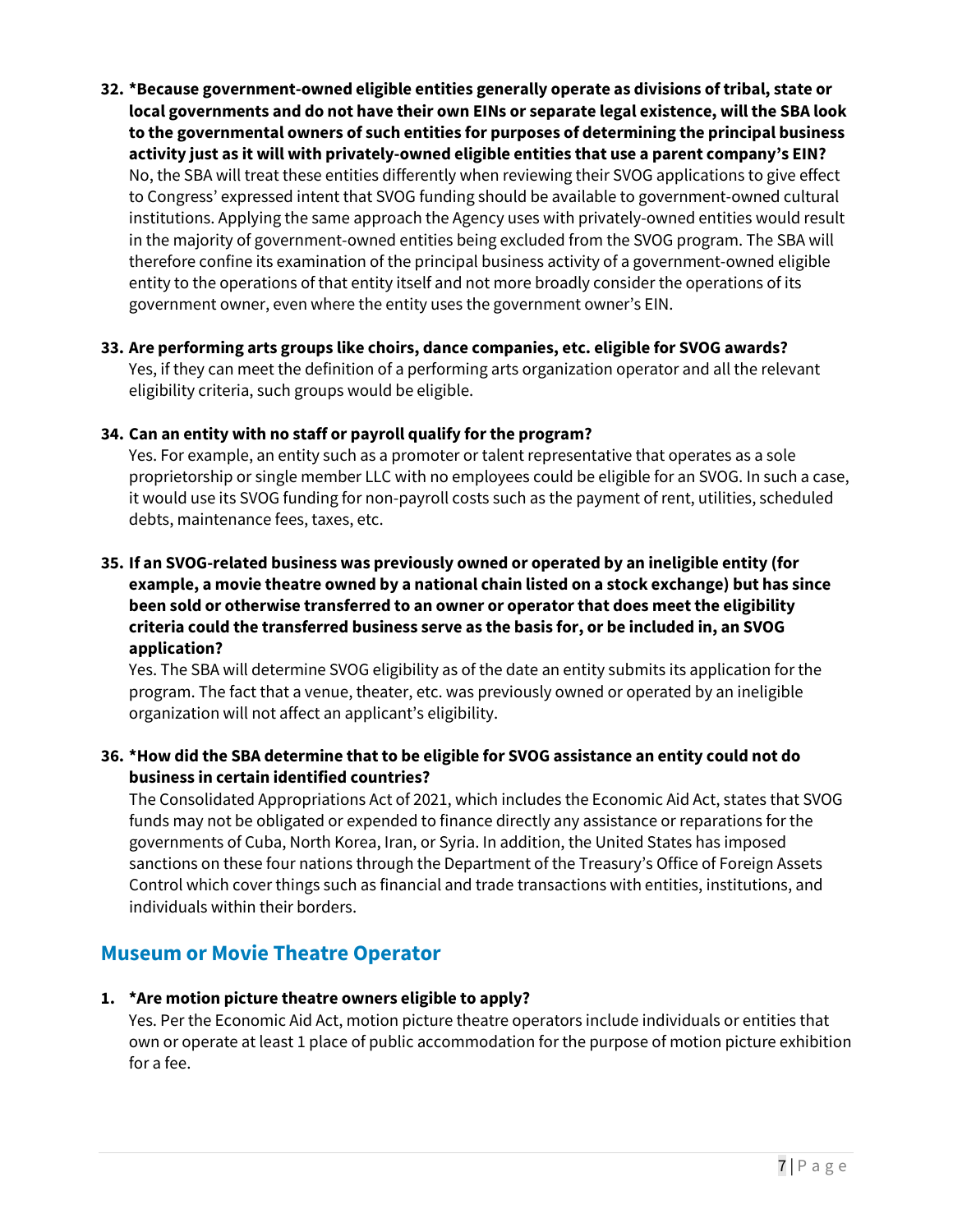#### **2. \*Is a museum or movie theatre with a multipurpose room with movable seating eligible?**

No, if that is the only room in the museum or movie theatre, it would not be eligible. The Economic Aid Act specifically requires fixed audience seating for qualifying amphitheaters of museums and motion picture theatre operators or owners and makes no allowance for temporary, removable, modular, convertible, or other non-fixed seating arrangements. As such, museums and motion picture theatre operators or owners with a multipurpose room must also have one or more rooms with fixed audience seating to be eligible to apply for an SVOG. Museums and movie theatre operators or owners cannot satisfy the fixed audience seating requirement with other forms of seating.

**NOTE:** There is no fixed audience seating requirement for other types of eligible entities.

- **3. Is a museum or movie theatre with outdoor fixed seating eligible to apply?**  Yes. The Economic Aid Act does not require qualifying venues to be indoors.
- **4. \*Is a museum funded by a non-federal government entity, such as a state, eligible?** Yes.
- **5. Is a drive-in movie theatre eligible to apply?**

No. Per the Economic Aid Act, a motion picture theatre operator or owner must have at least one auditorium with a motion picture screen and fixed audience seating, so a drive-in movie theatre is not eligible to apply for an SVOG.

**6. \*If a museum has more than one qualified auditorium, theater, performance or lecture hall, or outdoor amphitheater, does regular programming need to occur in each, or is it sufficient to have regular programming within all the qualifying presentation spaces?** 

A museum may aggregate programming across all such spaces for purposes of meeting the regular programming requirement rather than looking at each qualifying presentation space individually if a museum has multiple qualifying presentation spaces (auditoriums, theaters, performance or lecture halls, or outdoor amphitheaters).

**7. What happens if a motion picture theatre is owned by one entity, but operated (managed) by a separate entity? Are both entities eligible for an SVOG in such a case? If so, what will the earned revenues of the two companies be based upon?** 

Yes. Under the Economic Aid Act, owners **and** operators of motion picture theatres are considered eligible entities. In cases where both the owner and the operator of a qualifying motion picture theatre are awarded SVOGs, each will base its earned revenues upon its share of those payments received as a condition of its ownership or operation of the motion picture theatre (e.g., space rental, ticket sales, management fees, digital projection reimbursements, and other non-gratuitous payments or transfers) as allocated by contract, lease, or other formal legal agreement. In such cases, all earned revenues and claimed grant expenses must be tracked and accounted for separately to avoid any overlap or double-counting.

**8. Is a landlord who owns a shopping center that includes a movie theatre eligible to apply for an SVOG given they 'own or operate' an eligible motion picture theatre?** 

It is not likely. Because a shopping center owner's *principal business activity* would most likely be owning or operating a shopping center rather than owning or operating a motion picture theatre, it is doubtful it would be eligible for an SVOG.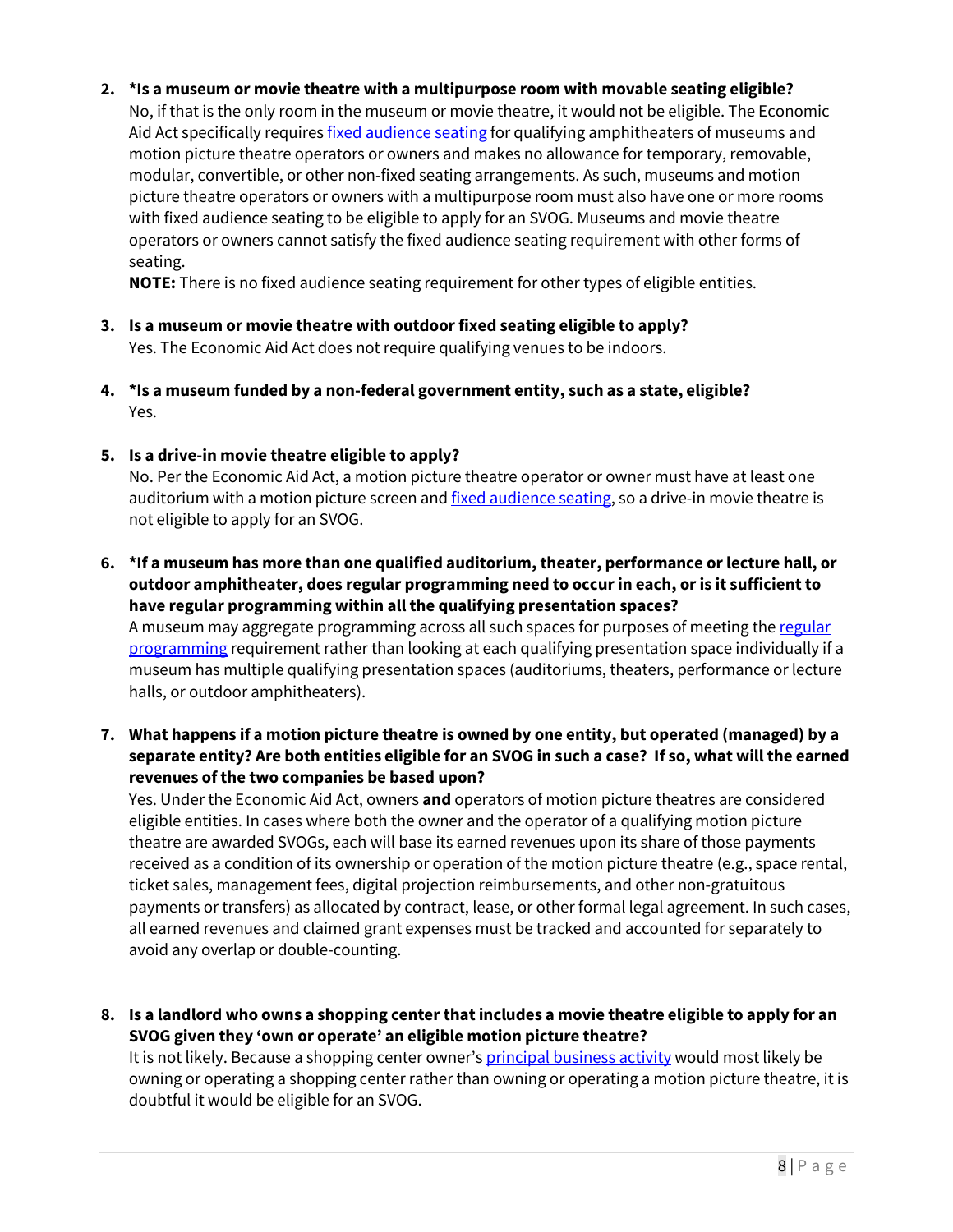**9. Could a company that operates multiple movie theatres with the same Employer Identification Number on Feb. 29, 2020, obtain separate EINs for each movie theatre after that date to have those theaters considered separate entities consistent with SBA's treatment of ownership transfers executed after Feb. 29, 2020?**

No. Because these movie theatres were not eligible entities on their own on or before Feb. 29, 2020, legal status changes after that deadline cannot be treated the same as ownership changes of eligible entities made after Feb. 29, 2020. Under the Economic Aid Act, a person or entity must have been an eligible entity as of Feb. 29, 2020, to qualify for an SVOG.

- **10. To qualify as regular programming, does the programming provided in a museum's theater need to be ticketed and open to the general public?**  No.
- **11. \*If a motion picture theatre operator owns and/or operates multiple theatres which it includes in its SVOG application, must each individual theatre included in the application meet the eligibility criteria?** Yes.

# **Live Venue Operator or Promoter**

# **1. Is a wedding/event venue eligible to apply?**

It is not likely. Per the Economic Aid Act and specific eligibility criteria applying to Live Venue Operators, wedding venue operators would likely fail to meet multiple requirements (for example: sale of tickets, promotion of events to the public, defined audience and performing space, lighting rig, sound mixing equipment, employment of sound engineers, stage managers box office managers, etc.).

**2. Is a sports stadium or venue used for concerts and other live, non-sport performances eligible to apply?**

It is not likely. However, if the operator of a sports stadium or similar athletic arena can meet the statutory definition of an eligible entity under the Economic Aid Act, including the requirement that its principal business activity must be the organization, promotion, management, or hosting of live concerts, comedy shows, theatrical productions or other events by performing artists, it may be eligible to apply for an SVOG.

#### **3. Is a restaurant that features live music eligible to apply?**

No, if the principal line of business is restaurant operation rather than live venue operation, the business would not be eligible to apply for an SVOG. The restaurant may be eligible to apply for the Restaurant Revitalization Fund program, see the **SBA Restaurant Revitalization Fund.** 

#### **4. Is a dinner theatre eligible to apply?**

It is possible. A dinner theatre could qualify if its principal business activity is the organization, promotion, management, or hosting of live concerts, comedy shows, theatrical productions or other events by performing artists, rather than restaurant operations, and meets all other applicable eligibility criteria. If the dinner theater's principal business activity is as a restaurant, it may be eligible to apply for the Restaurant Revitalization Fund program, see the SBA Restaurant Revitalization Fund.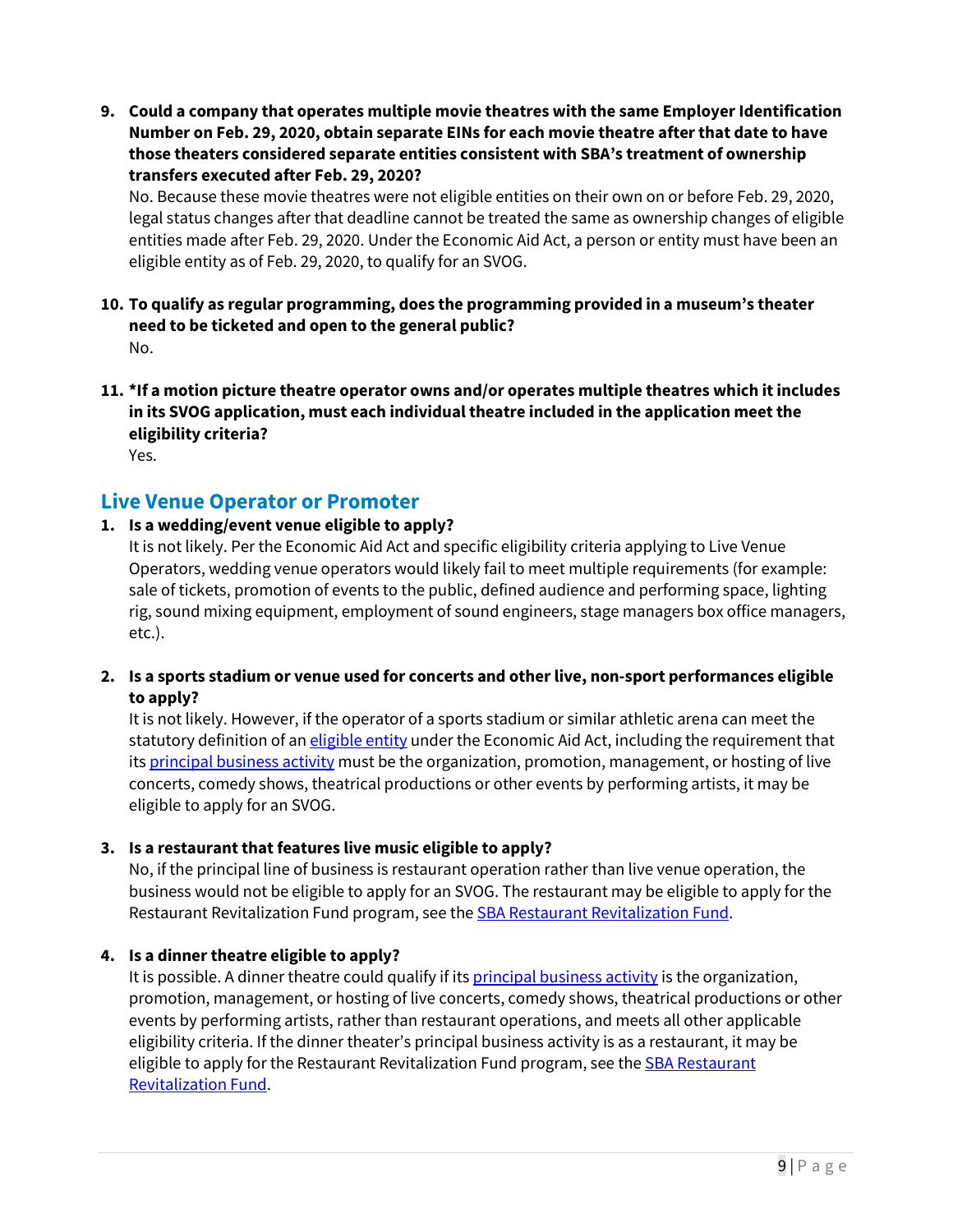**5. Is a performing arts center owned and operated by a government or state college (as a college department) eligible to apply?**

Yes.

### **6. Is an air show operator eligible to apply?**

No. The live venue operator or promoter definition under the Economic Aid Act requires an entity to either put on performing arts events at qualifying venues or sell advance tickets to performing arts events at qualifying venues. While an air show is a form of live entertainment, it does not constitute a performing art. As such, air show operators do not qualify as live venue operators or promoters.

**7. Is a company that uses 1099 (independent contractor) workers/talent (vs. W2 employees) eligible to apply?** 

Yes. Per the Economic Aid Act, payments made to independent contractors as reported on an entity's Form-1099 are an allowable use of grant funds.

**8. Is a theatrical production management business with revenue generated by the production management eligible to apply (under the talent representative definition)?**  It is possible. A theatrical producer may be eligible to apply even if less than 70% of its revenue came

from cover charges or ticket sales. Under the Economic Aid Act, it also may be eligible to apply if, as its principal business activity, it makes production tickets available for public purchase on average not less than 60 days in advance of the performance date.

**9. What will SBA count as "earned revenue" for a live venue operator or promoter, theatrical producer, or live performing arts organization operator?**

SBA counts all **earned revenue**, including cover charges or ticket sales, production fees or production reimbursements, nonprofit educational initiatives, or the sale of event beverages, food, or merchandise.

**10. Is a talent agency that books actors at live venues, but does not operate a live venue, eligible to apply?**

Yes. A talent agency is eligible to apply if 70% of its operations involve managing, booking or representing performers who appear primarily at live venues. If this number is less than 70%, it is not eligible to apply for an SVOG.

#### **11. Does a ticket broker or reseller qualify as a live venue operator or promoter?**

No. The Economic Aid Act's live venue operator or promoter definition requires an entity to have as its principal business activity either:

- (1) Organizing, promoting, producing, managing, or hosting events by performing artists for which admission fees are charged and performers are paid based on a percentage of sales, a guarantee, or other mutually beneficial formal arrangement; or
- (2) Publicly selling tickets on average 60 days in advance of performing arts events for which performers are paid based on a percentage of sales, a guarantee, or other mutually beneficial formal arrangement.

While ticket brokers or resellers do deal in tickets to performing arts events and may do so 60 days in advance, performers are not paid from these transactions. Further, as one of their commonly used names implies and because they operate in the aftermarket, ticket brokers or resellers may be viewed not as being principally in the business of selling tickets, but instead as being principally in the business of reselling them. As such, ticket brokers or resellers do not meet the criteria found in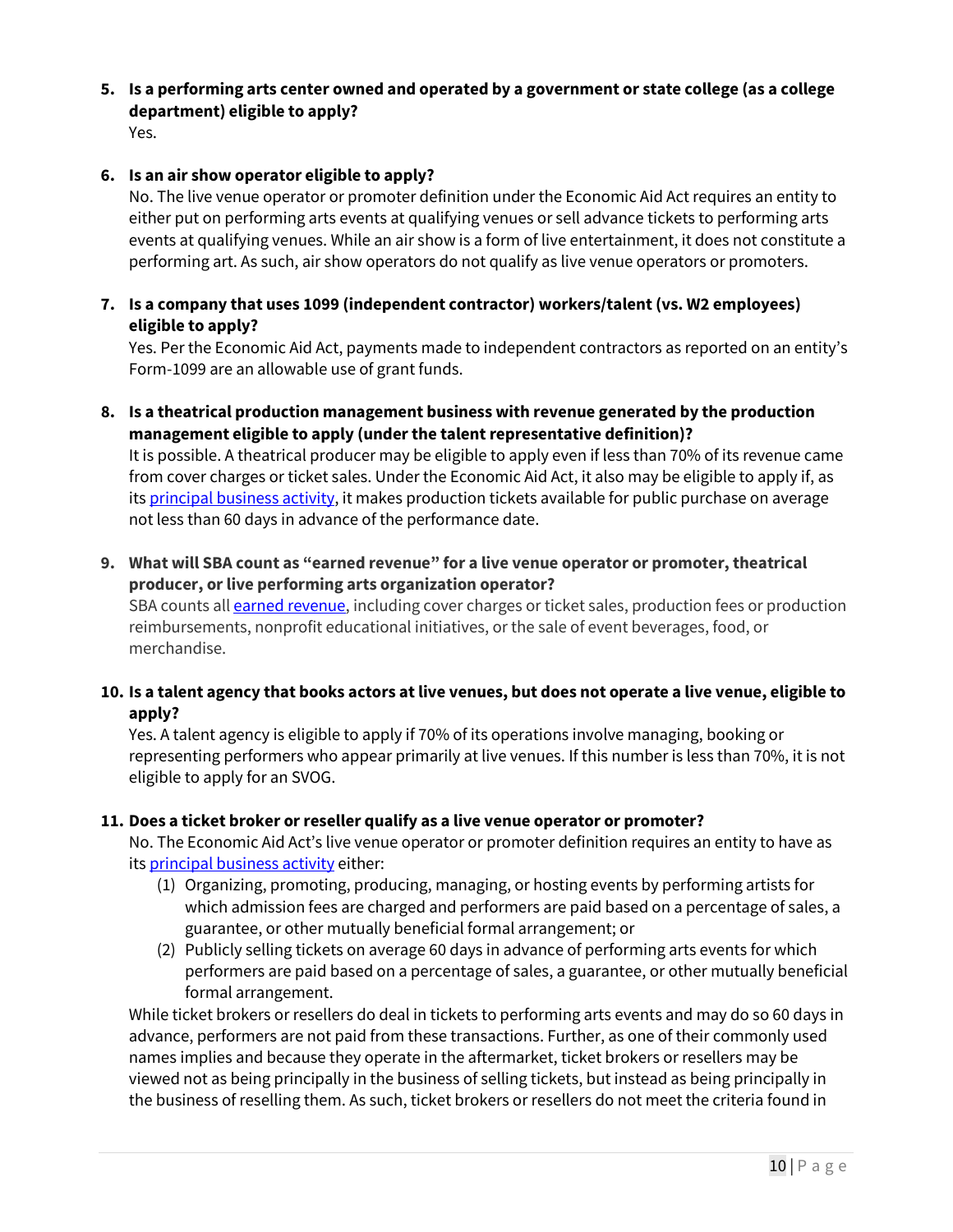the definition of live venue operator or promoter.

**12. What criteria will the SBA apply when determining whether a particular form of live entertainment constitutes a performing arts event for an SVOG?**

The SBA believes performing arts as related to the SVOG program means events such as musical concerts, comedy shows, theatrical productions, dance performances, or other live renderings of similarly artistic works. This is based on review of the Economic Aid Act text, SBA's consultation with other Federal agencies with area expertise and examination of definitions of what constitutes the performing arts under Federal law.

- **13. If a venue's box office is staffed by volunteers is it eligible to apply?**  Yes.
- **14. \*Is a theatrical producer that stages performances in multiple venues eligible to apply?** Yes. Provided the majority of the venues a theatrical producer uses meet the qualifications listed in the Economic Aid Act (e.g., defined performance and audience spaces, sound mixing equipment, a lighting rig, etc.) there is no limit upon the number of venues at which a producer may host events.
- **15. The Economic Aid Act specifies artists performing at qualifying venues must be paid fairly and not "play for free or solely for tips, except for fundraisers or similar charitable events." Would nonprofit organizations that host performances which include volunteer choruses and/or student performers be able to meet this requirement?**

Yes. Provided the events a nonprofit live performing arts organization stages are produced and managed primarily by paid employees, the use of volunteers in the production casts would not disqualify it.

**16. Is a live venue operator with a minority investor (50% or less ownership) that has more than 500 employees, locations in 11 or more states, and locations in 2 or more countries eligible for SVOG?** 

Yes. Minority investors are not covered by these ownership conditions. The Economic Aid Act states that a live venue operator that is majority owned or controlled by an entity that is listed on a stock exchange or has more than 500 employees, locations in more than 1 country, **and** locations in more than 10 States is ineligible. There are no other control requirements in the statute.

# **17. Does a free music festival that earns revenue through sales of merchandise and concessions but does not charge admission meet the requirements of either an eligible entity or qualifying venue?**

Neither requirement is met by the free music festival. Under the Economic Aid Act, a live venue operator must, among other things, apply a cover charge through ticketing or front door entrance fee or sell tickets an average of at least 60 days in advance of performances to be eligible for an SVOG.

# **18. If an entity is currently presenting only live online shows, does that count as currently in business?**

Yes. The SBA will consider venues operating in an online-only shows capacity as currently in business if the entity meets the eligibility criteria for business operations as of Feb. 29, 2020.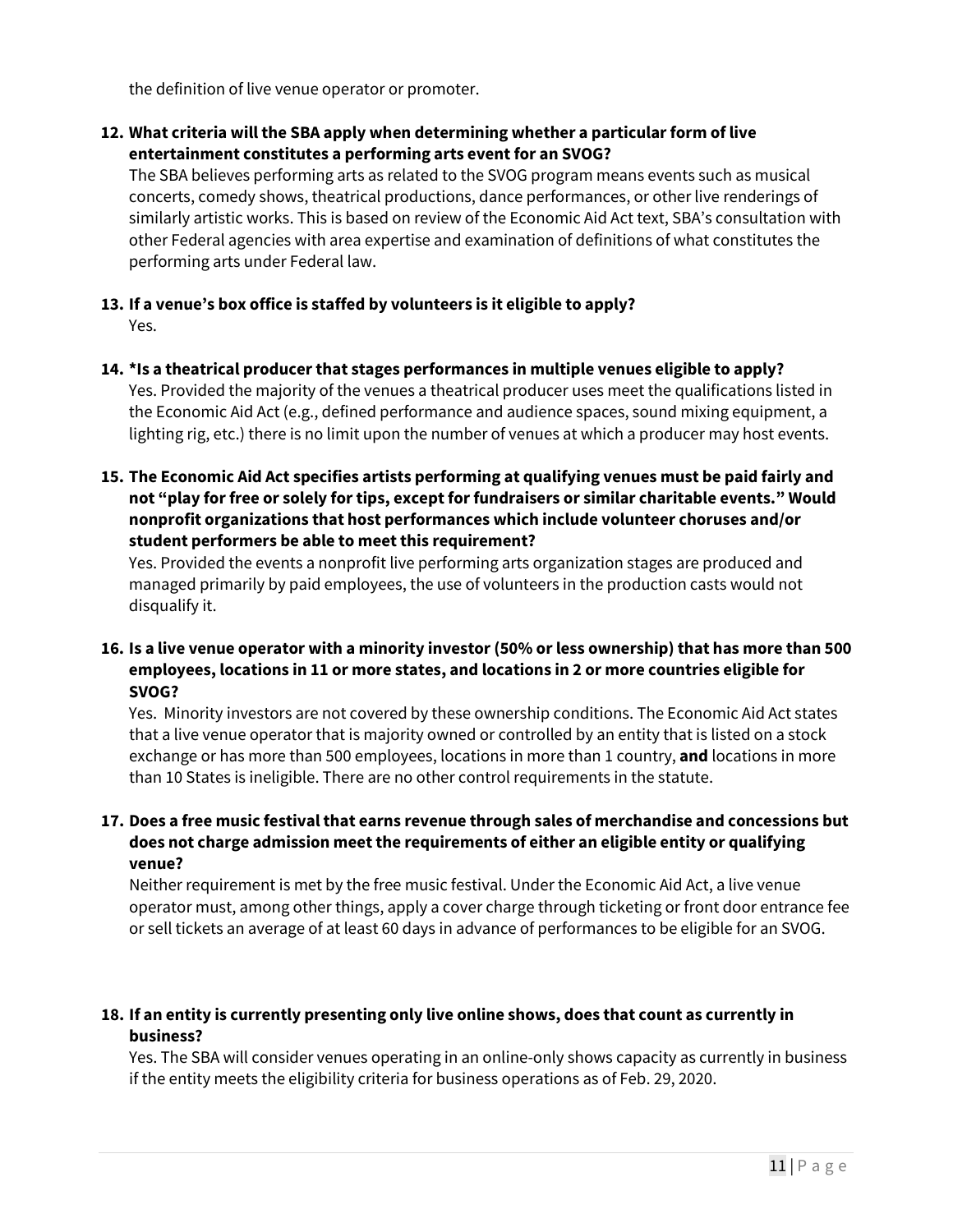- **19. If an entity has a performance/music group (e.g., jazz orchestra) that goes on tour and is paid performance fees for playing in other venues, can these performance fees be counted as part of the earned revenues to meet the threshold of not less than 70% of the earned revenue must come from live event cover charges or ticket sales, production fees or reimbursements, nonprofit educational initiatives, or the sale of food, beverages, or merchandise?** Yes. These fees should be included in the earned revenue for all SVOG program purposes.
- **20. For an entity that stages both free and ticketed performing arts events, do food and beverage and merchandise sales derived from the free events count toward the requirement that not less than 70% of earned revenue must come from live event cover charges or ticket sales, production fees or reimbursements, nonprofit educational initiatives, or the sale of food, beverages, or merchandise?**

Yes, assuming there was a paid ticket or cover charge required to attend most of the performing arts events staged by the entity.

- **21. If a live venue operator, theatrical producer, promoter, or live performing arts organization operator does not offer tickets 60 days in advance will that make them ineligible?** Not necessarily. The requirement that such entities offer tickets for purchase by the public on average at least 60 days in advance of performing arts events is just one basis for SVOG eligibility. The other basis for such entities is to show that at least 70% of their earned revenue comes from cover charges, ticket sales, production fees or reimbursements, nonprofit educational initiatives, or sales of food, beverages, or merchandise derived from performing arts events.
- **22. \*If an entity operates a theatre and stages live ticketed performances with the bulk of its revenue coming from educational programs where the performers are not paid by ticket sale revenue or cover charges, but as educators, is it eligible?**

It depends on whether the programs could be considered performing arts events and whether the entity can meet either the earned revenue percentage or advance ticket sales eligibility requirement.

**23. If an individual or entity owns a venue under one LLC (Venue LLC) and operates it under another LLC (Operator) can it apply for an SVOG under one LLC and use the funds to pay costs associated with both LLCs? For example, if Venue LLC received an SVOG award could it pay salaries incurred under Operator LLC, which employs the staff that run the events at the venue, as well as paying the mortgage and utility bills it owes?**

No. Because neither LLC owns the other, neither LLC could be bundled into an SVOG award held by the other. However, if the individual or entity which owned the two LLCs received an SVOG award under its own name, they could include the revenues and costs of both LLCs in a combined grant. Two or more separate legal entities can only be included in one SVOG award if one of them owns more than 50% of the others or if a single entity or individual owns more than 50% of all of them. In such a case, it would have to be the entity or individual that is the majority owner which applied for and received the SVOG award.

**24. \*Are annual, single-event venue owner/operators, promoters, producers, and arts organization operators able to apply for SVOGs?**

Yes, provided they meet all the applicable eligibility requirements.

**25. \*If a live venue owner or operator owns and/or operates multiple venues which it includes in its**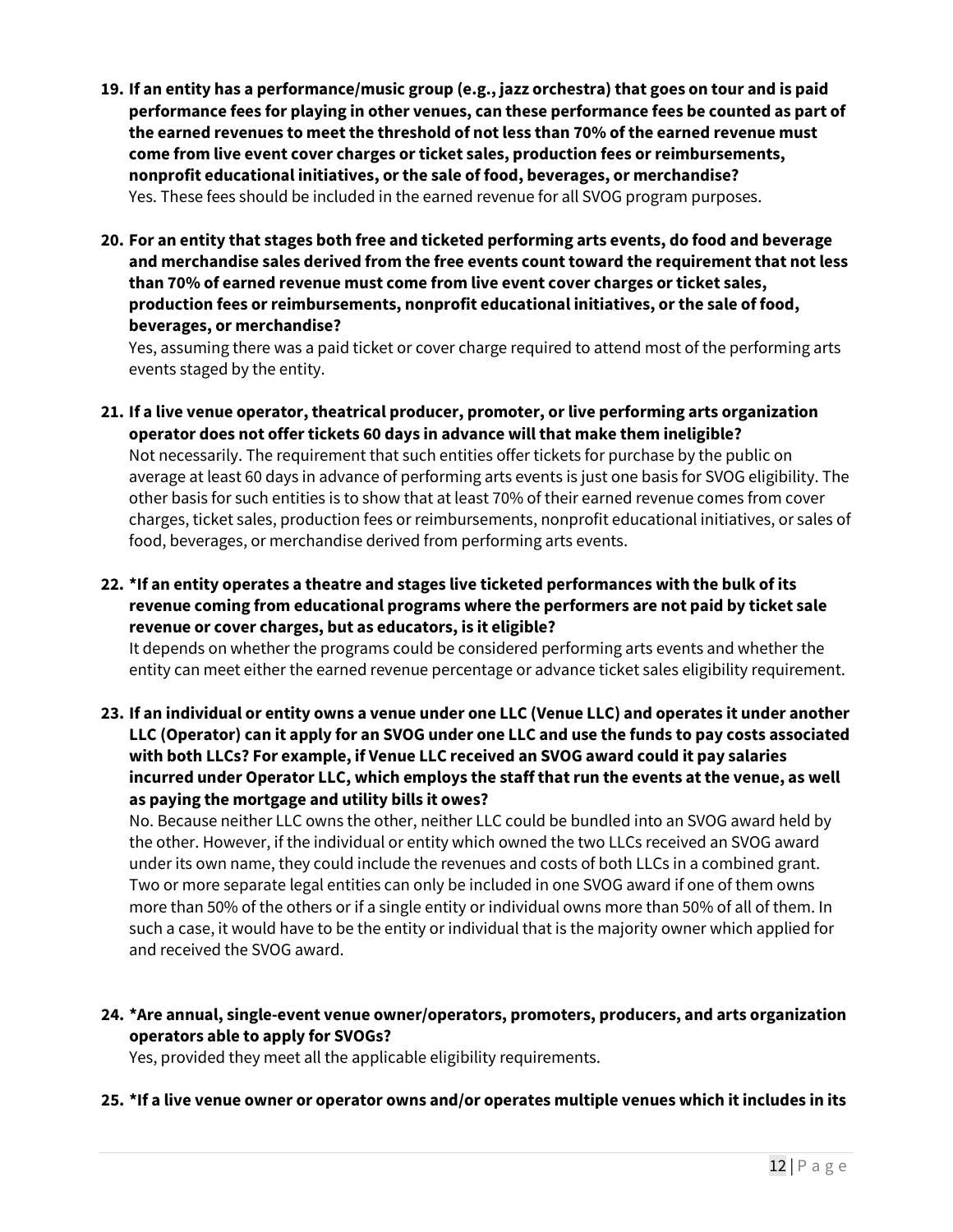**SVOG application, must each individual venue included in the application meet the eligibility criteria?**

Yes.

# **Talent Representative**

- **1. Are both agents and managers considered talent representatives with respect to SVOGs?** Yes. Under the Economic Aid Act talent representatives can be agents and/or managers for musicians, comedians, actors, or similar performing artist.
- **2. \*What are the eligibility requirements for venues at which a talent representative books or represents artists?**

The majority of the venues into which a talent representative books or represents artists must meet the qualifications listed in the Economic Aid Act (e.g., defined performance and audience spaces, sound mixing equipment, a lighting rig, etc.) Requiring these types of eligible entities to exclusively use qualifying venues would fail to recognize the reality of live performing arts industry business operations and lead to the extreme result of the SBA excluding otherwise eligible entities for having used a single non-qualifying venue. As such, the SBA has interpreted the Economic Aid Act to require a promoter, theatrical producer, live performing arts organization, or talent representative to use qualifying venues for a majority of the events for which they book or represent artists.

**3. What types of documentation can a talent representative provide to verify they meet SVOG eligibility requirements?**

The types of documents a talent representative applicant can provide include:

- (1) A list of performing artists they booked or managed in 2019 that includes the venues for which they were contracted to perform, the city and state of the venues and the performance dates.
- (2) A current roster of performing artists which they book or manage that primarily work in live venues or festivals. This roster must also either appear on the applicant's website or be published in print or online in an industry-recognized trade publication registry.
- (3) Fully executed contractual service agreements (excluding rider provisions) between the talent representative and two artists, or signed statements from two artists certifying the applicant represented them for live performances in 2019 and 2020.
- (4) Fully executed contracts for live performances that took place in a venue or at a festival in 2019 and 2020 for two artists the applicant managed or booked.

# **Application**

# **1. \*What can an entity do to get ready to apply?**

- (1) Register for a DUNS number so you can then register in the System for Award Management (SAM.gov)
- (2) Gather necessary documents, see the Application Checklist
- (3) Review these FAQs
- (4) Review the Applicant User Guide at www.sba.gov/svogrant
- (5) Connect with an SBA resource partner, including a SCORE business mentor, Small Business Development Center, Women's Business Center or Veterans Business Outreach Center
- **2. \*Must applicants register in the System for Award Management (SAM.gov) or can they use other identifiers like Individual Taxpayer Identification Numbers or Employer Identification Numbers to apply for an SVOG?**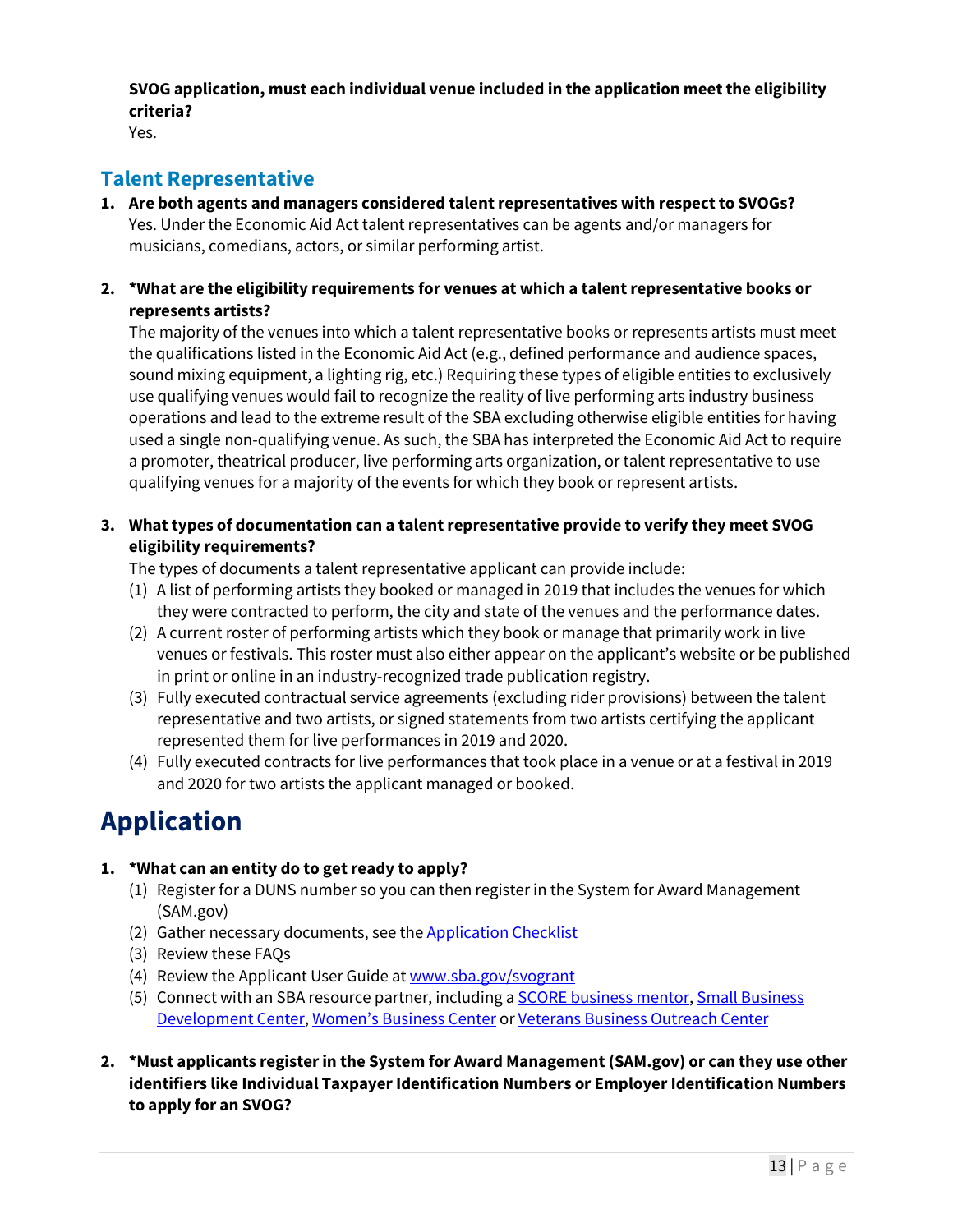SVOG applicants must register with the federal government's SAM at www.SAM.gov to apply and cannot use an ITIN, EIN, or other means of identification or registration. Interested parties are encouraged to obtain a Dun and Bradstreet (DUNS) number (a prerequisite for SAM registration) as soon as possible. With a DUNS number, interested parties then should immediately begin registering in SAM.gov, as the SAM registration may take up to two weeks once submitted.

# **3. What do I need to know to register at SAM.gov?**

Review this overview presentation. New SAM.gov registrations normally take an average of 7-10 business days to process, but can take 30+ business days during periods of peak volume. An entity can log into SAM.gov and use the SAM Status Tracker (under the Check Status tab) to quickly check its status.

# **4. How does an entity get a Data Universal Numbering System (DUNS) Number from Dun & Bradstreet (D&B)?**

- (1) Go to the Dun & Bradstreet site: https://fedgov.dnb.com/webform/
- (2) Select the link to request your DUNS Number via the web
- (3) Follow the on-screen instructions to check whether your business or organization already has a DUNS number
- (4) Enter your business name and state and the validation text, then select Submit
- (5) If your business is listed, you can request the existing DUNS number
- (6) If it is not, you can request a new one
- (7) **Note**: there is no fee for getting a DUNS number to do business with the U.S. Government

# **5. If an entity has submitted its SAM.gov registration, but the registration is not yet officially activated, can the entity still apply?**

Yes. The requirement is that an entity must be registered in SAM.gov. In the SVOG application, the entity will have to attest that it has submitted its SAM.gov registration to apply.

# **6. How can an entity check the status of its SAM.gov registration?**

- (1) Go to https://www.sam.gov
- (2) Select Log In
- (3) Select the Check Status tab in the main navigation
- (4) Enter its DUNS Number
- (5) Select Search to view status
- **7. If an eligible entity is a hybrid nonprofit/governmental entity, should it apply under the nonprofit's name and submit documentation demonstrating the public/private partnership aspect of its structure?**

Yes.

**8. How will capital funds, restricted grants, or investment income affect an entity's SVOG application?** 

The SBA will take such financial resources into consideration when the Agency is examining an eligible entity's gross revenue.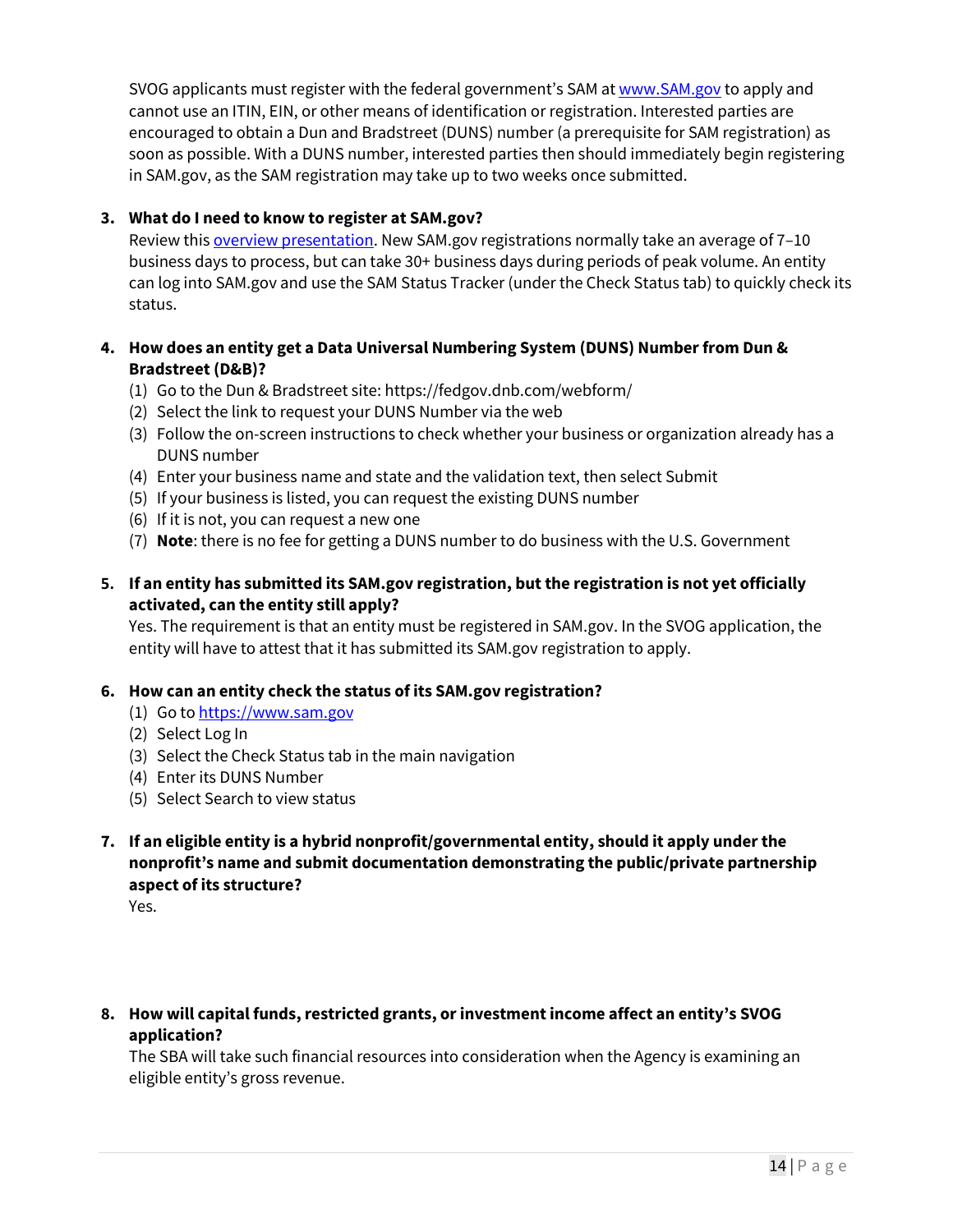For example, the SBA will consider such sources of revenue for purposes of determining whether an entity meets the requirement that no more than 10% of its 2019 gross revenue came from the Federal government (excluding disaster assistance) or determining whether it can demonstrate sufficient gross revenue loss to qualify for one of the priority periods.

**9. What will be the timeline of distribution for the funds the SBA reserves for the small employer set-aside? Will the SBA fund small employer awards only during the non-priority period of the Initial Award Phase?**

The SBA will draw upon the small employer set-aside funds throughout all stages of the Initial Award Phase.

For example, where an eligible entity qualifies for the First Priority Period also qualifies as a small employer, the SBA will fund that grant using monies drawn from the small employer set-aside.

### **10. \*If ownership of an eligible entity was transferred, could the new owners apply for an SVOG and use the revenues reported by the former owner?**

Yes. Except where the new owner has any of the disqualifying characteristics specifically enumerated in the Economic Aid Act (either being itself or being majority owned or controlled by a firm that issues securities on a national securities exchange, that had more than 10% of its 2019 gross revenue come from Federal funding, that owns or operates eligible entities in more than 1 country and more than 10 states and that employs more than 500 people, or which presents sexually prurient live performances or derives more than de minimis gross revenue from the sale of sexually prurient material), the SBA will consider the new owner of an eligible entity to have stepped into the shoes of the prior owner for purposes of qualifying for the SVOG program. In the event of such a transfer, SBA will permit the new owner to use the prior owner's revenues as its own if the transferred entity was operational on Feb. 29, 2020, regardless of the date of the sale.

# **11. \*If the entity's SVOG application is declined, will an applicant be able to appeal or request a reconsideration of the decision?**

No. The SBA, however, added several features in the SVOG application to minimize accidental mistakes, including pop-ups that immediately tell an applicant if they may be ineligible based on their response or if they missed a required question. Another feature allows applicants to upload multiple attachments for each question requiring a file upload. Applicants can also save and edit their work to ensure the answers are correct and files are uploaded properly. After an applicant submits the application, several types of mistakes can still be corrected, such as a 4506-T hold or a Do Not Pay hold. However, responses that classify the applicant as ineligible cannot be corrected.

# **12. Would an individual or business face any penalties for applying for an SVOG if it is later deemed to be ineligible for the program?**

If an entity submits an honest, good faith application for an SVOG but is denied funding for failure to meet one or more eligibility requirements, there would be no penalty and it would be free to apply for other programs it may qualify for. If, however, an entity is found to have made material misrepresentations on its application as part of a fraudulent effort to obtain SVOG funding, it will have committed an act of perjury and could be subject to various civil and criminal penalties, as well as potential debarment from doing business with the Federal government.

#### **13. \*What are the possible reasons for which an entity's SVOG application might be denied?**

- The SBA will reject an SVOG application where an entity:
- (1) Fails to submit adequate documentation;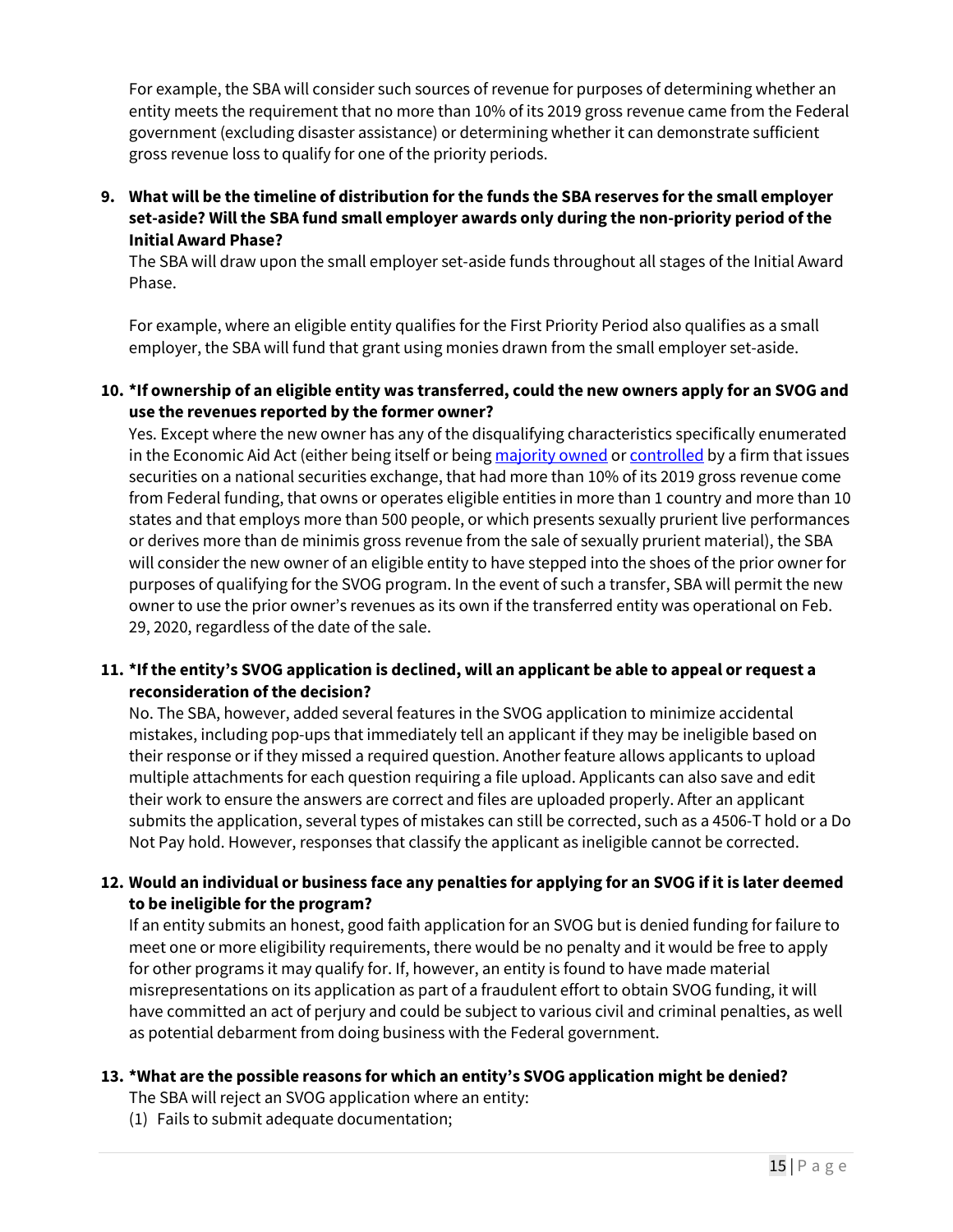- (2) Submits fraudulent documentation or there are other indications of fraud in connection with the application;
- (3) Fails to meet the definition of an eligible entity;
- (4) Lacks the required level of revenue loss;
- (5) Possesses one or more of the disqualifying conditions identified in the Economic Aid Act;
- (6) Is part of a group of affiliated museums that has already received \$10 million in SVOG funding;
- (7) Is part of a group of affiliated entities that currently has 5 active SVOG applications still pending or which has already received 5 SVOG awards;
- (8) Or one of its principals appears on the Excluded Parties List on the System for Award Management (sam.gov); or
- (9) All available SVOG funding has been exhausted.

# **14. \*Are entities that began operations in 2020 eligible?**

Firms not in operation in 2019 may qualify for an SVOG if their gross earned revenues for the second, third, or fourth quarter of 2020 demonstrate a reduction of not less than 25% from their gross earned revenue for the first quarter of 2020. For firms that had commenced start-up operations but were unable to open as anticipated due to the pandemic, they would only be eligible under this alternate method if they had earned revenue in the first quarter of 2020 from sources such as advance ticket sales, merchandising, etc. Firms which had been conducting business operations and incurring expenses in 2020 in a pre-opening capacity, but which had no earned revenue for the first quarter of 2020 would not be eligible to apply.

### **15. \*How will the SBA determine the amount of SVOG funding to award an eligible entity that started business operations in January or February 2020 and has no 2019 revenues?**

While the Economic Aid Act states that eligible entities that were fully operational on Feb. 29, 2020 are eligible for SVOGs, the statute does not include a method for determining award amounts for businesses founded in early 2020. The Agency will award an SVOG applicant that began business operations in January or February 2020 the lesser of: the average monthly earned revenue for each full month it was in business in 2020 multiplied by 6 or \$10 million.

# **16. \*Will the SBA require audited financial statements as part of an SVOG application?**

No. An audited financial statement is not required to apply for an SVOG. However, if an entity had a Single Audit or audited financial statement in 2019, this should be uploaded as a supporting document in the application. In accordance with the Uniform Guidance for federal grants, all entities that expend \$750,000 or more in federal funds in a fiscal year must receive a Single Audit or audited financial statement. The SBA will direct grantees that expend \$750,000 or more in SVOG funds to submit a copy of the Single Audit or audited financial statement during the post-award auditing phase.

#### **17. Will applicants be able to save their applications while in progress and then return to finish and submit them later?** Yes.

# **18. \*Will the portal allow an applicant to submit an incomplete application?**

The online application portal will not allow an applicant to skip a required question or fail to upload a document in a required location. Applicants can save and edit their work to ensure the answers are correct and files are uploaded properly.

# **19. If a grant award is disbursed in installments, will the SBA obligate the funds for the award all at**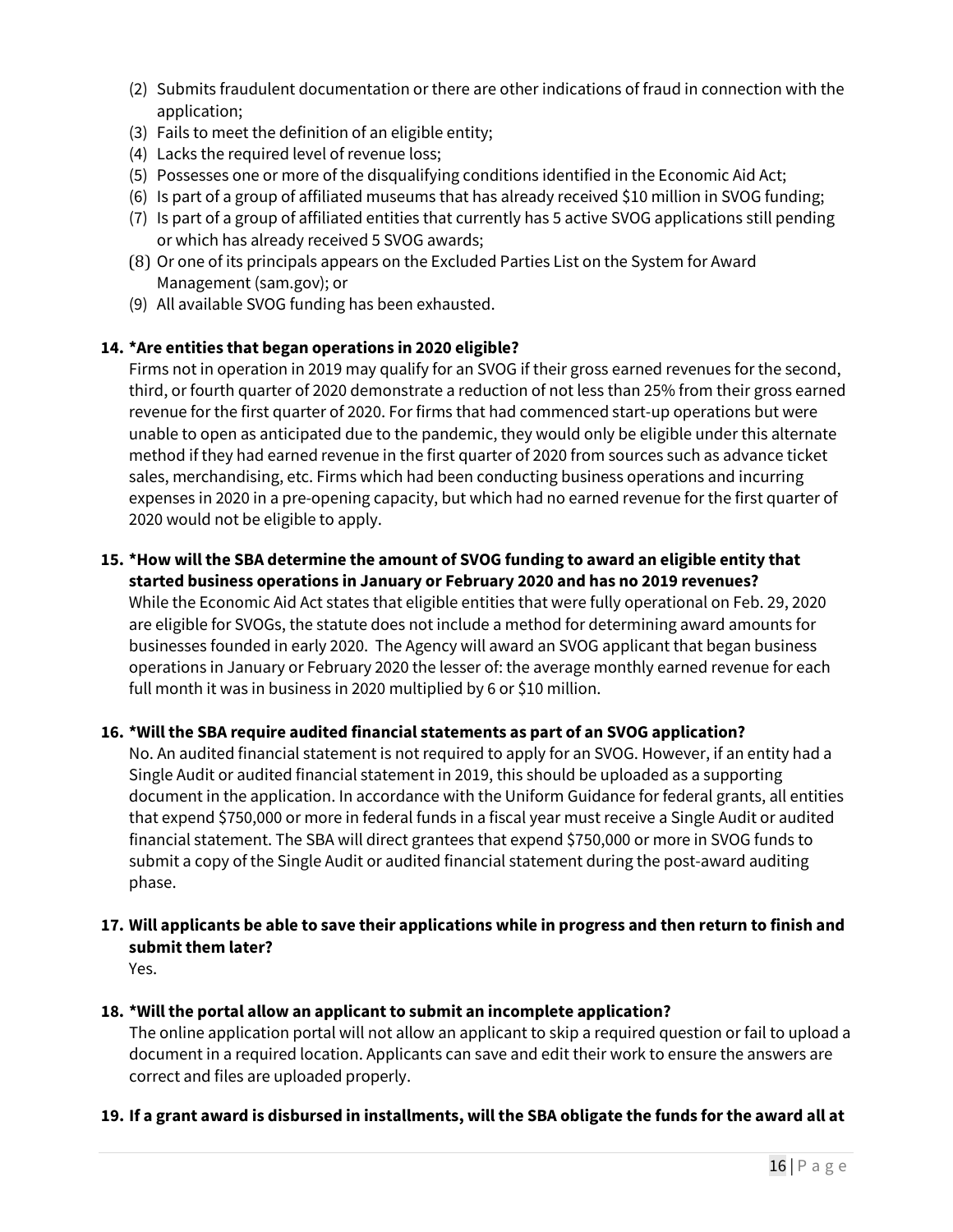#### **once or will the obligation also be done in installments?**

The full amount of each SVOG will be obligated when an award is issued, regardless of whether it will be disbursed in installments. This will ensure that each SVOG is fully funded.

# **20. What entity information submitted as part of the SVOG application will be disclosed to the public?**

If an entity is awarded an SVOG, the SBA must report the amount and the name and address of the entity (or person's name and address if applied as an individual), in the publicly searchable database USASpending.gov. To help ensure all confidential business information is properly excluded, the SBA recommends marking any documents submitted that contain such information with the phrase "Confidential Business Information." As an alternative to marking the document itself, the annotation "Contains Confidential Business Information" can be included in the file name. The SBA will exclude any personally identifiable information (such as a Social Security Number) or confidential business information about the entity (such as financial data) from disclosure under the Freedom of Information Act, though such information may be shared with SBA's Office of Inspector General, the Government Accountability Office, the Pandemic Response Accountability Committee, and/or members of Congress in response to a proper and official request.

# **21. Will an SVOG recipient have to report the grant to the IRS as taxable income?** No.

- **22. Will an SVOG recipient also be eligible to apply under the Restaurant Revitalization Fund?** No. In accordance with the American Rescue Plan Act, entities that have a pending application for or received an SVOG are not eligible to apply under the Restaurant Revitalization Fund. For more information visit www.sba.gov/restaurants.
- **23. Will venues that lack box office reports to submit with their applications (whether because they are used by outside promoters or because they are smaller operations that retain fewer records) be allowed to present other types of evidence that they host shows regularly, such as the agreements with outside promoters?** Yes.
- **24. Many venues have permanent infrastructure for hanging sound and lights as opposed to owning in-house systems because some artists have their own equipment hung for every show. For acts without their own gear, the venues rent equipment. Also, some venues may have sound systems permanently installed but do not have the receipts or the itemized insurance statements showing insurance coverage. Can such venues satisfy the "proof of a sound system" requirement through other types of evidence such as rental receipts, photographs, tech specification sheets, production reimbursement receipts, etc.?** Yes.

#### **25. For the employee list on the Applicant Checklist, what timeframe should it cover?**

The employee list should be current at the time of the application. However, if the applicant furloughed employees because they are shuttered, then the most recent employee list prior to the venue being shuttered will be acceptable.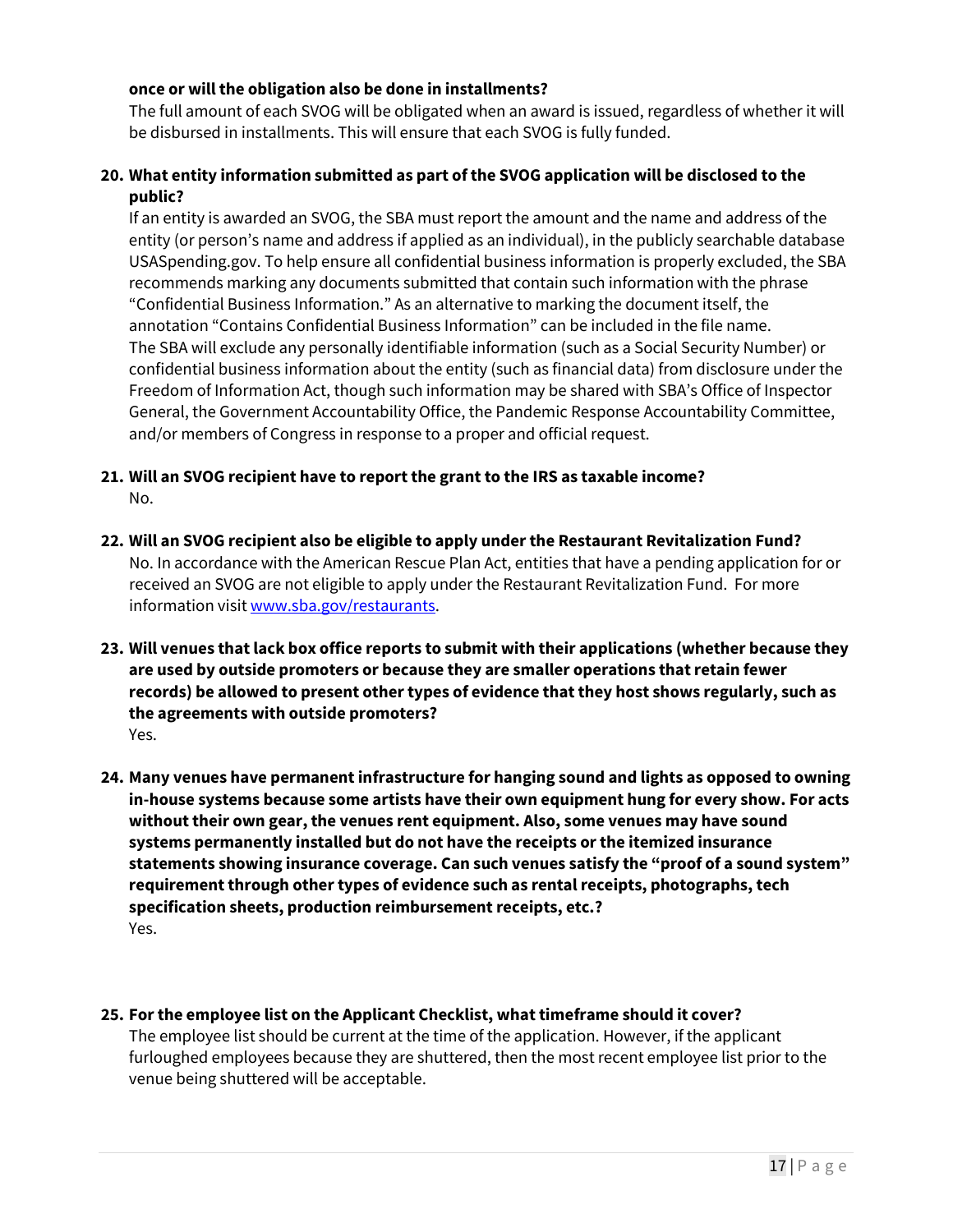**26. Should a non-profit provide the ID of its president/CEO to meet the applicant checklist requirement of a photocopy of the applicant's ID?** 

A non-profit should provide the ID of the principal officer of the entity submitting the application, as the photocopy of the applicant's ID is a requirement that applies to all applicants.

- **27. If applying under one Employer Identification Numberfor multiple theatre locations, should documentation required in the application checklist (pictures of the layout, projection booth, box office reports, marketing media, etc.) be provided for each location?**  Yes. The required information must be provided for each location covered by an SVOG application.
- **28. Does the applicant need to submit state tax returns with the application or just federal tax returns? Do the tax returns need to be signed and dated by the applicant?**

Only Federal tax returns are required; they must be signed and dated copies of returns submitted to the IRS.

**29. If an entity received PPP loans in 2020 and 2021, does it only need to deduct the 2021 PPP amount from the budget prepared for the SVOG application?** 

Yes. Any PPP loan received prior to Dec. 27, 2020 does not need to be deducted from an SVOG award, even if the organization also received additional PPP loans after that deadline. A PPP loan received in 2021 must be deducted from the SVOG award. To note, if a 2021 PPP loan applicant is approved for an SVOG **before** the SBA issues a loan number for the PPP loan, the applicant is ineligible for the PPP loan and acceptance of any PPP loan proceeds will be considered an unauthorized use.

# **30. Is an entity required to fully fill out the budget section on the application form?**

Yes, each part of the budget section must be complete when preparing the SVOG application or the system will not let you advance to the next step. It is understood that it may be hard to predict exactly how grant funds will be spent in the future and some variations from the proposed budget can be approved post-award.

# **31. \*What is required in the Certification of Need?**

There is no set format for a Certification of Need because every eligible entity's circumstances are different. Applicants may use the following statement:

*"Due to the uncertainty of current economic conditions, a grant is necessary to support the ongoing operations of \_[name of entity]\_. \_[name of entity]\_ started in business on \_[date]\_\_, but was forced to close its doors on \_\_[date]\_\_ due to the pandemic. If it receives a grant, \_[name of entity]\_intends to reopen on \_\_[date]\_\_ or sooner, as conditions and restrictions permit."*

# **32. Apart from the Certification of Need, are there other certifications an entity must make to receive an SVOG?**

Yes. An entity will be required to submit several certifications, attestations, and assurances, such as those regarding lobbying, suspension and debarment, and drug-free workplaces, as part of its SVOG application. Also, the Economic Aid Act requires that if an entity has between 500 and 10,000 employees and is awarded an SVOG, it must certify it will not break any existing collective bargaining agreements during the grant term and for two years thereafter. Such an entity also must certify it will remain neutral in any union organizing efforts throughout the term of the SVOG.

# **33. For nonprofits that use a fiscal year to file annual Form 990 tax returns, the extended due date for 2019 returns may not have transpired and 2019 and 2020 tax returns may not have been**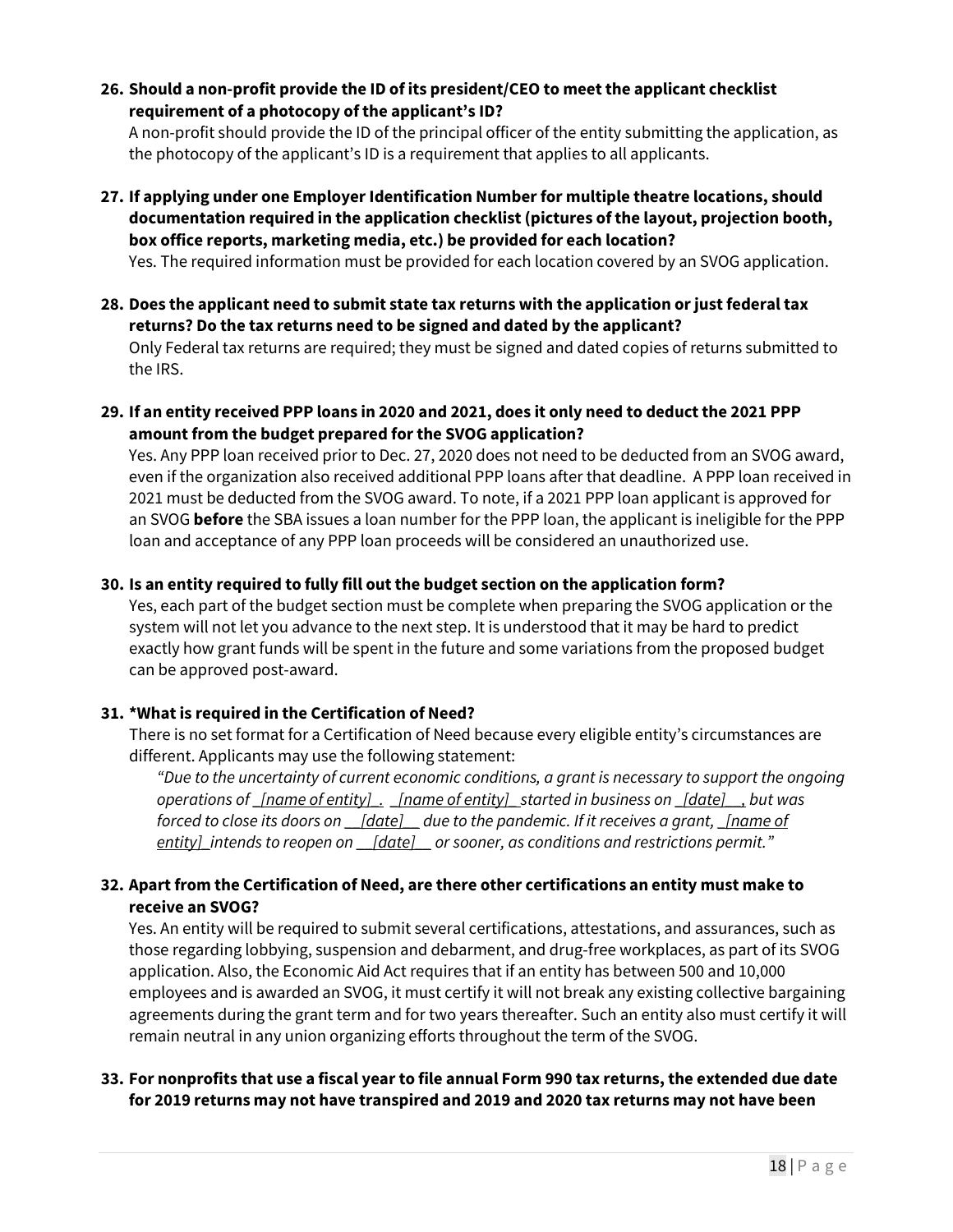#### **filed; will the SBA accept a 2018 return?**

Yes. Under these circumstances an eligible nonprofit entity may submit its 2018 and 2019 tax returns.

# **34. Will the additional \$1.25 billion the SVOG program received underthe American Rescue Plan Act be administered using the 80/20% allocation between priority and non-priority periods set by the original program legislation, or will all new funding instead be added only to the 'general admission' phase?**

The additional SVOG funding Congress provided is added to the existing appropriation and the total combined amount will be apportioned in accordance with the statutory scheme: 80% will be allocated to the first and second priority periods with the remainder reserved for the non-priority period. In addition, the SBA will set aside at least \$2 billion for SVOGs to small employers.

#### **35. What file types will be accepted in the application system?**

The application system will accept files that end in .pdf, .jpg, .jpeg, .doc, docx, .xls, and .xlsx with a maximum file size of 35 MB per file. No compressed or zip files.

**36. Many ticket reports list only the dollar amount of tickets sold for a performer rather than the actual ticket price because there can be a range ofticket prices based on seating area and other criteria. Can an entity submit a spreadsheet with a ticket report to outline the different ticket prices for a show?**

Yes. This would be an excellent option for demonstrating ticket prices and sales.

**37. If an entity contracts with another entity for the operation of its venue and that contractor supplies all the necessary staff, should it list zero dollars in the SVOG application (Form 3515) column for personnel costs?**

Yes. Entities should only include costs actually incurred by the entity.

**38. Does the \$10 million cap on the combined value of awards received by a group of affiliated firms only apply to applications from groups of museums?**

Yes. A museum and up to four museums it owns more than 50% of may all receive SVOG awards, but the total amount of funding issued to such a group cannot exceed \$10 million. No other type of eligible entity is subject to such a dollar limit cap.

**39. \*Does an entity have to submit all its marketing materials, contracts, etc. – which can be voluminous - with its application?** 

Because of size limitations for documents uploaded into the SVOG application portal, the SBA has determined that eligible entities must submit a sample size of 10 contracts, show/event listings, and marketing materials for performances they staged, promoted, or booked clients for over the course of 2019-2020. Applicants that conducted such activities related to fewer than 10 shows must submit documentation for all their shows. Eligible entities subject to the regular programming requirement (i.e., museums and movie theatres), must upload 10 attachments that demonstrate they have presented an average of at least 4 events per month. In addition, all applicants may submit a document, such as a spreadsheet, that contains URLs linking to online copies of marketing materials rather than submitting such materials as attachments.

# **40. \*Does the SVOG application require an entity to complete the proposed budget using 'fiscal year' information?**

No.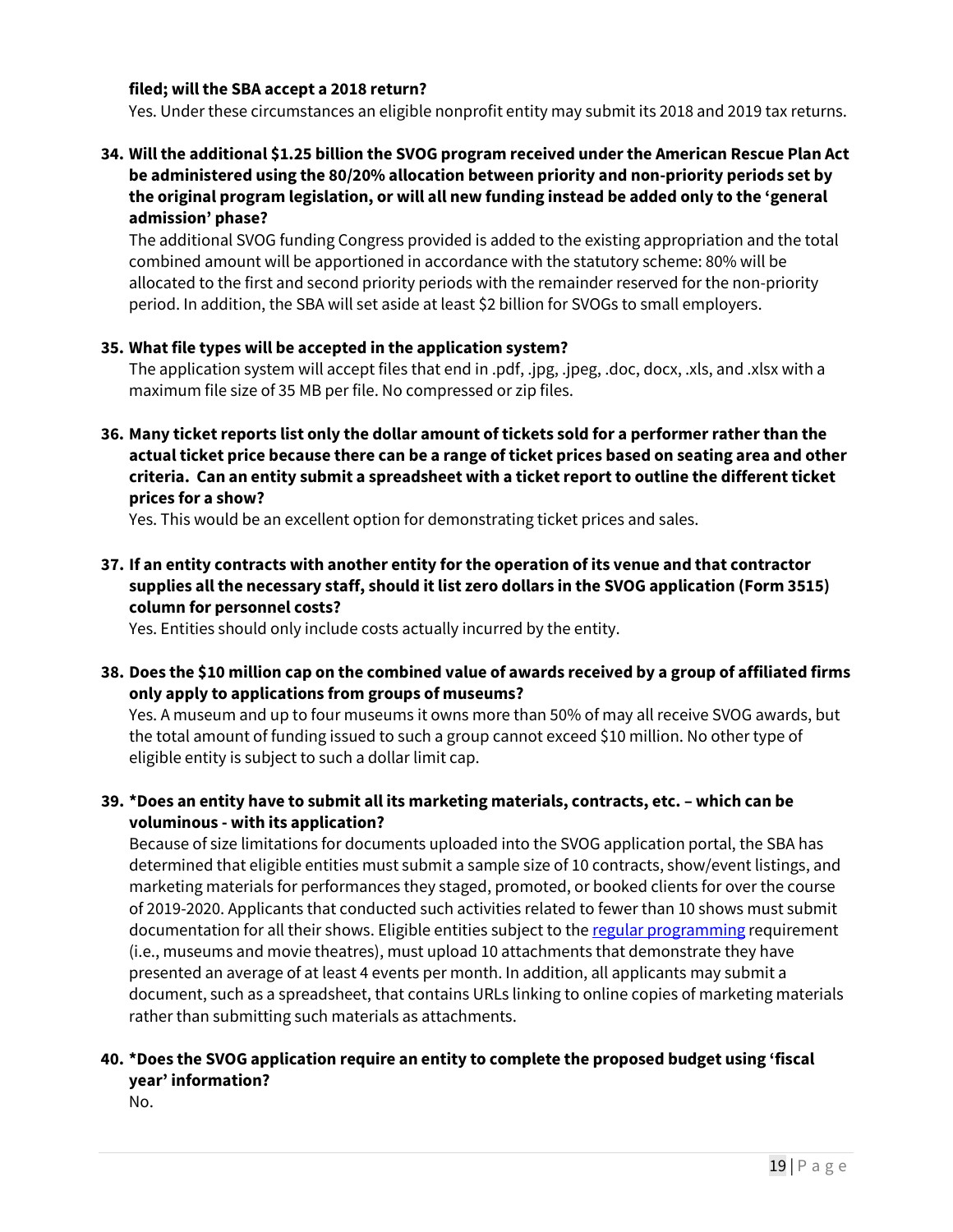### **41. What impact will it have if an entity applied for other assistance, such as a state grant, but it won't know the outcome of that before applying for a SVOG?**

It should have no impact. Even if an entity did receive such assistance, no gross revenues received after Dec. 31, 2020 are relevant for purposes of the initial award phase of the SVOG program.

# **42. Should all eligible entities apply at once or should we wait until our designated priority period/time to apply?**

Within each priority phase, awards will be made on a first come, first served basis and the SBA invites all eligible entities to apply as soon as they can, in order to establish their position in the queue. During each period of the initial award phase, the SBA will start with the first application submitted that qualifies for funding under that period and work its way through the queue chronologically.

# **43. \*What is the difference between a Form 424 and a Form 424B?**

- Form 424 is an Application for Federal Assistance used to apply for many federal grant programs. However, the questions from the form are incorporated into the SVOG application system therefore the 424 does not need to be uploaded separately.
- Form 424B is a set of assurances that a grant recipient makes in advance of receiving its award affirming that it will comply with various policies, laws, and regulations of the federal government. This form is required for SVOG applications and is included in SAM.gov.

### **44. Does an entity need to fill out a separate SF-424B or can it use the Financial Assistance Certifications from its SAM.gov registration?**

No. An entity does not need to fill out a separate SF-424B. To reduce burden on grant recipients, SAM.gov centrally collects the standard financial assistance certifications and representations during registration.

To view or download a copy of your entity's Financial Assistance Certifications, follow these steps:

- Enter https://www.sam.gov in your internet browser's address bar.
- Select the Search Records tab on the main navigation bar.
- Under Quick Search, enter the unique entity identifier (currently the DUNS Number).
- Select the View Details button on the returned result.
- Select the Reps & Certs link under Entity Registration on the left navigation bar.
- Select the Financial Assistance Certifications Report link to download the grants certifications.

#### **45. \*What time frame should the proposed budget cover?**

An entity's proposed budget should cover the use of SVOG funds over a 12-month period that will begin on the date of their award.

**NOTE:** This does not prevent an SVOG recipient from using award funds to pay or reimburse allowable pre-award costs that occurred as far back as March 1, 2020, as authorized under the Economic Aid Act.

# **46. How is the phrase "capital expenditures related to producing a theatrical or live performing arts production" being defined for the cap on allowable expenses? Does this refer to build-outs for a venue for the presentation of live performances in general, or just to those capital expenditures related to one particular production?**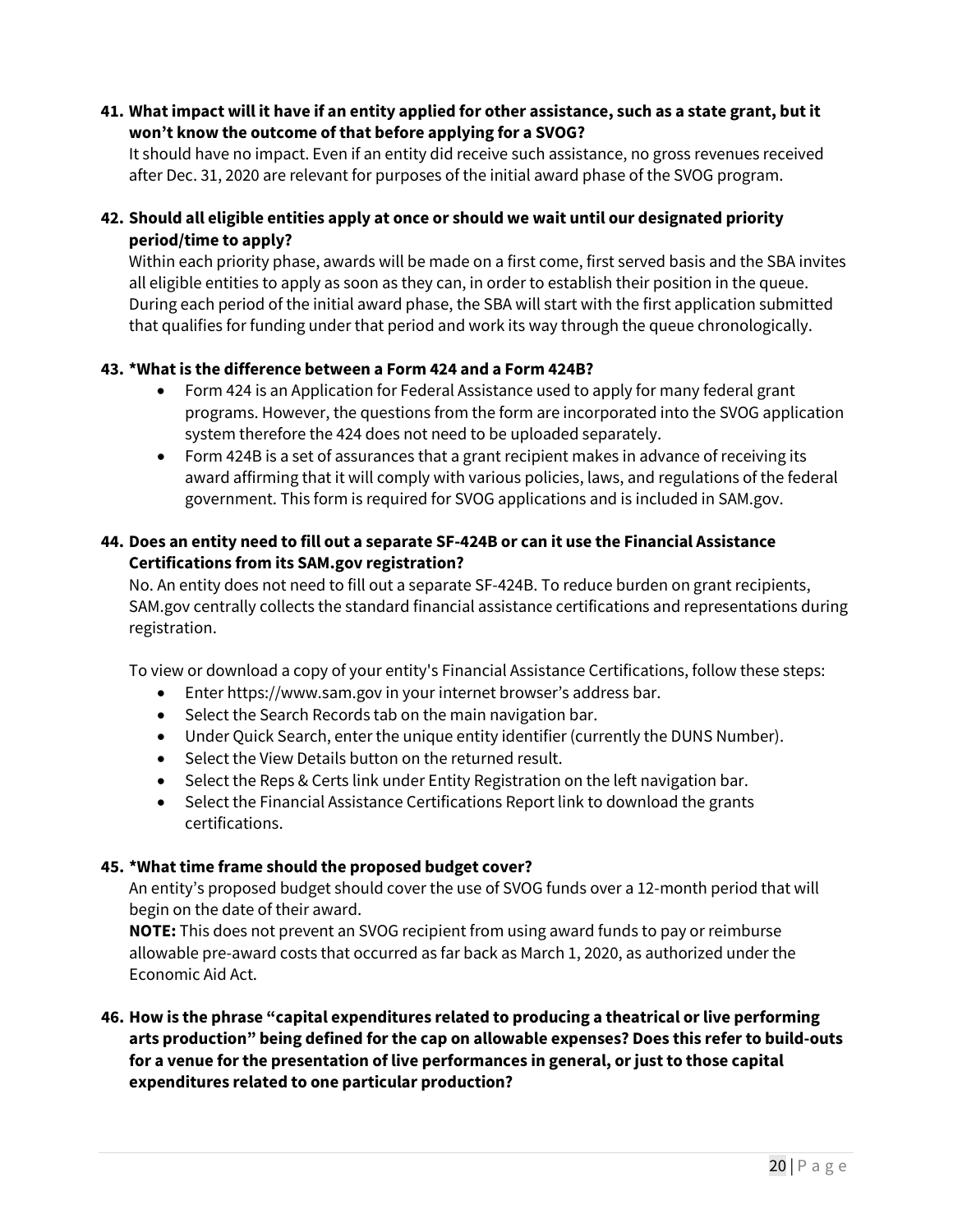The SBA interprets the restriction against SVOG recipients primarily using grant funds to pay advertising, production transportation, and capital expenditures related to producing a theatrical or live performing arts production, concert, exhibition, or comedy show as referring to all such costs in general rather than those relating only to one specific production or show.

# **47. Is an entity's NAICS code relevant for purposes of its SVOG application?**

While the NAICS code an entity operates in is not a determining factor for SVOG eligibility, it is one of many pieces of information the SBA may draw upon when conducting a broad-based examination of an entity's principal business activity.

#### **48. Can several people fill out one application and access it from different locations?**

Only one person may have access to an entity's SVOG application at a time, but it is possible that multiple parties could collaborate on a single application if they did so sequentially rather than concurrently.

#### **49. \*Can an entity have its accountant or adviser fill out its SVOG application?**

Yes. However, an "adviser" cannot sign the Notice of Award or the assurances. Likewise, the required government-issued ID must belong to an owner, officer, or other principal officer of the entity, not the ID of an accountant or adviser.

**50. \*What is the difference between "applicant information" and "authorized representative information" as both are asked for?**

Applicant information refers to the eligible entity applying for an SVOG. Authorized representative information refers to the actual person submitting an SVOG application on behalf of an eligible entity. Depending on the type of entity, these may have the same name.

- **51. \*Will the SBA apply the governmentwide grant rules of 2 C.F.R. Part 200 to the SVOG program?** Yes.
- **52. \*Two different SVOG application questions ask to upload floor plans; is it necessary to upload the same file twice?**

Yes. Where the SVOG application requests uploads of the same documentation in different questions, please do so to ensure a complete application.

- **53. What is the Electronic Funds Transfer (EFT) Indicator (formerly known as the DUNS+4) if an entity has only one bank account in its SAM.gov registration?**  If an entity has only one bank account associated with its SAM.gov entity registration, its EFT Indicator is 0000.
- **54. \*Are DUNS numbers required for affiliates unrelated to an entity's SVOG application?** No.
- **55. In the SVOG application question regarding whether a business was in operation as of Feb. 29, 2020 it says quarterly tax filings, financial statements, payroll documents, or other supporting documentation should be provided. What constitutes "other supporting documentation"?**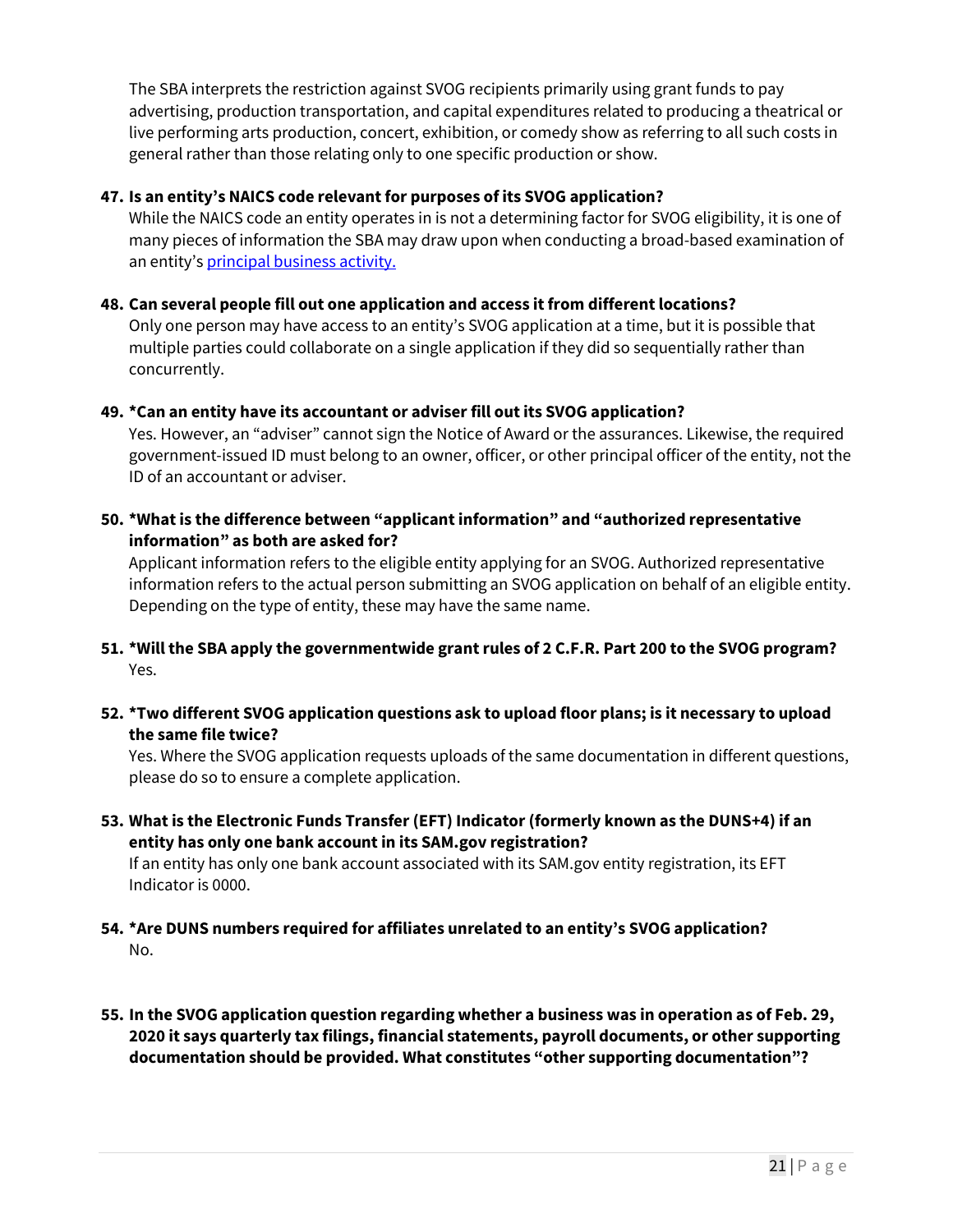This is intended to be a catch-all category to invite entities to provide any other type of documentation they possess which they believe helps them to establish when the entity began business operations.

- **56. The SVOG application says a venue floor plan, venue layout, or other evidence of a projector and fixed audience seating must be attached to meet the eligibility requirement for at least one auditorium with a motion picture screen and fixed audience seating. Is this needed for every screen with fixed seating (if multiple) in each location or will one example per location suffice?**  No, only ONE is required.
- **57. Does the \$100,000 limit in annual compensation for an individual employee apply to an eligible entity's employees, independent contractors, or employees of independent contractors?** The limit only applies to individual employees of independent contractors.
- **58. The original version of the SVOG application included the Form 1386 in the list of required documents. Are SVOG applicants required to submit this form?**

No. The SBA is not requiring SVOG applicants to submit a Form 1386 and the current version of the SVOG application does not include it in the list of required documents.

**59. \*If a tribal/state/local government does not require a business license, how should an entity respond to this application question?**

If the entity is not required to have a business license under local law, it may upload a document stating "Business licenses are not required under local law" instead of providing a copy of a business license.

- **60. What will the SBA do if an eligible entity has two or more business activities with essentially the same level of combined revenues, costs, staff time, assets, contracts, etc.?** Where an eligible entity has multiple lines of business that are essentially tied regarding their share of the entity's overall business activity, they will all be deemed its principal business activities.
- **61. When filling out an application, which "form of organization" should a tribally-owned museum select?**

Tribally-owned museums (the only type of eligible entity which the Economic Aid Act permits to be owned by tribes), should select "Government Owned" from the list of possible forms of organizations on the SVOG application.

# **Taxes and 4506-T**

**1. \*Is there guidance an entity can use to help it ensure it is properly filling out the Form 4506-T (Request for Transcript of Tax Return) correctly?**

Yes, it is included on the second page of the unique **SVOG 4506-T**, which is what entities should use, posted at www.sba.gov/svogrant and the Applicant User Guide provides for additional direction. Though an entity must fill in its own entity information, the SVOG-specific 4506-T includes certain pre-filled boxes required by the program and IRS.

**2. \*The SVOG-specific pre-filled Form 4506-T only references 2019 tax returns. Are nonprofits required to submit a second form for their 2018 tax returns, where relevant?**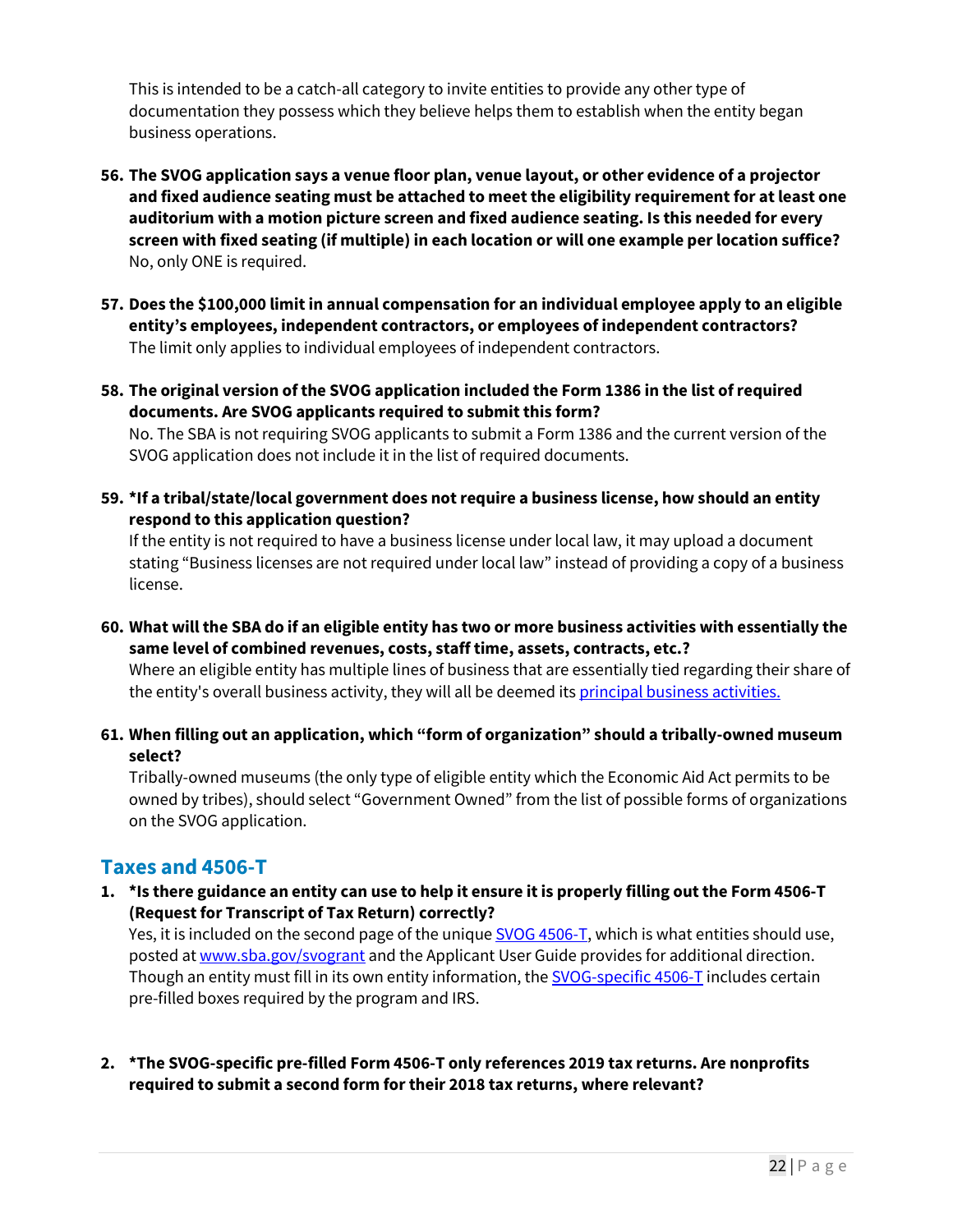No. The pre-filled portions of the SVOG-specific Form 4506-T were required by the IRS and IRS has assured SBA that no others will be necessary.

**3. \*Is there some alternative documentation an eligible entity that is exempt from filing federal tax returns under federal law (for example, certain entities owned by a tribal, state, or local governments) should submit to verify its revenues?**

Yes. Instead of providing copies of its federal tax returns, an entity that is exempt from filing federal taxes should submit copies of audited financial statements that cover its gross and earned revenues. If it does not have audited financial statements of its own, it may provide those of its parent entity.

# **Prioritization**

# **1. Which priority or phase is number of employees considered?**

There is no priority based on number of employees in the application process. Per the Economic Aid Act, the \$2 billion small employer set-aside for those with 50 employees or less is a separate aspect of the awarding process from the priority periods.

- **2. Is an entity's eligibility for the priority periods based on its gross revenue or earned revenues?**  Eligibility for the first and second priority periods is based upon reductions in an entity's gross revenues between comparable dates in 2019 and 2020.
- **3. How did the SBA determine what "revenue" to consider for establishing priority period eligibility?**

Congress simply referenced "revenue" for the SVOG priority periods in the Economic Aid Act. General rules of statutory interpretation require an agency to give meaning to every word where possible and apply the word's ordinary meaning. In the legislation, Congress used "revenue" in setting forth the priority periods, not "earned revenue" and specifically used the term "earned revenue" in other areas, illustrating its understanding of a distinction between the two terms and the ability to use the limitation where Congress deemed it appropriate.

**4. Will the SBA require entities to use the accrual method of accounting only when determining their qualification for a priority period, or must they also rely on the accrual method for establishing their award amount and/or non-priority period eligibility?**

The accrual method of accounting is only required when determining whether an entity qualifies for one of the priority periods under the Economic Aid Act. For all other purposes, an entity may rely upon either the accrual or cash method of accounting.

# **5. Can government-owned eligible entities receive funds during the first or second priority periods?**

No. The first and second priority periods are designed to assist the eligible entities that have faced the most significant losses while having limited means to make up for lost revenue. Tribal, state and local governments have access to taxpayer funds and other resources which private individuals or organizations lack.

# **6. How will the SBA prioritize applications within each priority period? Will it be on a first-come,**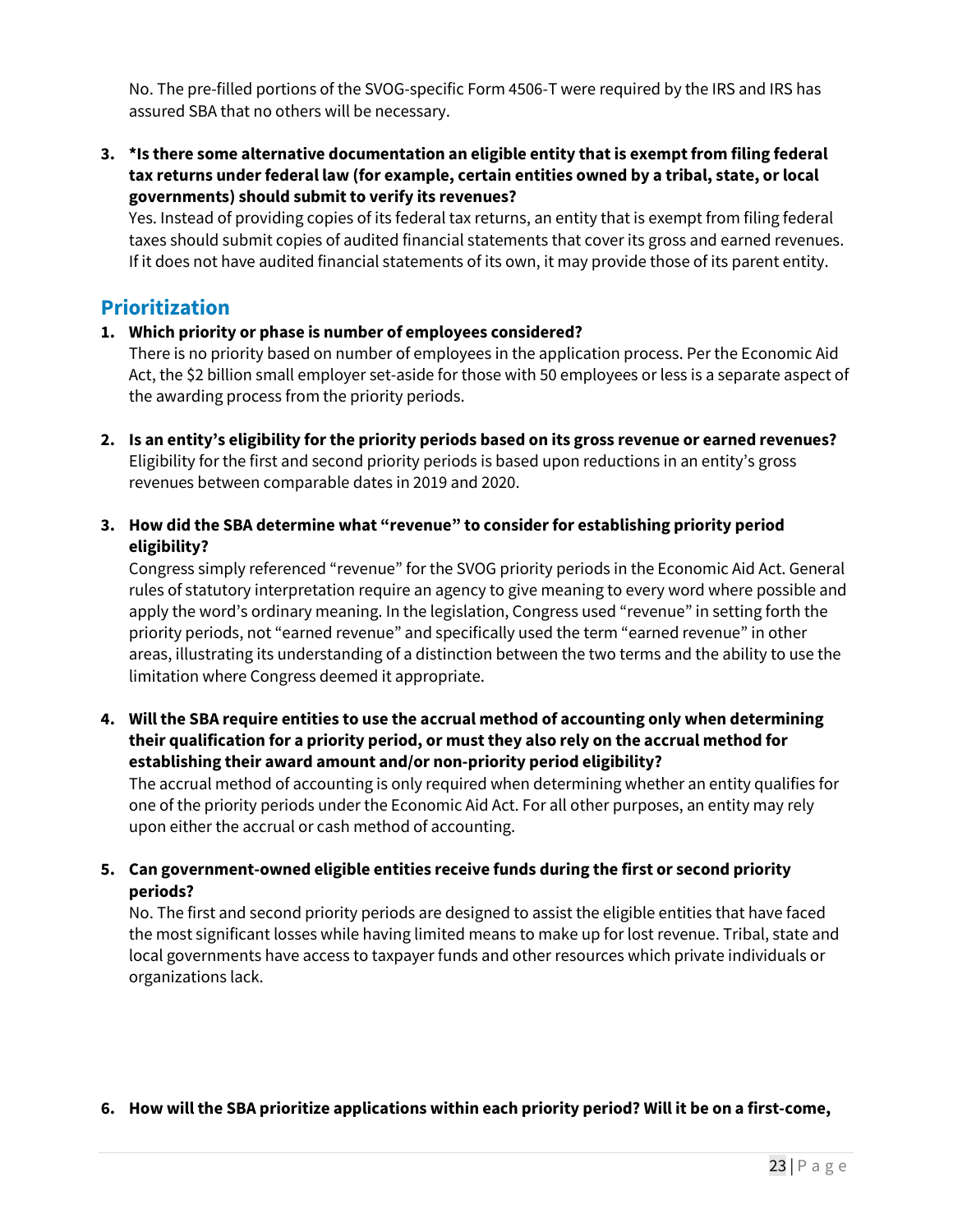# **first-served basis or will it be based on the size of the percentage of revenue loss suffered?**

Within each priority period and the non-priority period, the SBA will process applications in the order in which they were received.

### **7. Where will a non-profit entity fit into the application periods?**

Qualification for the first and second priority periods is based upon the extent of the reduction in an entity's gross revenues between Apr. 1 - Dec. 31 of 2019 and 2020. Because gross revenue includes all funds taken in by an entity other than federal disaster assistance, SBA is not aware of any reason why a nonprofit entity could not demonstrate a reduction in gross revenue over this time frame.

**8. \*Are there separate rules for how seasonal employers can demonstrate the required gross revenue loss to qualify for priority period funding?**

Yes. The Economic Aid Act authorizes SBA to use an alternate method of calculating gross revenue loss for seasonal employers that would be adversely impacted by the omission of January, February and March from the comparison of their 2019 and 2020 gross revenues when seeking to qualify for priority period funding. In such cases, SBA has determined that seasonal employers may compare their seasonal period of activity in 2019 to the same period in 2020.

# **Use of Funds**

- **1. Can SVOG funds be used to refund customers still holding tickets for cancelled performances?** Yes. Such expenses should be listed under the "Other" category.
- **2. Are all customer refunds from 2020 due to cancellations a valid use of funds? If so, what category will that fall under?**

Yes. Such expenses should be listed under the "Other" category.

**3. Can SVOG funds be used to reimburse an owner who put their own money into the entity to keep employees and operating expenses paid?** 

Yes. Owners of eligible entities may be fully reimbursed for personal funds they contribute(d) to an entity to keep it in operation between March 1, 2020, and Dec. 31, 2021 (or June 30, 2022, if the entity receives a supplemental phase award), provided sufficient documentation of the transfer and expenditure of such funds exists. Without such documentation, claimed owner reimbursements will be treated as compensation or distributions of profits and subject to the cap on such payments noted in question 4 in this section.

**4. Can an entity use funds for owner compensation?** 

Yes. Owner compensation, including distributions and dividends, will be treated as an ordinary business expense and thus payable using SVOG funds to the extent that the total amounts involved do not exceed what an owner received in compensation in 2019.

- **5. Can grantees use SVOG funds to reimburse themselves for allowable expenses they already paid going back as far as March 1, 2020?**  Yes.
- **6. Is debt refinanced or consolidated under a new lender, but existed prior to Feb. 15, 2020 considered an eligible expense? What about a line of credit or revolving loan that existed prior to Feb. 15, 2020, but was drawn down after that date?**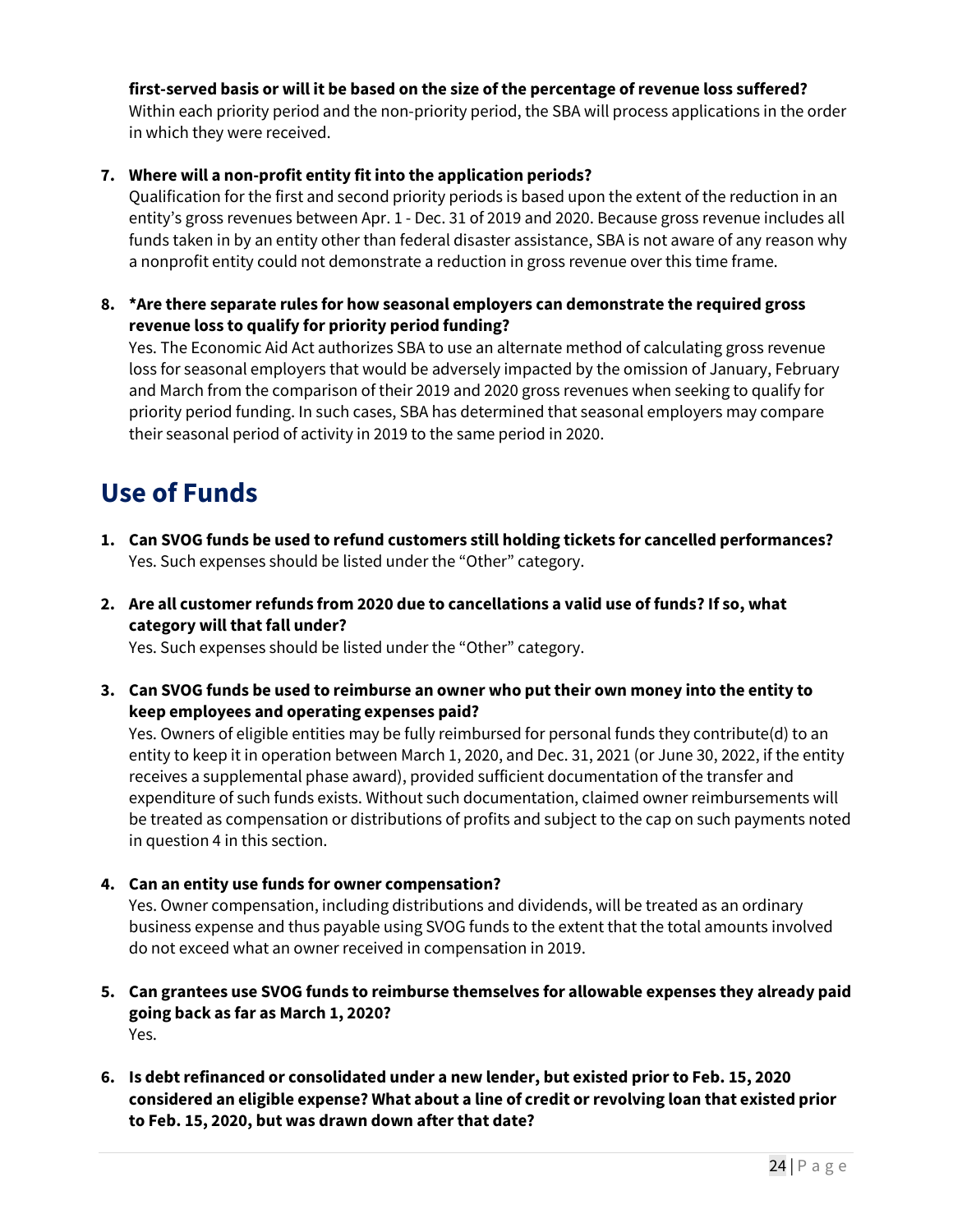Yes. Payments toward debts recorded prior to Feb. 15, 2020, represent an allowable expense even if the debt was refinanced or consolidated with other debts that existed prior to that cutoff date. Any otherwise allowable debt consolidated with a debt that was not recorded prior to Feb. 15, 2020, would continue to be an allowable expense only to the extent of the original qualifying debt. Any additional amount of indebtedness following the consolidation that is attributable to the nonqualifying loan would not be an allowable expense. Additionally, payments on lines of credit or revolving loan funds recorded prior to Feb. 15, 2020, but not drawn down until after that date would also be an allowable expense. Where an existing line of credit or revolving loan fund was increased after Feb. 15, 2020, only the pre-Feb. 15, 2020, amount would represent an allowable expense. SVOG funds could not be used to make payments on any increase in the indebtedness.

# **7. Do 'state and local taxes' identified as allowable expenses include real estate taxes and personal property taxes on buildings and equipment?**

Yes. Where real estate taxes and personal property taxes are levied on buildings and equipment directly related to eligible SVOG program operations they may be paid using grant funds. Taxes on property and equipment owned by an eligible entity not directly related to its SVOG program operations are not an allowable expense.

# **8. \*Can an entity put SVOG funds into an interest-bearing bank account?**

Yes. The grantee must maintain advance payments in interest bearing accounts and the limit on interest earned on grant fund deposits is \$500 per year, as per 2 CFR 200.305. Any interest over \$500 must be remitted to the Department of Health and Human Services Payment Management System.

#### **9. Can a grantee include the uncredited portion of an individual's salary for whom it has received an employee retention tax credit (ERTC) as an allowable expense under an SVOG?**

Yes. Where an eligible entity receives an ERTC for one of its employees and that credit does not fully cover the employee's salary, SVOG funds may be used to pay the uncredited portion of the employee's salary; however, grantees cannot use SVOG funds to pay any portion of an employee's salary covered by an ERTC.

#### **10. Will SVOG awards count toward the Single Audit Act threshold?**

Yes. As a Federal grant program, all funds awarded under the SVOG will count toward an entity's requirement to comply with the Single Audit Act if it receives \$750,000 or more in Federal grant funding during a single fiscal year.

#### **11. Will SBA consider audit costs to be an allowable expense?**

Generally, audit expenses will not be considered an allowable grant expense; however, there is an exception for SVOG recipients covered by the Single Audit Act. For grantees covered by the Single Audit Act, they may charge a reasonably proportionate share of the costs of audits required by, and performed in accordance with, the Single Audit Act to its SVOG.

#### **12. Is depreciation an allowable expense under SVOG?**

Yes.

# **13. How long will SVOG recipients have to use their grant funds?**

Recipients who receive an SVOG in the initial phase will have one year from the date their awards are disbursed by the SBA to use grant funds. If an eligible entity receives a Supplemental Phase SVOG, they will instead have 18 months from the date their Initial Phase award was disbursed by the SBA to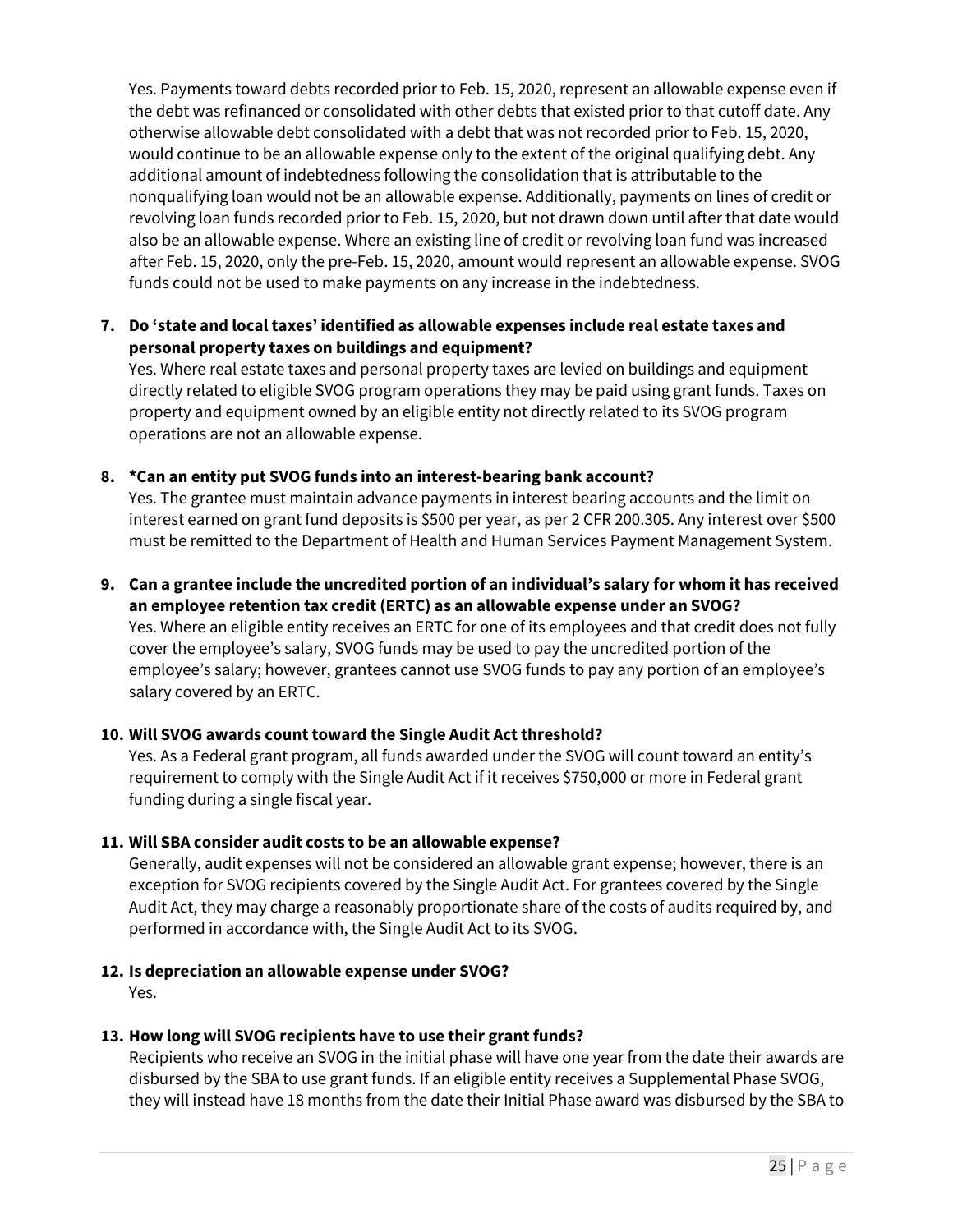expend all their combined grant funds (both Initial and Supplemental Phase awards). At the end of the applicable deadline, SVOG grantees must return all unexpended SVOG funds to the SBA.

# **14. Can SVOG funds be used to pay artist deposits and guarantees?**

Yes. Understanding that artists are typically independent contractors paid out of ticket proceeds and in many cases the proceeds are not available prior to the show closing so entities often use deposits and/or guarantees to provide prior payments to artists, this use of SVOG funds is authorized as an ordinary and necessary business expense.

#### **15. Will an SVOG be disbursed in one lump sum or in multiple payments? If multiple payments are used, what will the time frame be for payout?**

Depending on the size of the award and other risk factors, some SVOGs will be disbursed in the form of a single lump sum while others will be spread out over multiple payments.

- Under \$1 million: disbursed in one or two installments.
- Over \$1 million: disbursed in two to four installments.

Where payment is made via installments, the schedule of payments will depend upon the grantee's submission of documentation of an SVOG recipient's use of the initial fund disbursement and their 2020 federal tax return.

# **16. Is there a difference between the amount of time an SVOG recipient has to expend award funds and the period of time during which they may incur allowable costs?**

Yes. While a recipient of an Initial Phase SVOG has one year from the date of its award to expend its grant funds, it can only use those funds to pay allowable items of cost incurred between March 1, 2020, and Dec. 31, 2021. Where an entity receives a Supplemental Phase SVOG, it will have 18 months from the date of its Initial Phase Award to expend its grant funds, but it can only use those funds to pay allowable costs incurred between March 1, 2020 and June 30, 2022.

#### **17. \*Can SVOG funds be used to make payments on SBA-backed or SBA direct loans?**

Yes. The Economic Aid Act states SVOG funds may be used for "scheduled payments of interest or principal on any indebtedness or debt instrument incurred in the ordinary course of business." Given the broad language used by Congress, the SBA will treat payments on both SBA-backed and SBA direct loans as an allowable expense under the SVOG program, so long as those loans began prior to February 15, 2020.

**18. Can SVOG funds be used to make employees whole for temporary reductions in pay an employer had to impose due to economic circumstances underthe pandemic?**

Yes. Where employee salaries and wages were reduced for some or all of the period between March 1, 2020 and Dec. 31, 2021 (or June 30, 2022 in the case of supplemental award recipients) due to economic circumstances caused by the COVID-19 pandemic, an SVOG recipient may use grant funds to restore the lost wages of its employees in whole or in part.

# **19. If SVOG is disbursed in several payments, does the grantee have one year from the date of each disbursement to use the funds?**

No. Grantees will have one year from the date their SVOG award is issued to spend their funds, unless they receive an extension following the issuance of a supplemental award.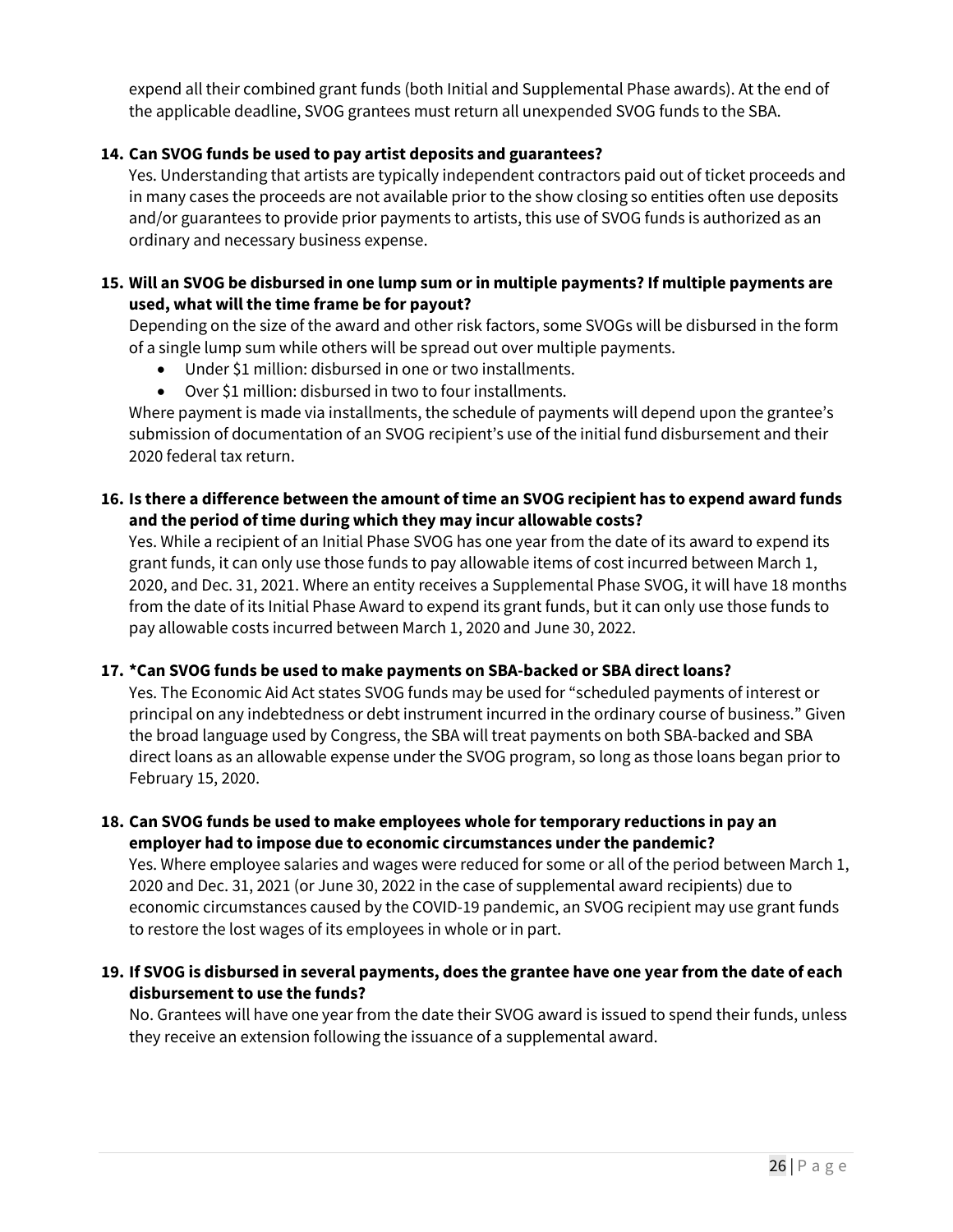**20. For purposes of determining whether an SVOG recipient has expended more than \$750,000 in federal financial assistance and is subject to the Single Audit Act, should the grantee use its SVOG award amount before or after its PPP loans were deducted?**

The Single Audit Act threshold applies to the amount of federal financial assistance an entity expends in one fiscal year, not the amount which it receives. As such, it does not matter whether an SVOG grantee had its award reduced by the amount of its PPP loan. All that matters is the aggregate amount of federal financial assistance it spent in one fiscal year. Additionally, PPP loans are not considered federal financial assistance as delegated lenders disburse them and the government does not directly provide them (the government provides the guaranty) so they do not count for purposes of the Single Audit Act threshold. However, Economic Injury Disaster Loans **are** considered federal financial assistance, so an entity that received an EIDL or EIDL Advance, Targeted EIDL Advance and the like, would have to add those funds to its SVOG award amount when determining if it had expended more than \$750,000 in federal financial assistance in one fiscal year.

#### **21. Will making improvements/changes to bathrooms, HVAC etc. in response to COVID-19 be eligible uses of SVOG funds?**  Yes.

- **22. Will entities be required to stay within the limits of how they propose to spend the grant funding, and will it matter if the final expenses comply closely with the budget provided?** Although small changes are allowable, grant recipients are required to stay near their proposed budget. Budgetary changes that shift funds among approved cost categories more than 10%, or that shift costs to a category not included in the approved budget, require prior approval.
- **23. Will artist deposits/guarantees from promoters who hold then disburse the money to multiple artist clients, count as contractors for booking agencies and, if so, will it be limited to the \$100,000 payment for individual employees of an independent contractor?** No. Talent representatives or other entities acting as fiscal transfer agents on behalf of individual artists will not be considered independent contractors for purposes of the \$100,000 payment limit. Instead, the SBA will consider the relevant independent contractor in such cases to be the individual artist represented by the talent agent or manager.

# **24. Will credit card payments be considered scheduled debt payments that can be paid from SVOG funds?**

No. However, individual credit card charges that relate to allowable expenses such as utility payments, worker protection expenditures, or other ordinary and necessary business expenses and which were incurred between March 1, 2020 and Dec. 21, 2021 (or Jun. 30, 2022 if the entity receives a supplemental SVOG award) are payable or reimbursable from grant funds.

# **25. Are all owners' distributions and wages from 2019 a valid use of funds? If so, what category will that fall under?**

No. Only costs incurred after March 1, 2020 are allowable.

# **26. How will the SVOG award funds be delivered to the recipients?**

Entities will submit their bank information as part of the SAM.gov registration process. Upon confirming the grant award, the SBA will process the funds (in whole or in part, depending on the circumstance) through its internal accounting system and deliver them via ACH to the entity's bank.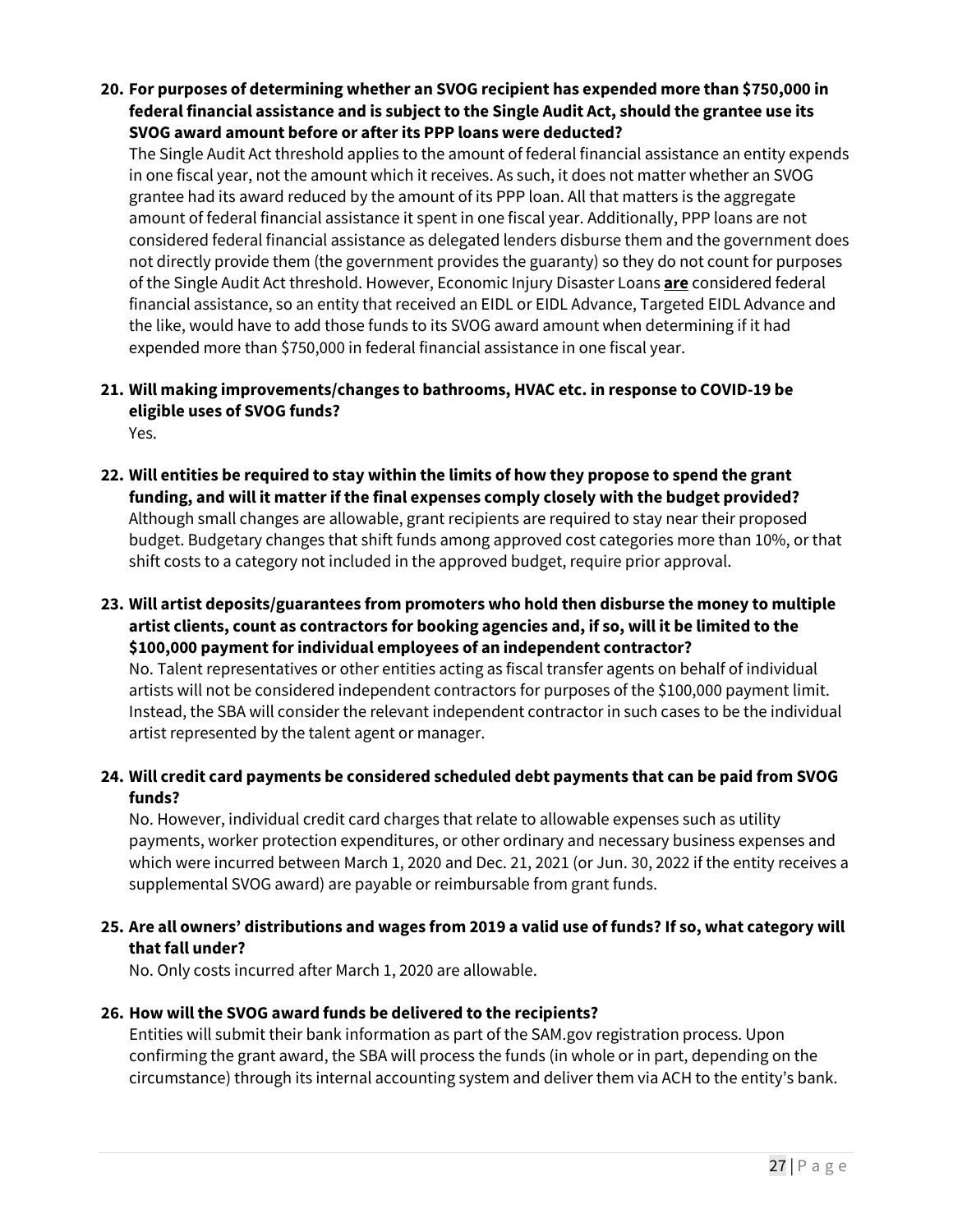**27. \*Can funds be used to pay for construction projects such as a new roof and similar projects?** No, construction projects such as a new roof may not be paid for with SVOG funds, as capital expenditures are not allowable expenses as per 2 CFR 200.439. However, maintenance costs that are ordinary and necessary business expenses are allowable, as are any costs related to employee protection (Use of Funds FAQ #21 above).

For example, if an entity has loose shingles on the roof replaced on an annual basis, this could be allowable. Also, the cost related to the construction of a set used for stage performances may be allowable, if this is an ordinary and reasonable expense of the entity.

# **Business Size/Employees**

**1. How should an entity determine its number of full-time equivalent employees?** 

For employee count, the SBA is drawing on the Economic Aid Act's specific provisions re: the calculation of employees and decades of agency experience in counting employees under the SBA size regulations (13 C.F.R. § 121.106). Employees that work at least 30 hours per week are considered full-time. Employees that work between 10-29 hours per week are considered one-half of a full-time employee. Employees that work less than 10 hours per week are not considered an employee. Once the qualifying employees are determined, an entity must then calculate the average number of employees it had over the prior year by adding up the number of qualifying employees in each individual pay period and dividing that amount by the number of pay periods over the 12-month period from Mar. 1, 2019 to Feb. 29, 2020.

For example, assume a firm paid its employees monthly and had the following number of qualifying employees each pay period:

- Mar 2019 9.5 full-time employees
- Apr 2019 8 full-time employees
- May 2019 9.5 full-time employees
- Jun 2019 8.5 full-time employees
- Jul 2019 10 full-time employees
- Aug 2019 10 full-time employees
- Sep 2019 7 full-time employees
- Oct 2019 8.5 full-time employees
- Nov 2019 7 full-time employees
- Dec 2019 6 full-time employees
- Jan 2020 7.5 full-time employees
- Feb 2020 6 full-time employees

The sum of the firm's full-time employees is 97.5. The firm would then divide 97.5 by 12 (the number of pay periods) to determine its average number of full-time employees was eight.

**2. \*Are institutions of more than 500 employees eligible to apply for an SVOG if they meet other eligibility criteria?**

Yes, as long as the entity does not also operate in more than 10 states **AND** in more than one country.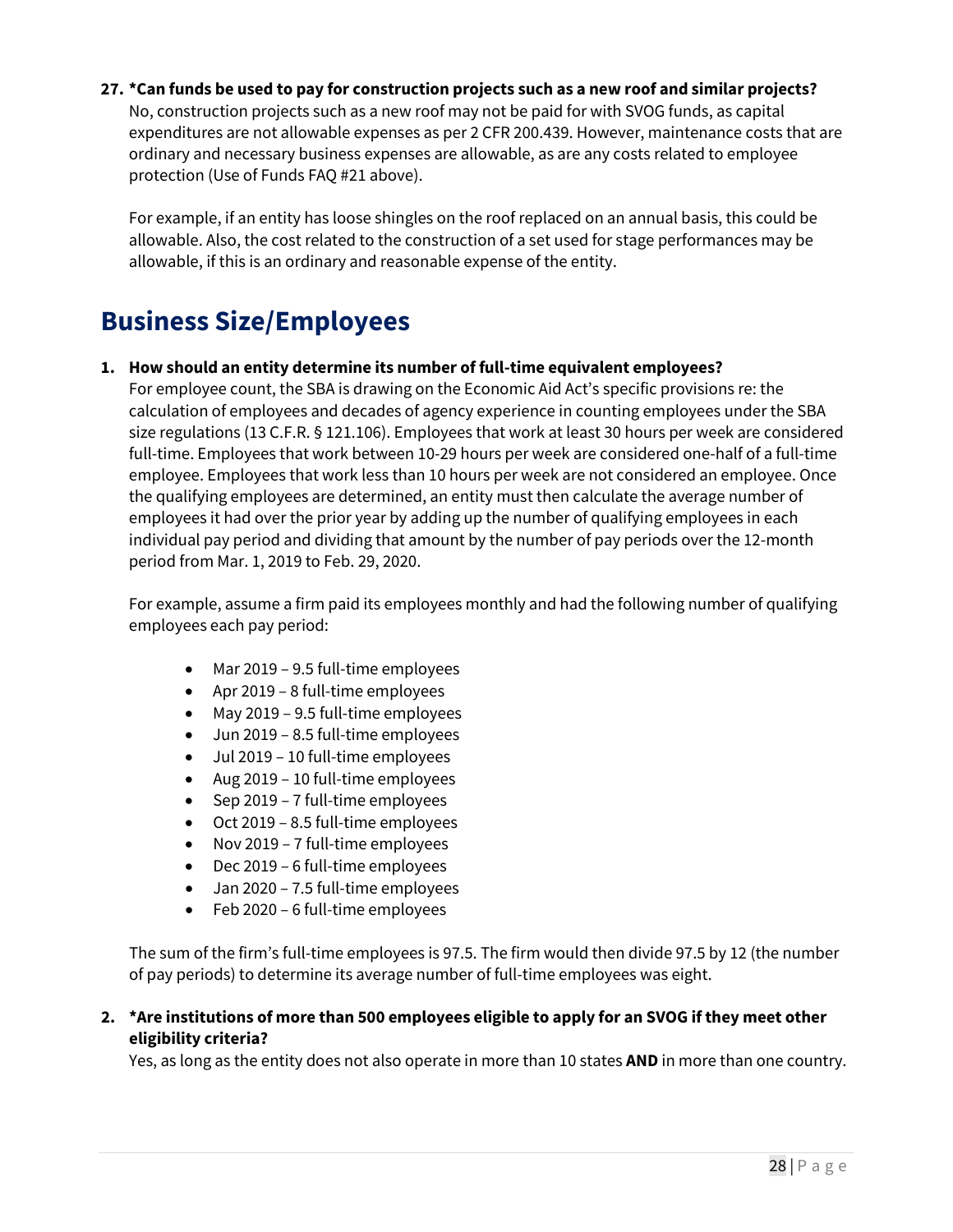**3. For determining employee counts and the average number of employees, what should an entity do if the date range doesn't match neatly with the payroll schedule (e.g., biweekly)?** An entity's average number of full-time employees will be determined with reference to each pay period that falls, either in whole or in part, within the 12-month timeframe stipulated by the Economic Aid Act.

For example, if an entity's biweekly pay period ran from Feb. 18, 2019, to March 3, 2019, that pay period would be considered when determining the entity's number of full-time employees, even though only three days of that pay period fell within the 12-month timeframe. In this case, the entity would average the employee's weekly hours for that pay period (including the days that fell outside the 12-month timeframe) to determine if they were a full-time employee in the first covered pay period. If the employee worked 40 hours from Feb. 18-24, 2019 and 30 hours from Feb. 25-March 3, 2019, their weekly average for that pay period would be 35 hours and they would count as a full-time employee for the first pay period.

**4. If an entity has a biweekly payroll schedule it will likely have some staff who work less than 10 hours for the first week of a pay period and more than 10 hours for the second week of a pay period. Would the entity average their total hours over those two weeks to determine if they were a full-time employee for purposes of that pay period?**

Yes, when calculating their number of full-time employees, entities will use a weekly average of the employees' total hours over that pay period.

For example, if an entity has a biweekly pay period and an employee worked 10 hours the first week and 30 hours the second week, the employee would have worked an average of 20 hours per week during that pay period and would be considered half a full-time employee for that pay period. While the Economic Aid Act defines full-time employees in terms of how many hours they work per week, for the small employer set-aside, the SBA will average number of full-time employees an entity has per pay period over the course of a set 12-month period.

# **5. What is the full-time employee calculation used for?**

The SBA will look to the number of full-time employees retained by an entity for three purposes:

- (1) To determine whether the entity has more than 500 employees and thus may be ineligible for the SVOG if it also meets other criteria;
- (2) To determine whether the entity has between 500 and 10,000 employees and is thus subject to the certification regarding labor rights; and
- (3) To see if the entity is eligible for the small employer set-aside.
- **6. Do independent contractors count as employees for purposes of the small employer set-aside?** The SBA will consider the totality of the circumstances, including criteria used by the IRS for Federal income tax purposes, in determining whether individuals are employees of a concern. Where the IRS considers an individual to be an independent contractor rather than an employee, the SBA will do the same.
- **7. If an eligible entity is run by a management company does the owner report that it doesn't have any employees, or is it required to include the number of individuals working for the management company in its application?**

As is the case with listing personnel costs, an eligible entity must only list its own full-time employees on its application, if any. The owner would not include employees of the management company.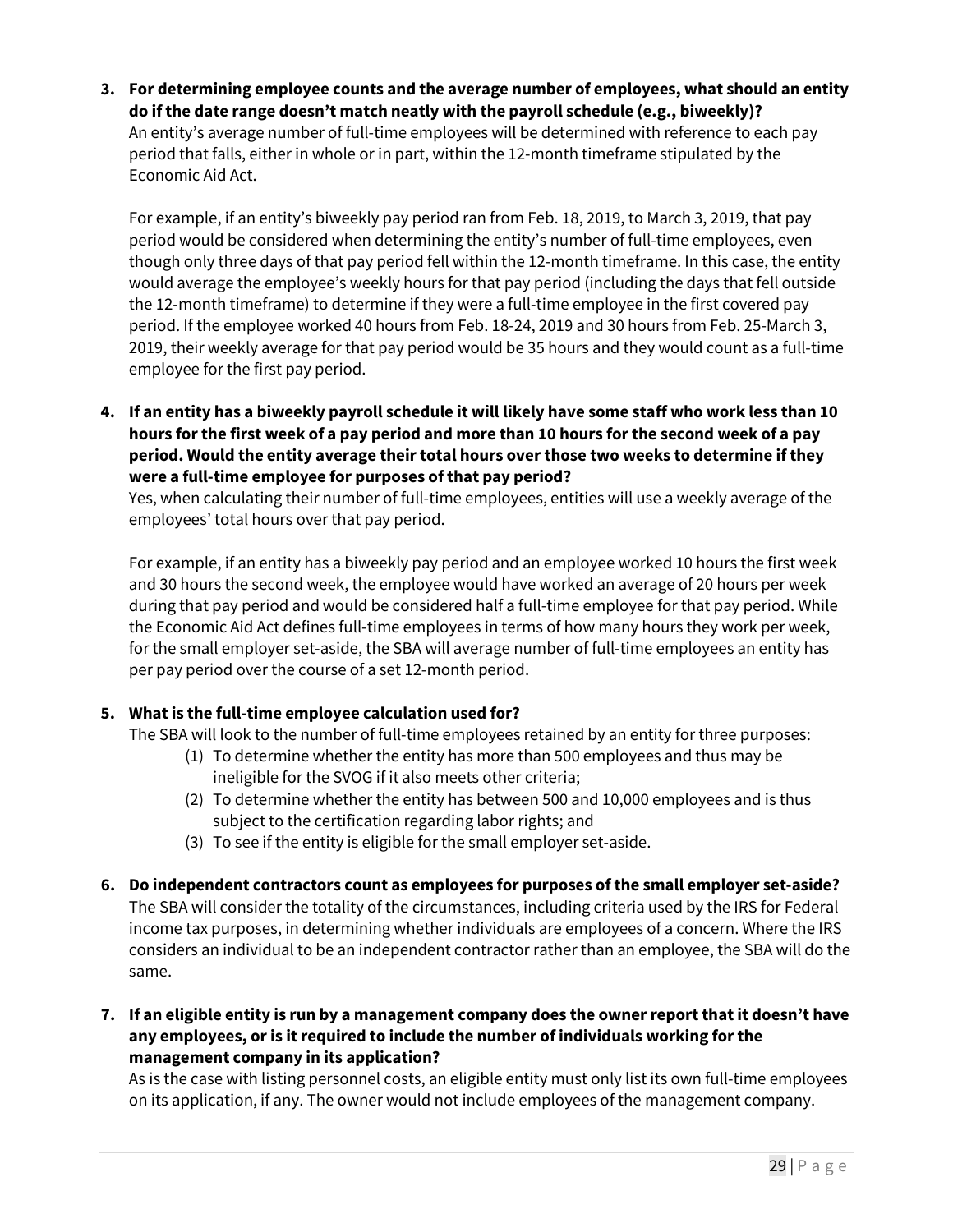**8. Can a tribal, state or local government-owned eligible entity qualify for the small employer setaside?**

Yes.

# **Revenue**

### **1. Will a recipient's grant amount be based on their earned or gross revenue?**

Earned revenue - The amount of funding an eligible entity receives under the SVOG program will be based on the product of a formula applied to their 2019 earned revenue (minus the amount of any PPP loan(s) received after Dec. 27, 2020) or \$10 million, whichever is less.

# **2. Are donations / contributions included in gross earned revenue?**

No. Only earned revenue should be included in calculations of gross earned revenue. Unearned revenue, including donations and other gratuitous contributions, such as foundation grants and individual gifts, should not be included.

# **3. Are fundraising event receipts considered gross earned revenue?**

In dealing with fundraising events, the SBA will follow the same general principles applied to tax deductions for donations to charities. This means that the portion of the amount an individual pays in connection with a fundraising event which represents the estimated value of the good or service they receive in exchange must be included in gross earned revenue. However, that portion of the amount such an individual pays that exceeds the estimated value of the good or service they receive will be considered a donation and is not included in gross earned revenue.

For example, if a ticket to a fundraising dinner costs \$100 per person and the estimated value of the dinner provided is \$50, then \$50 of the funds generated from the fundraising ticket would be considered gross earned revenue and the other \$50 would be considered a donation and would be excluded from gross earned revenue.

# **4. Does a non-profit count contributions and grants revenue?**

No. Only earned revenue should be included in calculations of gross earned revenue. Unearned revenue, including donations and other gratuitous contributions, such as foundation grants and individual gifts, should not be included.

# **5. Does a non-profit count membership revenue?**

Like fundraising, membership revenue will be considered part earned revenue and part gross revenue. The portion of membership cost that represents the estimated value of the goods or services provided as a condition of membership should be included in earned revenue. The portion of a membership cost that exceeds the estimated value of the goods or services provided as a condition of membership is considered gross revenue.

# **6. What is included in the 10% maximum for federal grants/funding?**

The 10% maximum for federal grants/funding covers everything except disaster assistance, regardless of the use of the grant/funding.

# **7. Is rental income from tenants and income from renting the venue for private events counted as earned revenue?**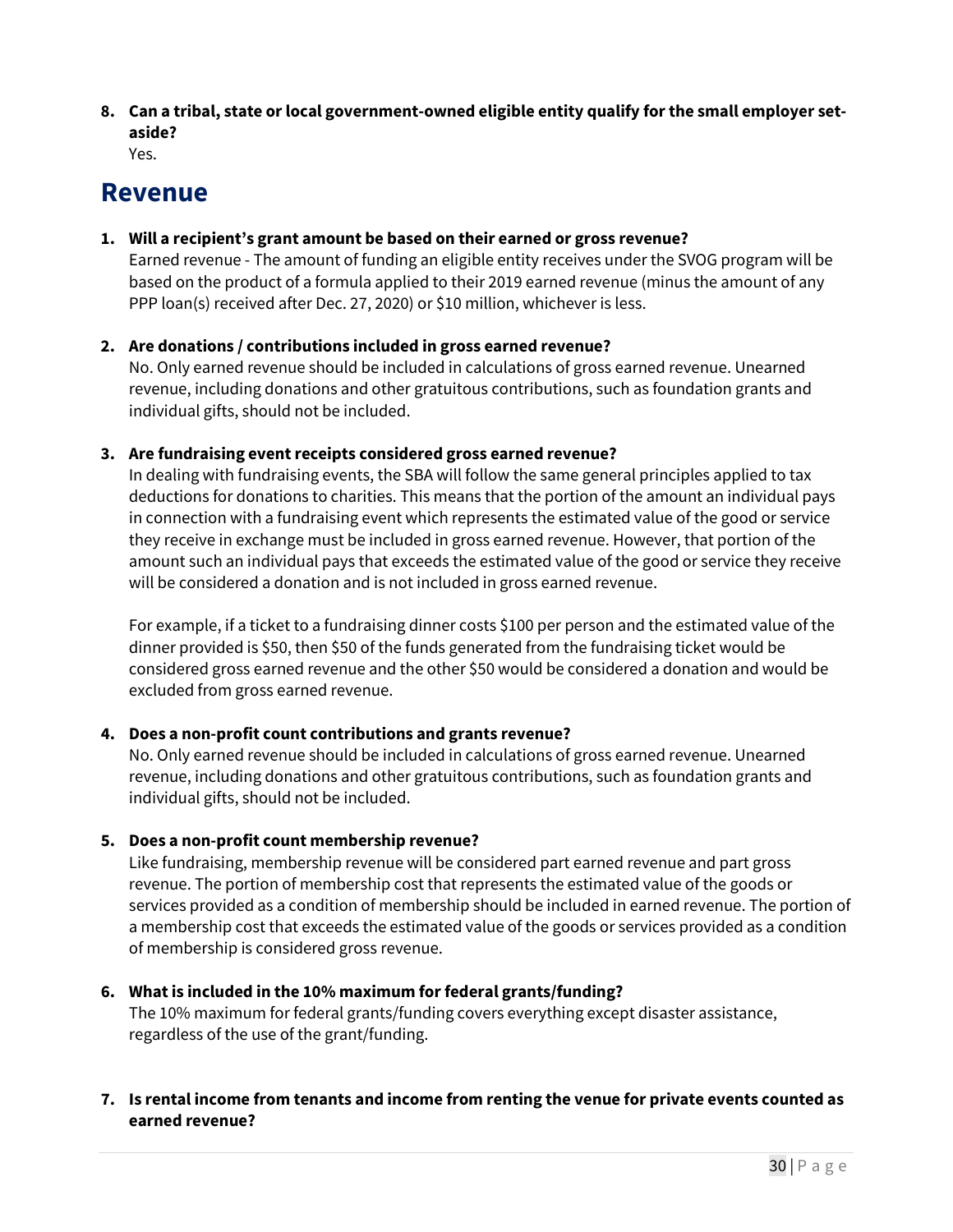Yes, rental income from longer-term tenants and from short-term rentals for event hosting should be included in earned revenue because they derive from standard commercial transactions for the paid use of facilities.

**8. If an eligible entity has multiple lines of business activity, including a line(s) not covered by the SVOG program (e.g., provides talent representation and financial services for athletes and entertainers), should it include earned revenue derived from those business lines or just the portion that relates to the SVOG?** 

Yes. If an entity's primary business activity places it within one of the categories of an eligible entity under the Economic Aid Act, then it should use its gross earned revenue across all business activities and not exclude any non-SVOG revenue streams. The entity would also need to satisfy the requirement that the principal line of business makes it eligible for an SVOG.

**9. Is school tuition (e.g., charged by a dance school that operates a live venue) considered earned revenue?** 

Yes.

**10. Will the SBA treat funds raised via capital campaigns differently than other types of fundraising proceeds?**

Yes. Given the unique nature and objective of capital campaigns conducted by nonprofits, the SBA will exclude all funds raised via capital campaigns from calculations of earned revenue.

**11. \*Will the SBA look to calendar year 2019 or fiscal year 2019 earned revenues for calculating award amounts?** 

The SBA will use an entity's calendar year 2019 earned revenues as the basis for determining its award amount.

**12. Will earned revenue be analyzed/reported net of sales tax, returns, and discounts?**

Yes. Amounts that represent the costs of taxes collected for and remitted to a taxing authority, or returns, and post-sale discounts may be deducted from earned revenues.

# **13. Does the exclusion of disaster assistance funds only apply to funds received directly from the Federal government?**

No. Disaster assistance funds an eligible entity receives, whether directly from the Federal government or indirectly through a tribal, state or local government, will be excluded from the entity's gross revenues.

For example, if a state government received CARES Act funding from the Federal government in a lump sum and apportioned it to make grants to small businesses, those state-issued grants also would be excluded from an entity's gross revenue. However, disaster assistance funding provided by tribal, state and local governments that does not originate from federal disaster assistance block grants, as well as disaster assistance provided by private entities, will not be excluded from an entity's gross revenues.

# **14. Does disaster assistance include stimulus checks, unemployment insurance payments, loan forgiveness, or other forms of debt relief?**

For purposes of the SVOG, if such assistance originated from funding provided under either the Stafford Act (41 USC 5121 et seq.) or the CARES Act (Pub. L. No. 116-136), as amended, it would be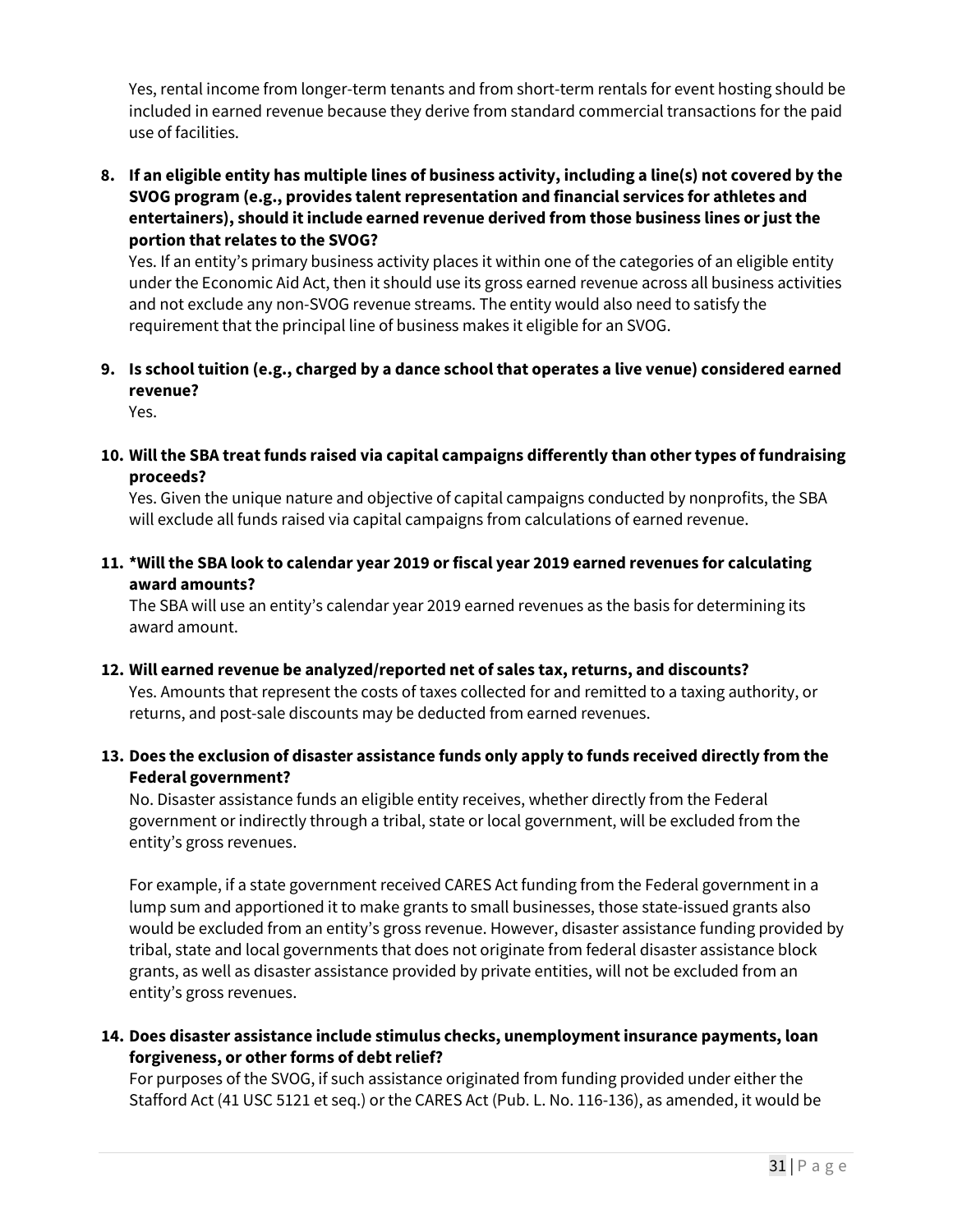considered federal disaster assistance (even if it was delivered by a tribal, state or local government) and excluded from an eligible entity's gross revenue. If the funding came from any other source it would have to be included in gross revenue. In no event would assistance of this sort be considered earned revenue.

**15. Will the SBA treat funds derived from sponsorships as earned revenue or gross revenue? Will sponsorship revenue be treated the same for for-profit and non-profit entities?** 

SBA's treatment of sponsorship revenue will depend on whether an entity is a for-profit or non-profit entity.

- Because it represents payment made in exchange for a service (i.e., recognition or advertising), sponsorship payments (such as naming rights) received by for-profit entities will be considered earned revenue.
- Sponsorship payments received by non-profits will be considered part earned revenue and part gross revenue. In such cases, the sponsorship payment amount that represents a fair market value for services in exchange (i.e., promotion, free admission, use of facilities) will be deemed earned revenue and the portion of the sponsorship payment that exceeds that amount will be deemed a contribution and thus gross revenue.

For example, if a company gives \$25,000 to a non-profit and for that, gets its logo in a program, event admission and screen time on monitors at the venue, then the "market cost" of those items are earned revenue and the remaining is gross revenue.

**16. How will the SBA categorize a partner's standard, non-passive revenue (such as that reported on an IRS schedule K-1)?**

The SBA will include this type of revenue as both gross revenue and earned revenue.

**17. How will the SBA treat cases where all the revenue of an entity that commenced business operations and incurred costs in 2020 was refunded due to closures and cancellations brought on by the COVID-19 pandemic?**

In such cases, an entity may include these refunded amounts in both its gross revenue and earned revenue.

- **18. If an entity operates two separate sites, which in 2019 were operated by two separate entities but merged in January 2020, how should it treat its 2019 and 2020 revenues?** In cases of merged entities under circumstances such as this, entities should combine the revenues from both organizations for 2019 and then use the revenues for the successor entity for 2020.
- **19. Should in-kind gifts be included in gross revenue?**

Yes. Gifts or contributions of any type, whether cash or in-kind, must be included in gross revenue.

**20. If an entity receives production fees and reimbursements from outside entities that put on productions in its spaces and some of the events are business conferences, does the revenue from these programs have to be excluded from performance fees?**

No. This revenue should be included along with an entity's other performance fees.

**21. If an entity holds fee-based educational events at its venue and presents fee-based programs offsite, is the revenue from the offsite programs excluded?**

No. The fees generated by these offsite programs should be included in the entity's gross and earned revenues.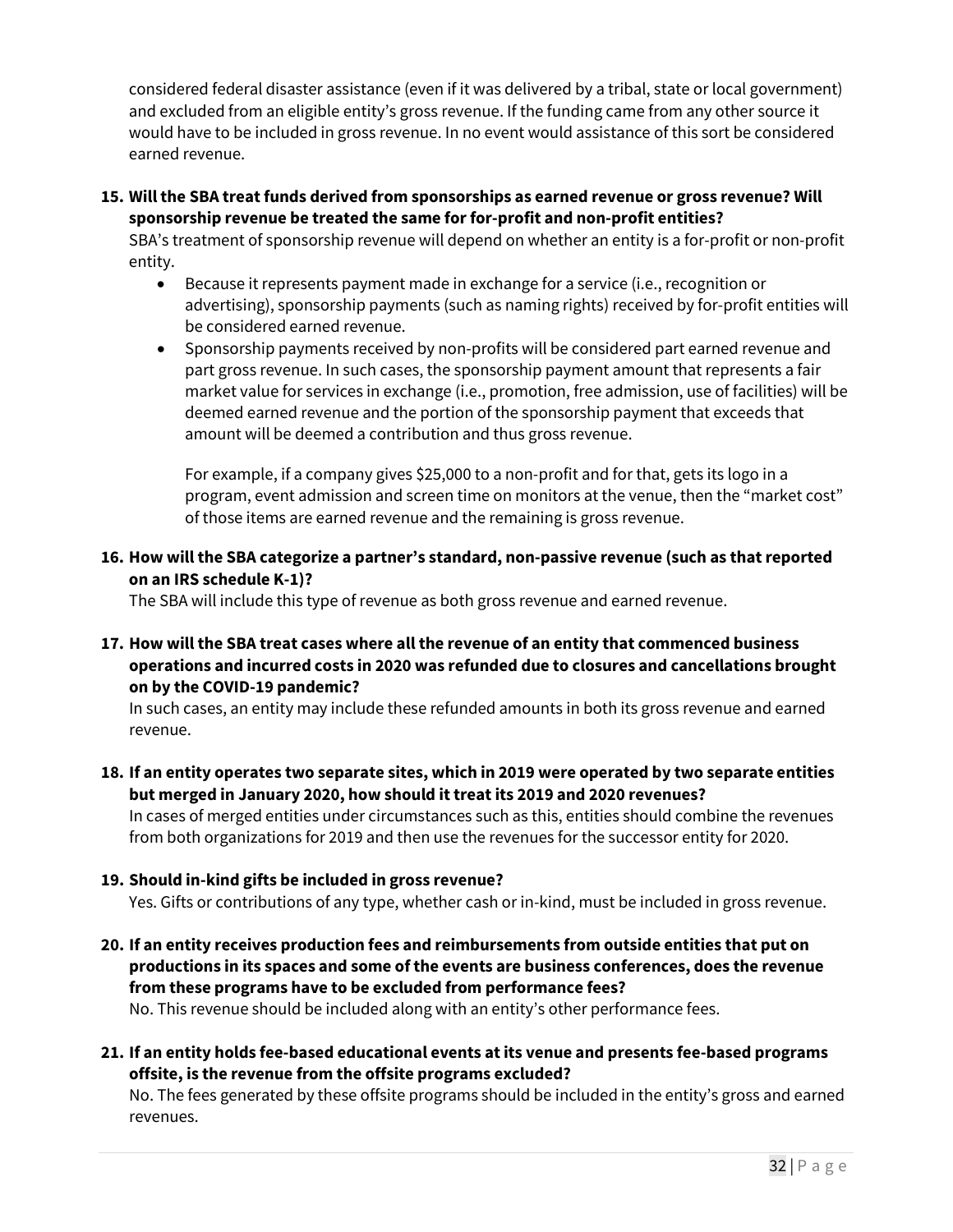- **22. If an entity does not sell food or beverages directly to consumers, but receives a commission from a concessions firm that is outsourced for this, would the commission funds received constitute food and beverage sales?** Yes.
- **23. Can music recordings produced via a record label in an entity's spaces, on tour and online count as merchandise sales?** Yes.
- **24. For an entity that only operates some facilities and the facility owner remains responsible for profits and losses (i.e., revenue and expenses are reported on operator tax return attributable to owner), how should the operator handle reporting? Should the revenue from the operatedonly facilities be removed in this section since the owner will use those revenues on owner's SVOG application?**

While it is possible that the same venue may be associated with multiple applications, such as where a venue owner, promoter, and talent representative all reference the same venue for purposes of documenting that they each individually meet the facility and event related eligibility requirements of the SVOG program, no SVOG application should include revenues that are also included on another SVOG application.

**25. Where a venue, movie theatre, or museum owned by a private university does not have its own EIN, should its application use the revenue figures forthe university department which operates the entity, or must the requested revenue figures be those of the entire university system given it is the legal entity for purposes of the application?**

With the exception of government-owned eligible entities, including those owned by public universities, the SBA will look to the legal entity that is the holder of the EIN associated with the application to determine whether that application meets the SVOG program criteria, including the 10% federal contribution to gross revenue restriction, the *principal business activity* requirement, and all revenue loss thresholds.

#### **26. \*What should a talent representative count as their gross and earned revenues?**

Talent representatives should claim the commission income they earned from an artist's fee and any retainers paid to the talent representative. They should not claim payments passed through to the artists they represent.

# **Subsidiaries & Affiliates**

#### **1. What does it mean for two or more entities to be affiliated?**

Affiliation occurs where one firm has the power to control another firm, or a single person or entity has the power to control both. Affiliation typically arises due to common ownership, management, or through contractual or other legal arrangements. The SBA uses the principle of affiliation to help it determine if an entity is eligible for some government program or benefit reserved for small businesses. Where firms are found to be affiliated with one another, the SBA will combine their revenues and number of employees and compare those aggregated amounts to the relevant size limit for the program or benefit one of the firms is seeking. In this way, the SBA ensures that a firm which appears to be small but is actually controlled by a large corporation does not take a benefit meant only for small firms. The rules regarding affiliation in the context of SBA's financial assistance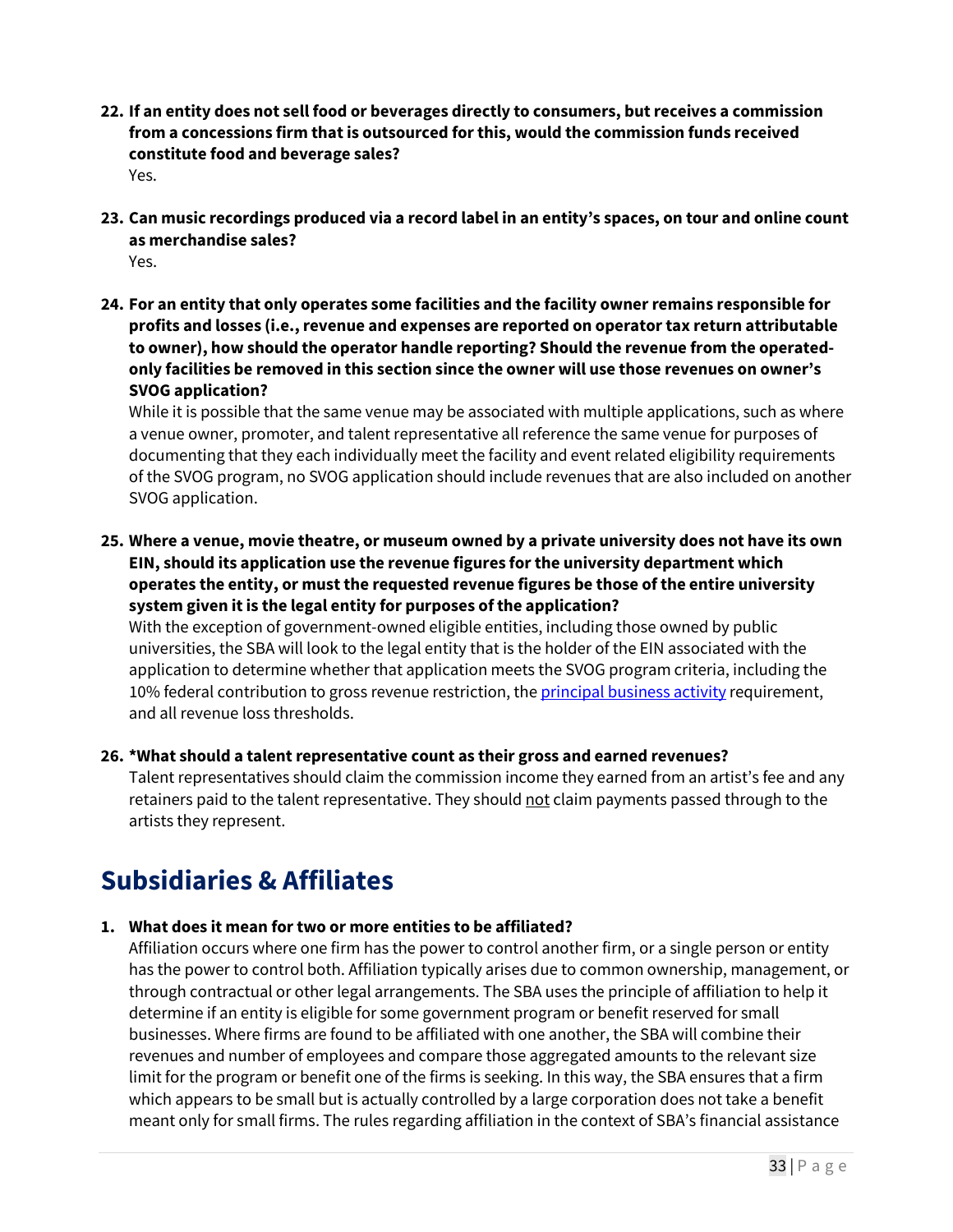programs may be found at 13 C.F.R. §121.301(f).

### **2. \*How will the SBA apply the principle of affiliation to the SVOG program?**

In administering the SVOG program, the SBA will consider the principle of affiliation in the following two contexts:

- (1) In applying the two provisions of the Economic Aid Act that specifically reference affiliation. First, it says affiliated firms (including subsidiaries) may apply for SVOGs on their own if they meet all the eligibility requirements. Second, it says that no more than five affiliated firms may receive SVOGs. In applying these two provisions, the SBA will rely upon the general principles of 13 C.F.R. § 121.301(f) to determine when firms are affiliated.
- (2) In determining whether an entity qualifies for the small employer set-aside or is subject to the certification regarding protecting labor rights. When calculating how many full-time equivalents an entity has for purposes of determining whether it falls within the threshold for either of these, the SBA will look to the total number of full-time equivalents retained by the entity and all its affiliated entities (excluding those subsidiaries that independently meet the SVOG eligibility criteria and are thus not considered affiliates for purposes of the Economic Aid Act).

#### **3. How are shared expenses across affiliated organizations treated?**

Assuming an entity with subsidiaries, the (parent) shares costs with its subsidiaries, the parent's shared costs (or allocated costs to subsidiaries) remain as such, and the parent should keep records to show that all expenses claimed under the grant served grant purposes. If a subsidiary is eligible to apply for and applies for its own grant, only the portion of the shared cost that the subsidiary pays can be paid for by the SVOG should it be received.

#### **4. Are there limits on the number of affiliates that can receive an SVOG or the total between them?**

Yes, a maximum of five business entities related via affiliation (for example, one parent firm and four subsidiaries) can receive an SVOG. In addition, an eligible museum, and all other museums it operates as subsidiaries may receive no more than \$10 million combined under the program.

# **5. \*For entities with subsidiaries, does each entity need to meet the eligibility criteria independently?**

No. Subsidiaries only need to meet the eligibility criteria independently if they are applying for SVOG awards on their own. Additionally, per the Economic Aid Act, subsidiary entities that qualify for an SVOG will not be treated as affiliates of their parent entity or one another.

#### **6. If a parent company is ineligible for an SVOG, can one of its subsidiaries still be eligible?**

In general, yes, if they apply separately. The Economic Aid Act specifically allows up to five firms with a subsidiary/parent relationship to apply for an SVOG provided that they meet the eligibility requirements in their own right, and the fact that one of them is ineligible generally should not preclude the others' eligibility. However, a subsidiary would not be eligible if it is majority owned or controlled by a parent entity that is either listed on the stock market or owns or operates eligible entities in more than 1 country and more than 10 states and has more than 500 employees. In either of those cases, the Economic Aid Act mandates that a subsidiary entity is ineligible for an SVOG even if it meets all the other requirements.

**7. May a parent company include its subsidiaries in an SVOG application or do separate applications need to be submitted for a parent and each subsidiary?**

A parent company may include its subsidiaries in an SVOG application. While subsidiaries can apply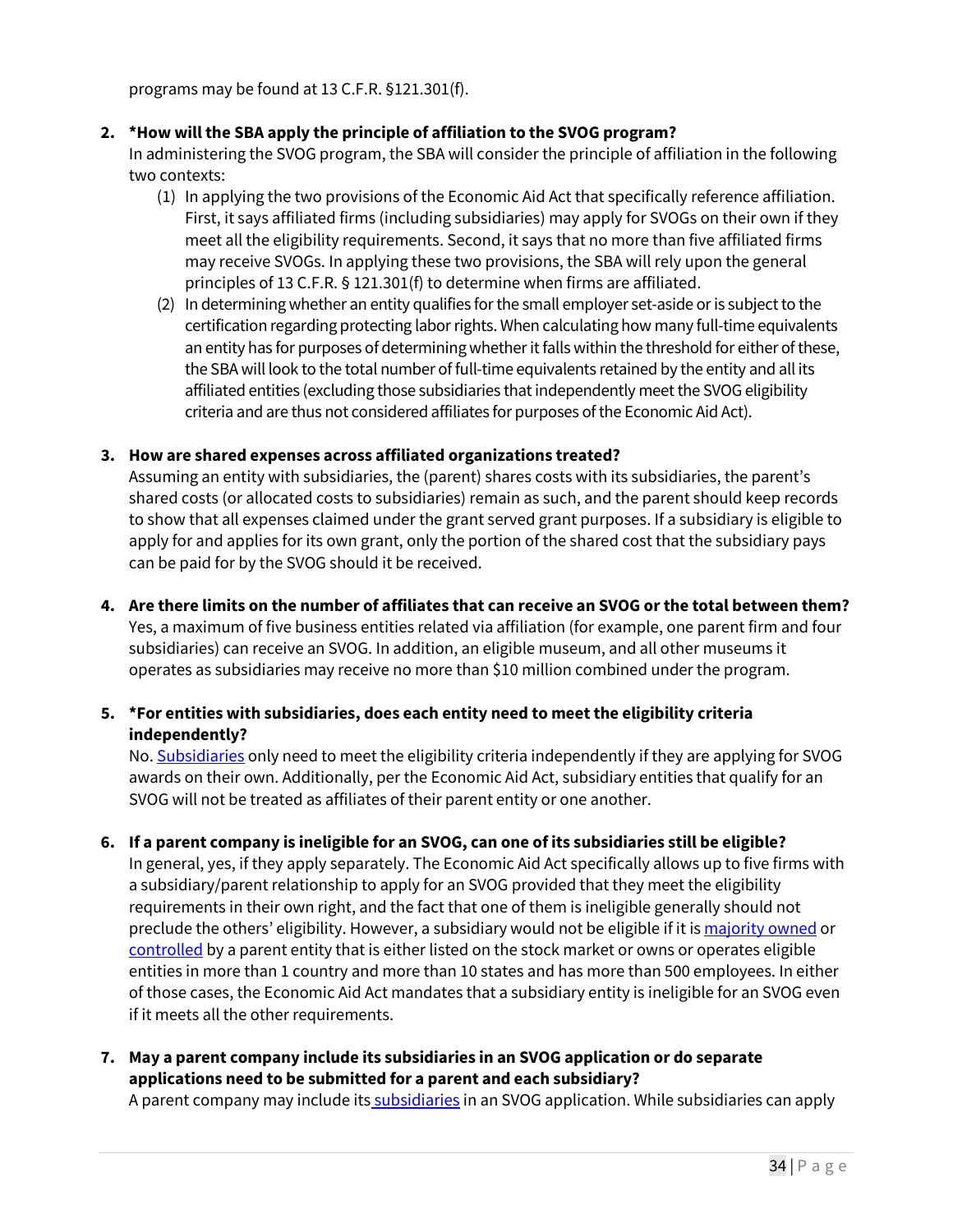for SVOGs on their own, they are not required to do so. A parent company can submit an application that includes some or all its subsidiaries if it wishes to.

**8. If a theatre circuit has five theatres, each a separate legal entity, but filed a consolidated tax return, are they considered five entities or one entity?** 

Five entities. Consolidating tax returns does not strip subsidiary or affiliated entities of any separate legal existence they may possess.

**9. If a motion picture theatre business is organized into two legal entities (the motion picture theatre management company and the motion picture theater operating company) and does not separately allocate revenues because all income and expenses are consolidated, may the management company and operating company each apply for separate SVOGs? For purposes of determining the respective revenues of each separate affiliate, may the business apply a reasonable method of dividing revenue between the two entities?**

Yes. In allocating revenues and expenses to the separate entities the owner should consider the roles and responsibilities of each entity and the effort and other resources each contributed to the consolidated operations and ensure that any such division is reasonable and well documented.

- **10. If a company has 10 subsidiaries or affiliates that are independent legal entities could all 10 apply for an SVOG at once with the understanding that only five of them could receive grants?** No. Any applications received above the five affiliated-entity limit will be rejected without being evaluated. No more than five affiliated eligible entities may have active SVOG applications at any one time to efficiently allocate resources. This also reduces the potential for erroneous SVOG awards which would need to be cancelled and possibly recouped.
- **11. \*Can two affiliated eligible entities both use the employer identification number of their parent to apply for their own SVOG? For example, could a concert hall and a movie theatre owned by the same parent entity each use that parent entity's EIN to apply?**

Generally no; however, multiple government-owned and tribally-owned entities may apply with the same EIN for reasons noted above in the Eligibility section. Additionally, except in the case of government-owned entities, where a parent entity's EIN is used it is the parent entity that must meet the statutory definition of an eligible entity rather than its subsidiaries or internal divisions.

**12. When will the SBA consider two entities with common ownership to be affiliated for purposes of the SVOG program?**

Consistent with the affiliation regulations for financial assistance programs (see 13 C.F.R. § 121.301(f)) the SBA will consider two firms to be affiliated based on ownership for purposes of the SVOG program where one firm owns more than 50% of the other or a single person or entity owns more than 50% of both.

#### **13. Can 2 or more firms affiliated due to their common ownership by another firm apply jointly?**

While affiliates may apply for the SVOG program in their own name or may be included in an application submitted by their ultimate parent entity, they cannot team up together on an application unless one of the firms owns more than 50% of the other.

For example, if Company A owns 100% of Company B, which owns 100% of Company C, then Company C could apply in its own name or be included in either A or B's application. Conversely, if Companies B and C are both 100% owned by Company A then they could each apply in their own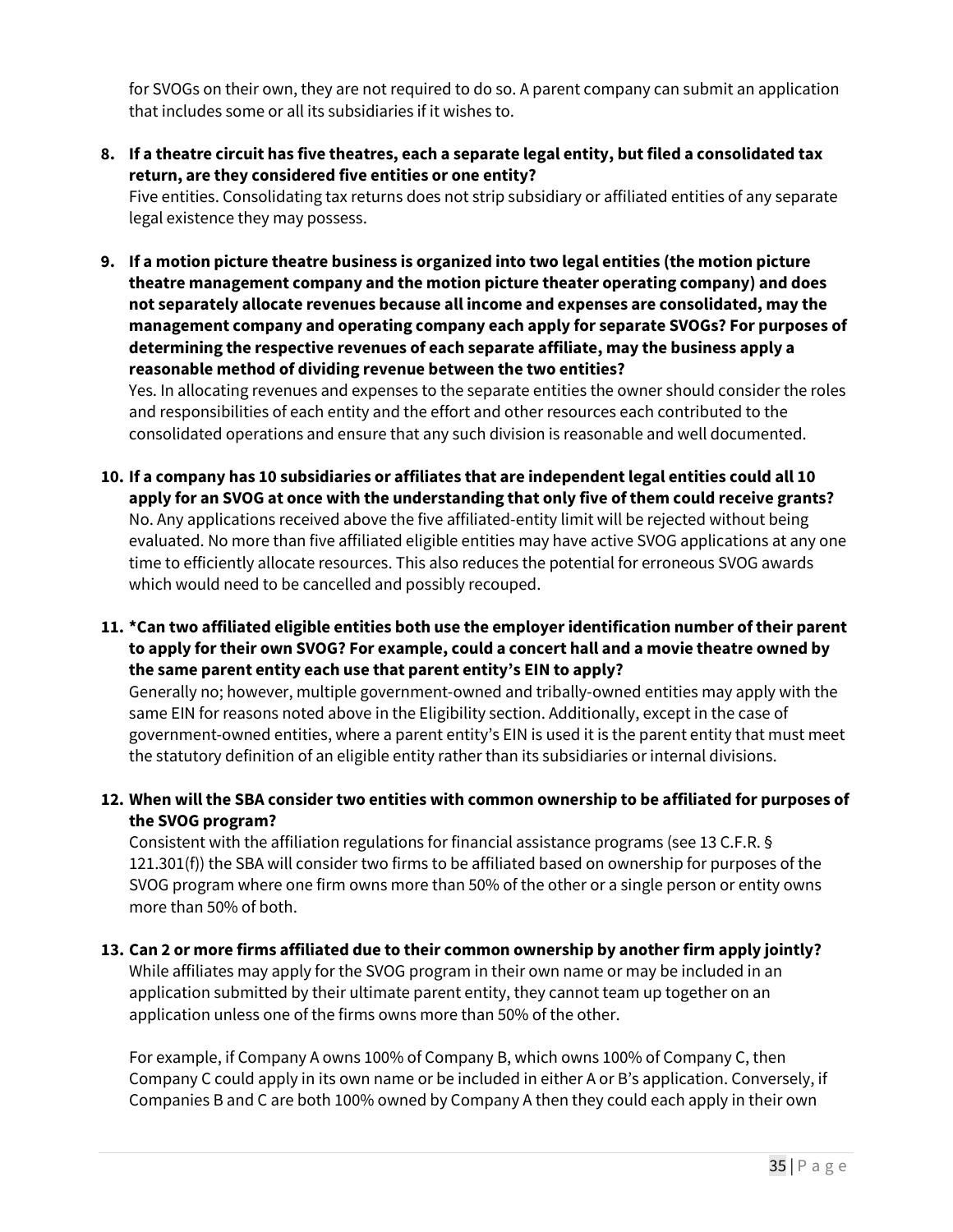name or be included in A's application, but B and C could not pair up together to submit an SVOG application.

**14. If an entity does not have DUNS numbers for affiliates that will be listed as part of its SVOG application, but the affiliates do not qualify for a SVOG (and won't be applying), does it need to have DUNS numbers for those affiliates?** 

No. If an entity does not currently have DUNS numbers for non-SVOG eligible affiliates it is not required to obtain such registrations to submit an SVOG application.

**15. \*Does the limit on having no more than five pending applications or receiving no more than five SVOG awards per group of affiliated entities apply to government-owned entities?** No, the SBA will not limit tribal, state or local governments to having no more than five pending SVOG applications or to receiving no more than five SVOGs. Given most government-owned entities do not have their own EINs as noted above in the Eligibility section and many states may own numerous eligible entities, whether directly or through their public university systems, applying the '5 per group' restriction here would prevent many, if not most, of them from receiving SVOG funding. Additionally, given the decentralized way governments own and operate eligible entities, it is not feasible to bundle several such entities into a single application as privately-owned parent

companies may easily do.

**16. \*Can affiliated entities use the same SAM registration to apply for up to five SVOGs or should each affiliated entity that desires to receive a SVOG individually obtain its own SAM registration?**

With the exception of tribal, state or local government-owned eligible entities, which as previously noted typically do not have their own EINs and thus will also lack their own SAM registration, each entity applying for an SVOG must use its own SAM registration.

**17. If an entity is disregarded for tax purposes and doesn't file its own tax returns, should the disregarded entity apply for an SVOG or should the entity that files tax returns apply for the SVOG?**

Assuming both entities have their own separate legal existence and each meets the eligibility requirements under the Economic Aid Act, either could apply for an SVOG.

**18. \*Can the same email address be used for registering several affiliated eligible entities that will be applying for SVOG awards?**

No. Separate email addresses must be used for each entity that registers with the SVOG Application Portal.

# **Supplemental Phase**

**1. If all SVOG program funds are expended during the program's initial phase, what will the SBA do with regard to making supplemental awards?**

If all SVOG funding is expended during the program's initial phase (or funds run out before the SBA can make fully funded supplemental awards to all eligible entities), the SBA intends to issue zero dollar 'placeholder' supplemental awards that could subsequently be modified to add funds in the event Congress appropriates additional monies for the program. Under this approach, an eligible entity that received a zero-dollar placeholder grant would still be entitled to the six-month extension afforded to recipients of supplemental phase awards.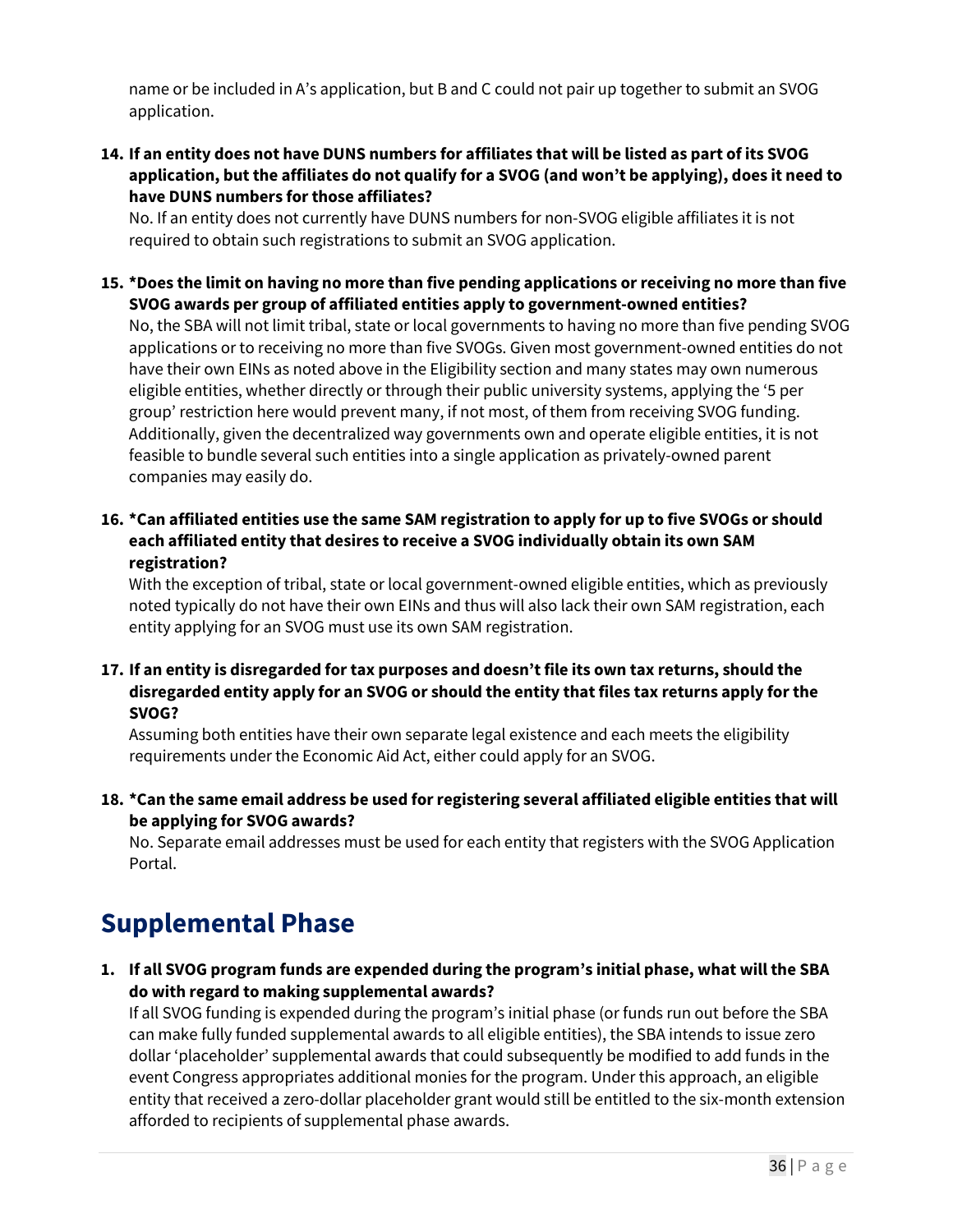**2. For seasonally-operated entities, will an alternative earned revenue loss comparison of Q1 2021 to Q1 2019 method be used for supplemental award eligibility?**

Yes, where an entity operates seasonally rather than year-round, the SBA will permit the seasonallyoperated entity to compare its Q2 2021 earned revenues to its Q2 2019 earned revenues to demonstrate whether it has experienced the 70% earned revenue loss required for supplemental grants.

**3. Can eligible entities include an application for a supplemental grant as part of the initial grant request, or will they be required to submit a separate supplemental application later?** Eligible entities cannot include a supplemental application as part of the initial request. Consistent with the Economic Aid Act, the SBA will finish the initial round of awards before proceeding to the supplemental phase.

# **Definitions**

# **1. Applicant User Guide**

The document that serves as a tool for technical assistance by guiding applicants through the SVOG application portal with step-by-step instructions, see www.sba.gov/svogrant.

# **2. Booker**

A booker is an individual (e.g., a talent buyer) who books bands or other performing artists for venues and fields inquiries from performing artists and performing and their agents or representatives.

#### **3. Box office manager**

A box office manager is an individual who is responsible for overseeing the sale of all tickets or receipt of admission fees, and may include the task of ensuring the security of payments exchanged.

# **4. Control**

SBA regards control as including both the strategic policy setting exercised by boards of directors or similar organizational governance bodies and the day-to-day management and administration of business operations as overseen by principals.

#### **5. Cover charges**

Front door entrance fees, food or beverage minimums, or other similar charges required to gain admission to a venue, whether collected via ticket sales, addition to a tab, or direct payment.

#### **6. Date of operation**

In response to this application question, an entity should enter the date the entity began in business.

#### **7. Defined audience space**

The defined audience space is the distinct physical area in which the audience experiences the performance for qualifying venues that host live performing arts events (not including museums and movie theatres).

#### **8. Defined performance space**

A defined performance space is the distinct physical space reserved solely for the presentation of a performance, such as drama, music, dance, comedy, or other live performing arts activity.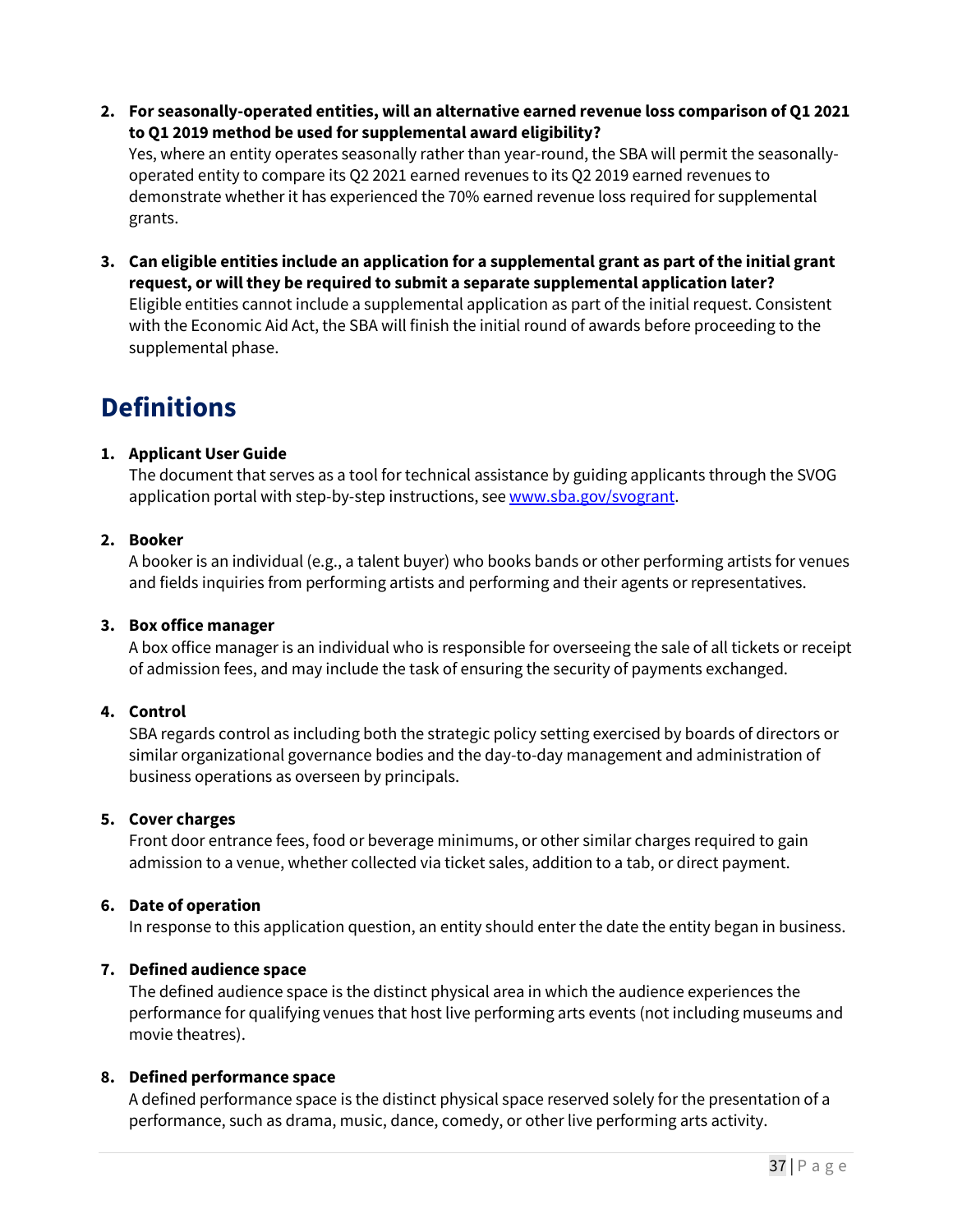### **9. Disaster assistance**

For purposes of the SVOG, if such assistance originated from funding provided under either the Stafford Act (41 USC 5121 et seq.) or the CARES Act (Pub. L. No. 116-136), as amended, it would be considered federal disaster assistance (even if it was delivered by a tribal, state or local government) and excluded from an eligible entity's gross revenue. If the funding came from any other source it would have to be included in gross revenue. In no event would assistance of this sort be considered earned revenue.

### **10. Eligible Entity**

A live venue operator or promoter, theatrical producer, or live performing arts organization operator, a relevant museum operator, a motion picture theatre operator or owner, or a talent representative that meets the specific eligibility requirements of the SVOG.

# **11. Fixed audience seating (as a requirement for museums and movie theatre operators)**

Fixed audience seating is seating permanently fixed to the floor or ground or which is so heavy or cumbersome as to make removing it impractical, such as heavy bleachers. Where fixed audience seating is required for a museum auditorium or movie theatre, a majority of the seating provided in that space must meet the definition of fixed audience seating.

# **12. Fully operational**

A business that is in operation, including seasonal employers that are "out of season."

# **13. Full-time equivalent**

For purposes of determining the number of full-time equivalent employees, any employee working not fewer than 30 hours per week shall be considered a full-time employee; and any employee working not fewer than 10 hours and fewer than 30 hours per week shall be counted as one-half of a full-time employee.

#### **14. Government-owned entity**

Any eligible entity owned by a state or local government or any tribally-owned relevant museum.

# **15. Lighting rig**

A lighting rig is a structure that holds lights in place for illuminating a stage or other defined performance space.

#### **16. Majority owned**

More than 50% of the ownership interests in an entity (regardless of its legal structure) are held by a single individual or entity.

# **17. Mixing equipment**

Mixing equipment is a sound mixer that mixes two or more audio signals together, provides one or more output signals, allows adjustment of levels and enhancement of sound with equalization and effects, and creates monitor feeds.

#### **18. Motion picture theatre operator**

An individual or entity that, as its principal business activity, owns or operates at least 1 place of public accommodation for the purpose of motion picture exhibition for a fee.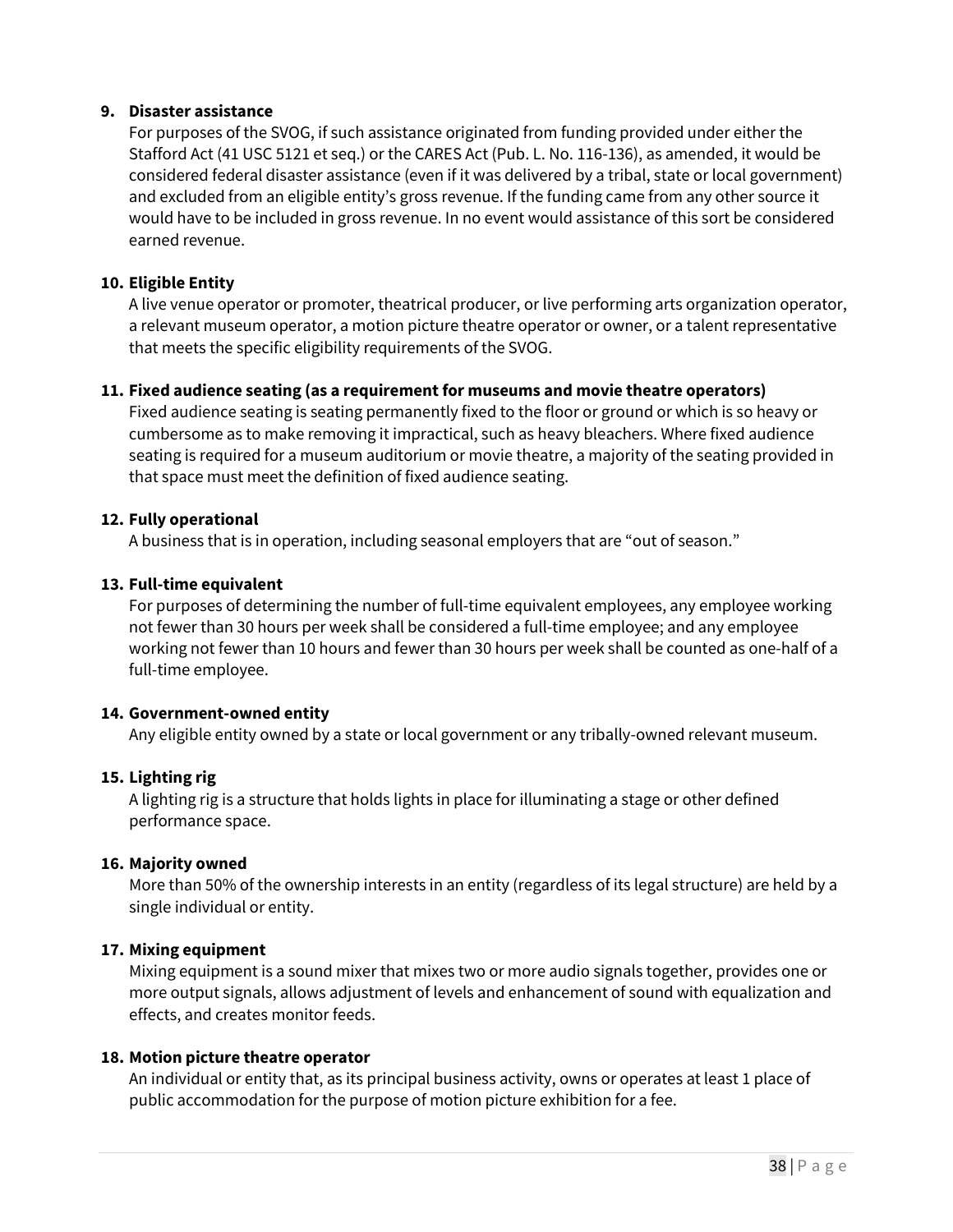#### **19. Museum**

A museum is a public, tribal, or private nonprofit agency or institution organized on a permanent basis for essentially educational, cultural heritage, or aesthetic purposes, that uses a professional staff, owns or uses tangible objects, cares for the tangible objects, and exhibits the tangible objects to the public on a regular basis. This includes aquariums, arboretums, botanical gardens, art museums, children's museums, general museums, historic houses and sites, history museums, nature centers, natural history and anthropology museums, planetariums, science and technology centers, specialized museums, and zoological parks.

#### **20. Open**

Being "open" includes operations such as maintaining facilities, paying employees, and/or planning and preparing to eventually resume staging, producing, promoting, or booking clients for live performing arts events, screening motion pictures, or presenting exhibitions.

#### **21. Ordinary and necessary expenses**

An ordinary expense is one that is common and accepted in your trade or business. A necessary expense is one that is helpful and appropriate for your trade or business. An expense does not have to be indispensable to be considered necessary.

#### **22. Paid fairly**

Being paid fairly means that event performers are paid in an amount based on a percentage of sales, a guarantee (in writing or standard contract), or another mutually beneficial formal agreement. Venues may also compensate performers by sharing an agreed upon portion of revenues received through door fees along with drink or meal tickets that may fall below 1099 reporting requirements.

#### **23. Performing arts organization operator**

A performing arts organization operator is any entity (including a theatrical management business) whose principal business activity is to create, produce, perform, and/or present live performances for audiences in qualifying venues, including amphitheaters, concert halls, auditoriums, theatres, clubs, festivals, and schools.

#### **24. Principal**

An officer, director, owner, partner, principal investigator, or other person within a participant with management or supervisory responsibilities related to a covered transaction OR a consultant or other person, whether or not employed by the participant or paid with Federal funds, who (1) Is in a position to handle Federal funds; (2) Is in a position to influence or control the use of those funds; or, (3) Occupies a technical or professional position capable of substantially influencing the development or outcome of an activity required to perform the covered transaction.

#### **25. Principal business activity**

An entity's principal business activity is the line of business in which the entity has the greatest combined amount of revenues, expenses, employees and work hours, assets, contracts, and other business activity as compared to all its other lines of business.

#### **26. Promoter**

A promoter is an entity or individual that organizes live events by performing artists and carries out tasks (other than as a vendor or service provider) such as renting a performance site, contracting with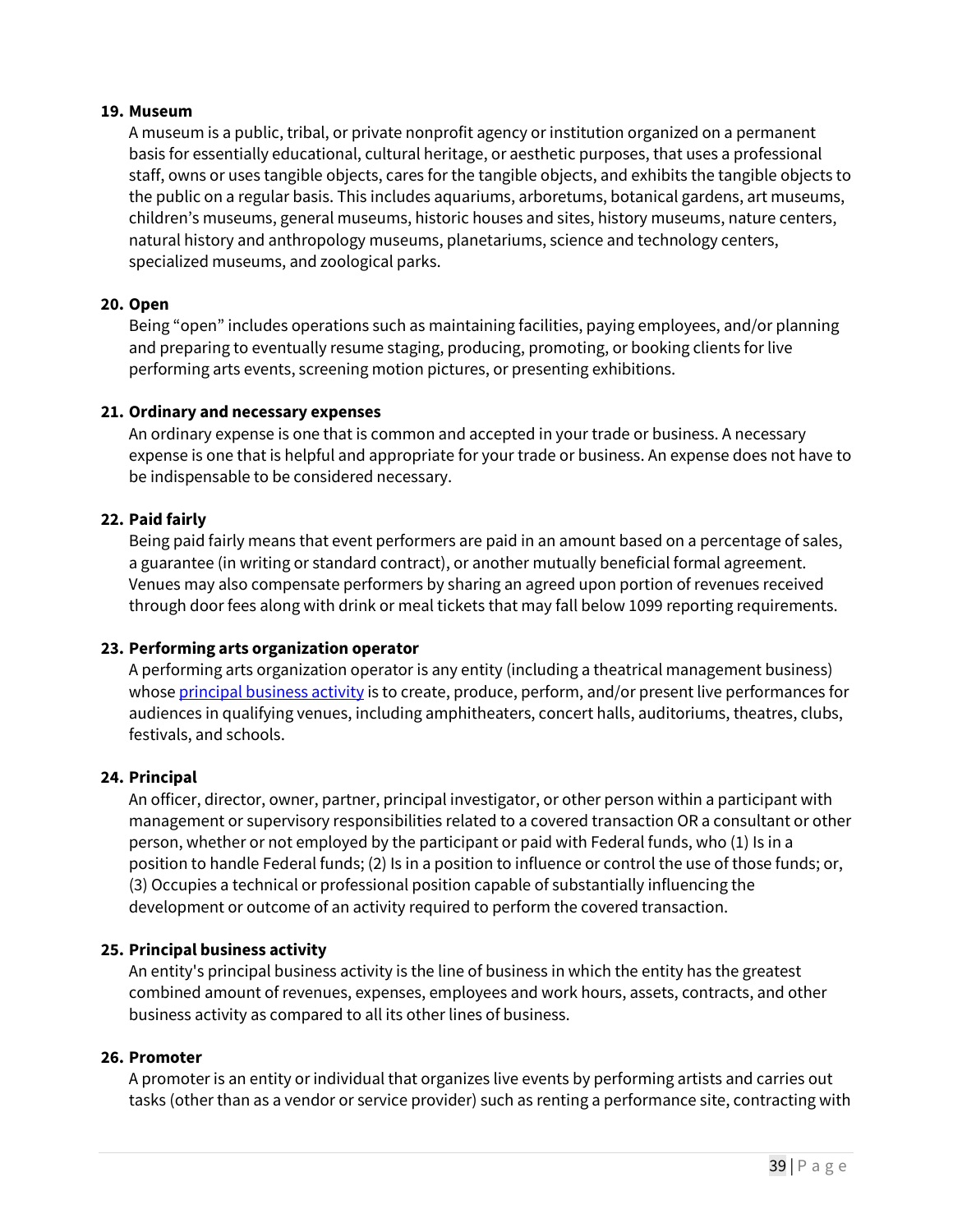artists or a production company for the performance, marketing events, and collecting gate receipts. A promoter must have:

- (1) a profit (net income or loss) interest in the live event's presentation; and
- (2) sole or joint rights to control the financial terms of the live event's presentation, use of the venue, and/or marketing of the event. Promoters may own and/or operate live venues or contract for space and may include festival promoters or the promotion of live performing arts events at outdoor, festival spaces that have all the required characteristics of a qualifying venue.

#### **27. Public address system**

A public address system is an electronic system with at least one microphone, amplifier, and loudspeaker which increases the volume of a human voice, musical instrument, or other acoustic sound source or recorded sound or music.

#### **28. Regular programming**

Programming provided an average of at least four times per month in a qualifying theatre, lecture hall, or similar venue.

#### **29. Revenue**

#### a. **Earned revenue or gross earned revenue**

The total of earned revenue from various sales of goods or services, such as admission tickets, merchandise, food and beverages, advertising sales and contracted presentation income. Earned revenue does not include other sources of funds that an organization may receive, such as donations, governmental assistance, or returns on investments.

#### b. **Gross revenue**

Gross revenue is functionally equivalent to 'receipts,' which the SBA has defined under 13 C.F.R. § 121.104 as meaning "all revenue in whatever form received or accrued from whatever source." This will include contributions, donations, and grants from any and all sources (excluding any disaster assistance funding).

#### **30. Seasonal employer**

An employer that does not operate for more than 7 months in any calendar year; or during the preceding calendar year, had gross receipts for any 6 months of that year that were not more than 33.33% of the gross receipts of the employer for the other 6 months of that year. (Section 7(a)(36)(A)(xiii) of the Small Business Act, 15 USC 636(a)(36)(A)(xiii))

#### **31. Security personnel**

Security personnel are individuals hired for a live event to provide protection and aid for attendees, performers, and venue employees. Duties of security personnel may include monitoring the event, maintaining order, escorting attendees out of events, and suppressing disturbances.

#### **32. Sound engineer**

A sound engineer is an individual who helps to produce a live performance by managing or enhancing source levels of sound, including by equalization and audio effects, mixing, reproduction, and reinforcement of sound.